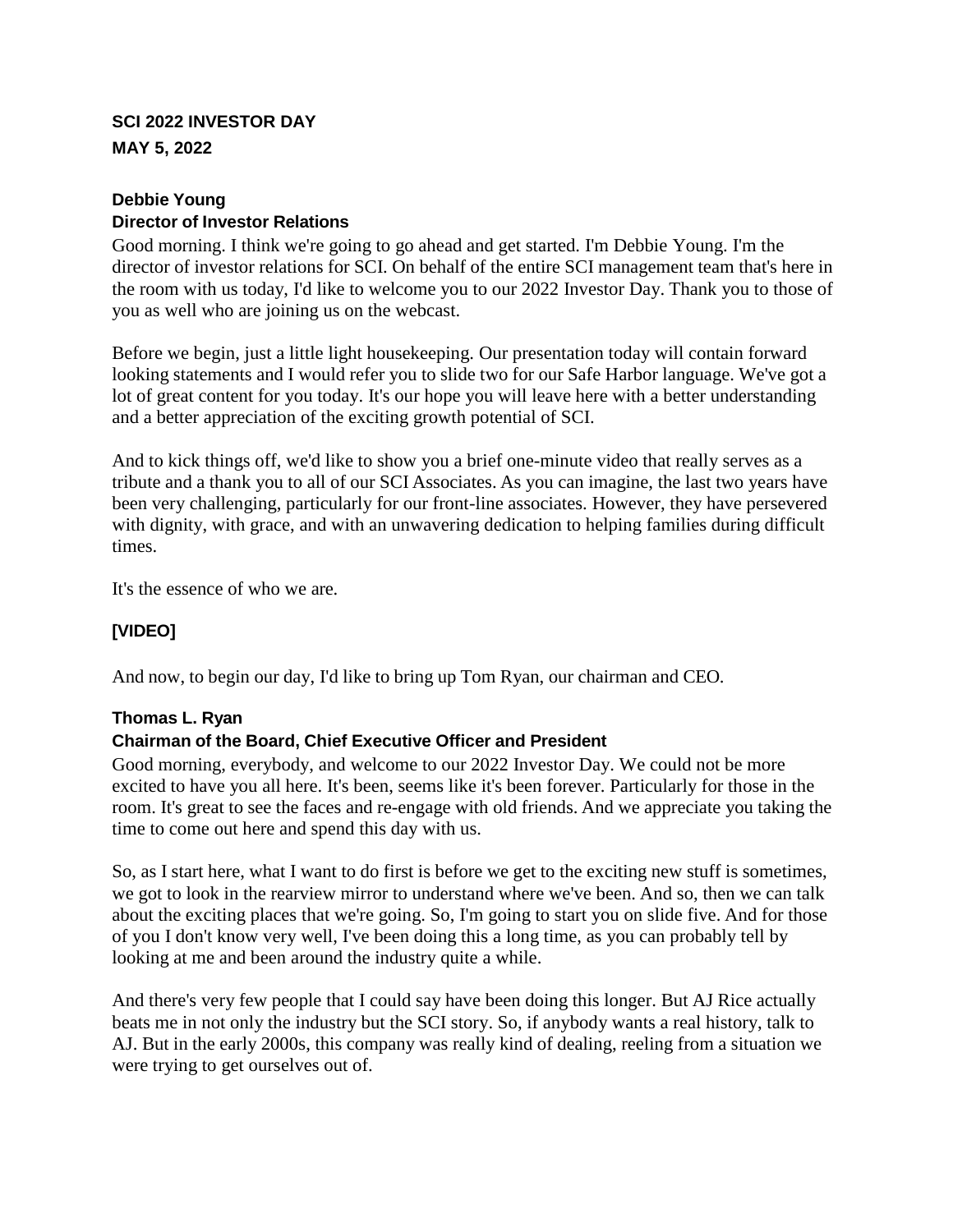We're still in a lot of businesses, deleveraging the company, trying to create an operating platform. So, a lot of busy things going on. And then around 2005, it was time to take the company and grow it forward. And if you look at this slide in front of you today, since 2005, this has been our simple strategy, right?

And it was grow revenues, leverage our scale against a very high fixed cost business. Then we're going to generate significant amounts cash and we're going to deploy our capital very wisely to the highest and best use. That's been it. So, over the last 10-15 month time period, we focused on growing our revenues predominantly our historical success has been around cemetery revenues and we've grown those pretty well.

When you think about leveraging scale. Most of the benefits we've seen historically have come from the cost side. So, supply chain management, it's focusing on leveraging our technology to make our back office more efficient. It's utilizing tools to make our staffing metrics in the field more efficient and more cost productive and then generating all that cash against it, because we're going to, we're going to invest it wisely.

Well, since starting in 2006 we did the Alderwoods transaction was a \$1 billion dollar deal. In 2013, we did Stewart and that was \$1 billion dollar deal. And along the way we've done a lot of great local market deals. Again, investing in our growth and generating that cash. The good news is we generated so much cash we could be shareholder friendly too. So, we've given it back to you through share repurchases.

We initiated a dividend and have grown that over time. So, as you think about this slide, I want you to understand this strategy is not going to change. It's the same. We're going to talk to you about today about what we think are the significant opportunities to take what we've done in the past. And they're going to be even greater to layer that in against the demographics and other things that will begin to happen.

So, on slide six, you know, in order to be really successful, you've got to execute and do different things. But being flexible, having financial flexibility, I think is the key. And why is that? Because we can be opportunistic when the uncertainty sets in, right? There's a lot of reasons. Things are uncertain So our way of being financially flexible, you can look at this slide.

We're going to manage the debt maturities of the company in a safe way. If you look at the runway in front of before our first fixed debt 2027, we've got a lot of runway here. So, if things happen along the way, we can manage our way out of it. Liquidity is important, we maintain significant liquidity through our cash balances and in our in our bank credit facility as well.

And then finally, we've got these debt covenants we deal with. So, we've got to have enough cushion to get through the difficult times. And that allows us to be flexible because we know one thing, having been around a long time, there's going to be business cycles, there's going to be recessions, sometimes there's going to be wars. And if I had told you this, you wouldn't believe me.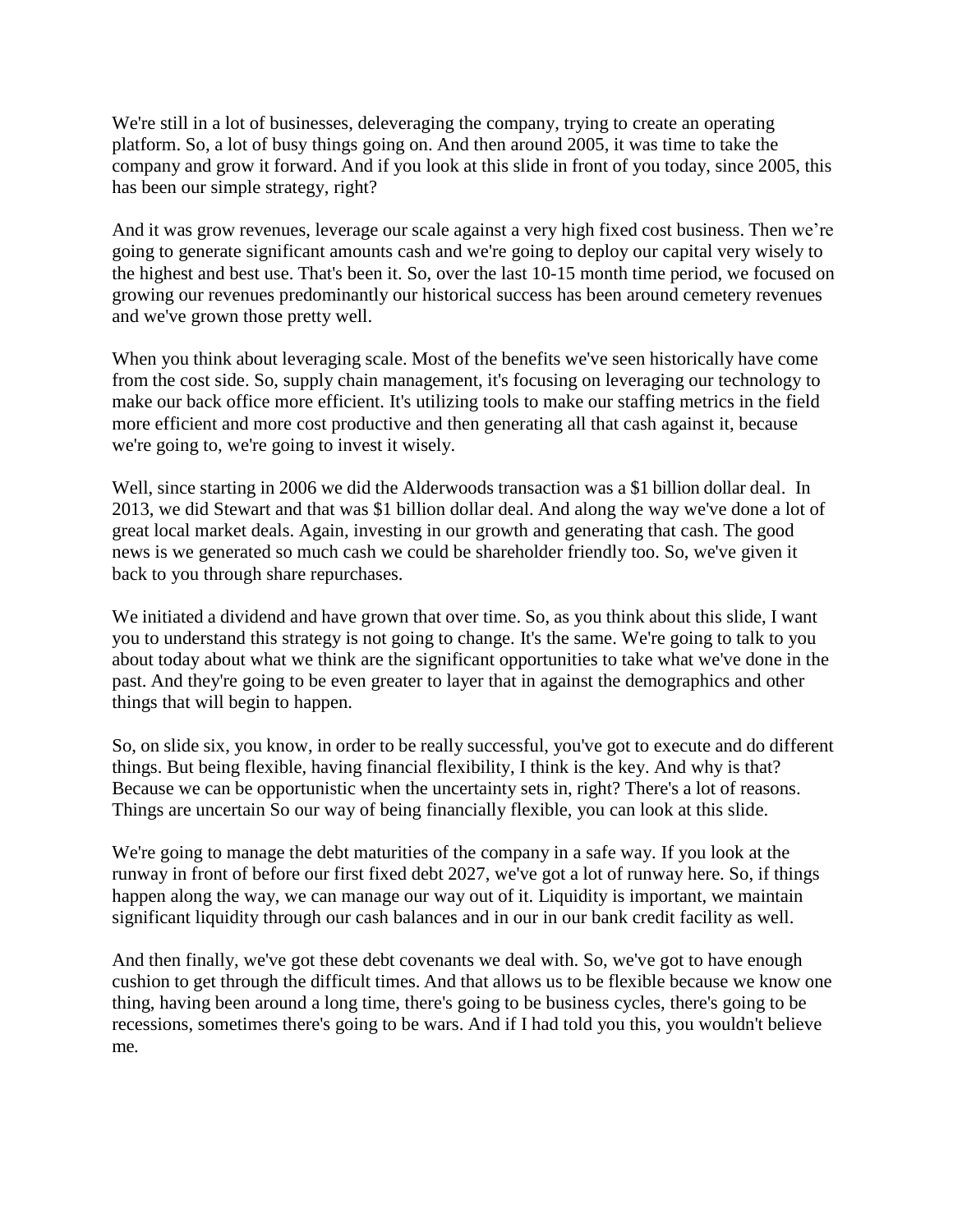There might be a pandemic. And we went through that. But what happens is we can play offense when there's fear in the air. And I think that's important if you really want to capture differential value. So as an example, in 2009, we bought Palm Mortuaries in Las Vegas one of the best deals we ever did. And in 2009, nobody could do a deal because of the financial crisis.

We could just two years ago when the market reacted to the pandemic, our stock dropped below \$40. What did we do? We bought back our shares because there was an opportunity to capture value. So again, having that opportunistic, that flexibility is important. We have liquidity of over \$1 billion. Our net debt to ebitda ratio is 2.6 times, and our strategy, we'll let that migrate back to 3.5x as we continue to grow the company through acquisitions, as we continue to buy back shares opportunistically. So here on Slide seven, internally, we talk about making equity sweat.

And this is a good example. As you can see, since 2005, we've bought back more than half the company. Since the pandemic started, we've spent \$1.3 billion buying back our shares, we believe opportunistically. Along the way part of the strategy too was we wanted a dividend and in 2005 we initiated dividend for \$0.10 a share annually and today it's a dollar. That's a 17% compounded growth rate on our dividend. And our strategy was we're going to grow the dividend with the growth of the company so that's why you've seen a 17% increase. Our strategy has always been a payout ratio of 30 to 40%. And I would tell you again to set expectations, none of this is going to change. You're not going to hear us talk about this anymore because I think you understand our belief in this.

So now, as you know, you can look at the chart here, in the last ten years we've returned total shareholder return of almost 700%. Very proud of that. It's almost double the S&P 500 it's more than double the S&P midcap 400 and more than doubled the Russell 2000. We're very proud and quite honestly who cares anymore right? You're worried about the future, but I think it's important to understand and we've had a compounded return of about 23% over the last ten years but I think it's a Japanese proverb I'm not sure where it came from. You know vision without action is a daydream, and action without vision is a nightmare.

And the reason I say that is that all the great plans in the world, if you can't execute, you're dead. And so, I want to acknowledge my 24,000 teammates who literally made this happen. And that's why we've had the returns we've had. We've got such a great company, we've got a great culture, great leadership. I'm excited for you to meet the teams that we're going to put in front of you today.

So, with that, you know, this is a current topic. I've always said the primary focus of management is shareholder returns, and that will always be there, I hope to say. I know that it's not as ESG friendly, but I think our belief has always been you have to take care of the other stakeholders. If you want long term success, you can't have great long term returns without taking care of the others.

So, we've always been focused on taking care of our employees, our customers, our communities, for that matter, our planet, right. We want to be responsible citizens. If you look,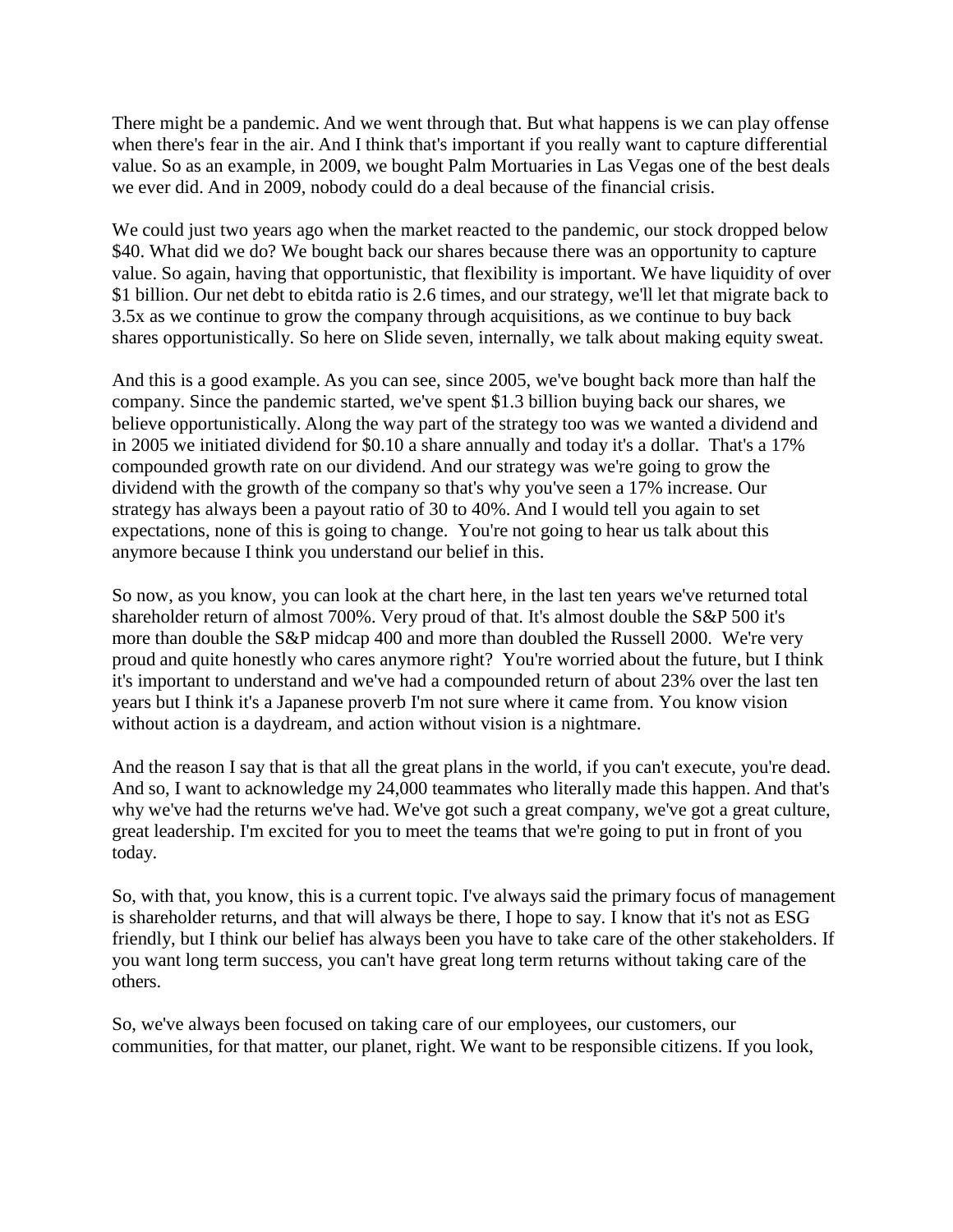we have our inaugural sustainability report that we put out on the website in March is a fabulous document. Ally did a great job. Thank you, Ally, for your leadership on that.

And we're excited to continue to communicate the things that we do for other stakeholders. It's so very important, I think, to the long-term success of the company. And we're glad we're out there communicating those things, and it's a topic that we're proud of our accomplishments. So now the key takeaways that I want you to remember from our business, you know, we've always told you that we think we can consistently grow 8 to 12% earnings per share.

We still believe that we've actually outperformed that over time. But the concept of the 8 to 12 was to tell you we believe 9 times out of 10 there's always going to be exceptions, recessions, things that can happen but we can, you know, with high assurety tell you that we can do that. We generate significant cash flow. We historically have done, you know, for our industry, we've been very innovative.

We've got to stay relevant from the customers eyes. We're going to talk about some things, and you saw some things on your tour yesterday. The exciting new technology that we're introducing into the company. And then I think long term you've got the power of Preneed. We got \$14 billion backlog. So, as you think about the opportunities for SCI, think of the power of the platform, the competitive advantages we're going to talk about, and then think about demographics layering in over that. And that's when you can get excited about the growth opportunities and take it to levels that you wouldn't have imagined.

So, to wrap it up for me, here's today's agenda. You see the speakers. We're going to start off with Jay and Steve and Eric really talking about the segments where we've been, how we got through COVID. Eric's going to help you understand what we think is our new base to grow off of.

And then the really exciting part of this shows up, and that's the growth driver section. You can see we have four things we want to talk to you about and that are going to create excitement for you to understand what the growth opportunities for SCI are. Eric's going to wrap it up with helping you quantify it but as excited I am about the content, and it's going to be great. I'm even more excited for you to meet our team. We have so many talented people that make people like Eric and I and Aaron look smart, which isn't necessarily true. At least two out of three, that's probably me, and I just, I'm really excited for you guys to see them in action and understand the concept.

So, without further ado, I'm going to turn it over to my good friend, the best chief operating officer you could have Mr. Jay Waring.

#### **Sumner J. Waring**

#### **Chief Operating Officer, Sr. Vice President**

Thank you, Tom. Good morning. This morning we'll cover an overview of our industry and overview of our company and our strong execution of our earnings growth framework.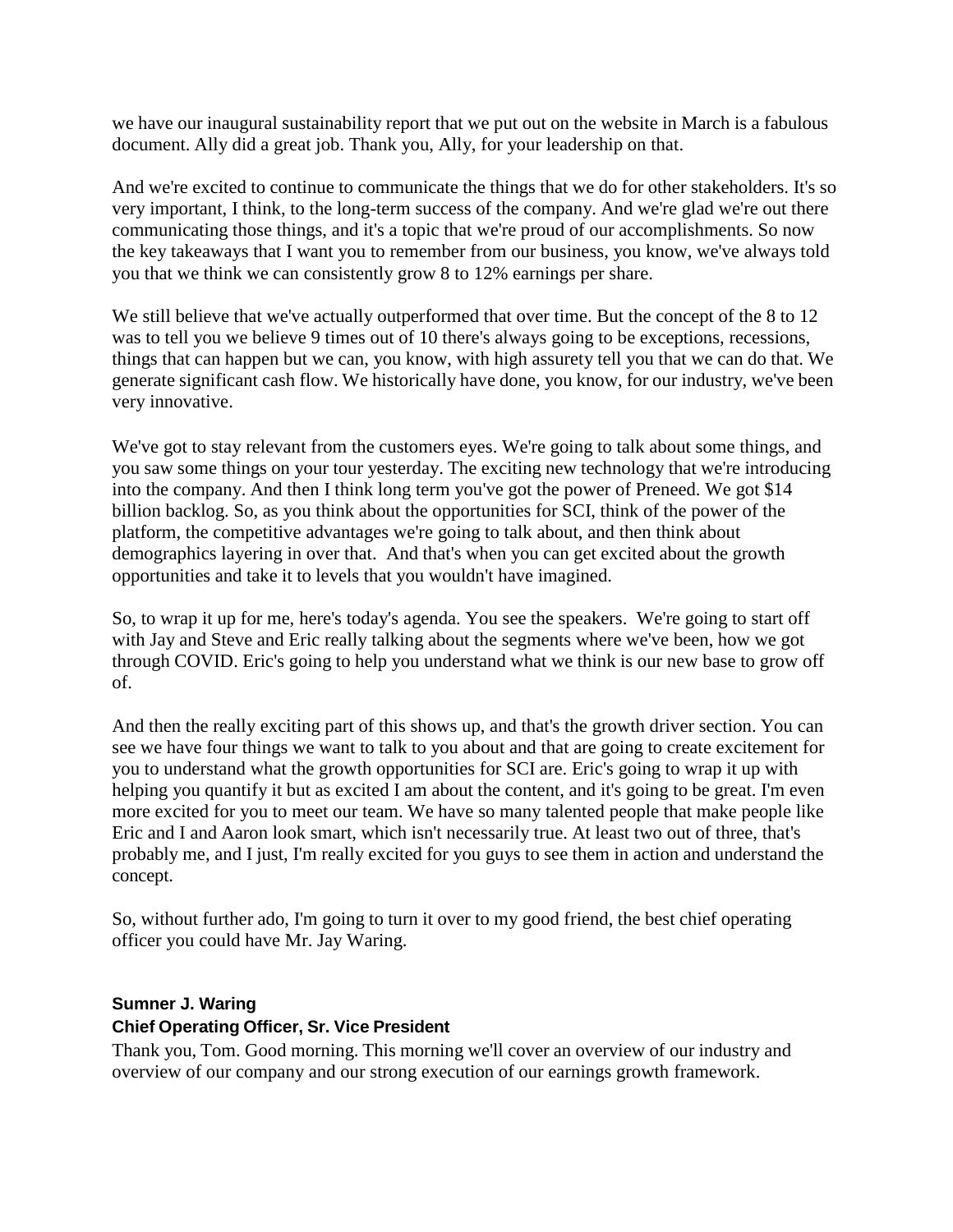So, slide 13 is an overview of our industry in both the US and in Canada that we'll refer to as North America in today's presentation. We operate and we compete in a \$22 billion revenue industry. The data is not perfect, but we estimate there are about 22,000 funeral homes and there are about 5,500 cemeteries. One of our strengths is our scale.

We are much larger than the other consolidated competitors. We are the only company with the unique position of having North American scale. Another strength is our opportunity for future growth with our acquisitions and with our new builds. Our industry is still highly fragmented, as 80% of the funeral homes are still independently owned. So, we have a lot of opportunity to grow through acquisition.

We'll also build new funeral homes in markets where we see either a competitive void or no financially attractive funeral home to buy on slide 14, another strength is our size and our reach. We have over 1900 locations and 300 of these are high margin funeral and cemetery combination properties or combos. We have 24,000 associates highlighting this very people centric nature of our profession.

And while these numbers were impacted by COVID, last year we generated \$4.1 billion of revenue, we served over 750,000 customers and we sold \$2.4 billion in preneed. Our preneed sales are half funeral and half cemetery and are equally funded between our trusts and our third-party insurance contracts, both contributing to our \$14 billion backlog that Tom referenced earlier. So, given our competitive landscape and given our strengths, how do we best compete?

Well, as you'll see in today's presentation, our size and our scale give us a tremendous competitive advantage and really allow us to play to our strengths. We have a leading national and many leading local brands. We have a fabulous marketing and sales program. We are well positioned in many growing markets, and we can really leverage our size and our scale.

We have the scale to differentially invest in technology, as we saw on our tour yesterday, driving our efficiency and driving our productivity. We have the scale to grow our preneed backlog and we have the scale to leverage our buying power. We find that our operating model helps us support better consistency, better customer satisfaction, and better quality, all giving us a great foundation for our future growth.

Slide 16 is a high-level comparison of our funeral and our cemetery segments. Funerals, our larger segment, as more of a retail high touch service. Families use our services when a death is occurred, and generally our customer relationship is more time sensitive over a three day to five-day period, our revenue recognition occurs at the time of death. When we sell a preneed funeral, both the revenue and the cash flow are deferred until that funeral service is performed. As we look to our future, we know that the demographic tailwinds and the atneed volume impact will give us incremental revenues and high margin growth.

Our cemetery segment is more of a tiered real estate sales model. It also has some merchandise and some service components. Our customer relationship is less time sensitive, but can also last decades. Cemetery barriers to entry are extremely high because a cemetery requires a lot of capital, requires a lot of land, and requires a lot of permits. Unlike preneed funeral, preneed property sales can be recognized with both the sale and the delivery, which grows our revenues and grows our cash flow. In looking ahead again, the demographic tailwinds, the atneed cemetery sales, and the delivery of merchandise and service revenue out of our preneed backlog will also give us incremental revenues and high margin growth.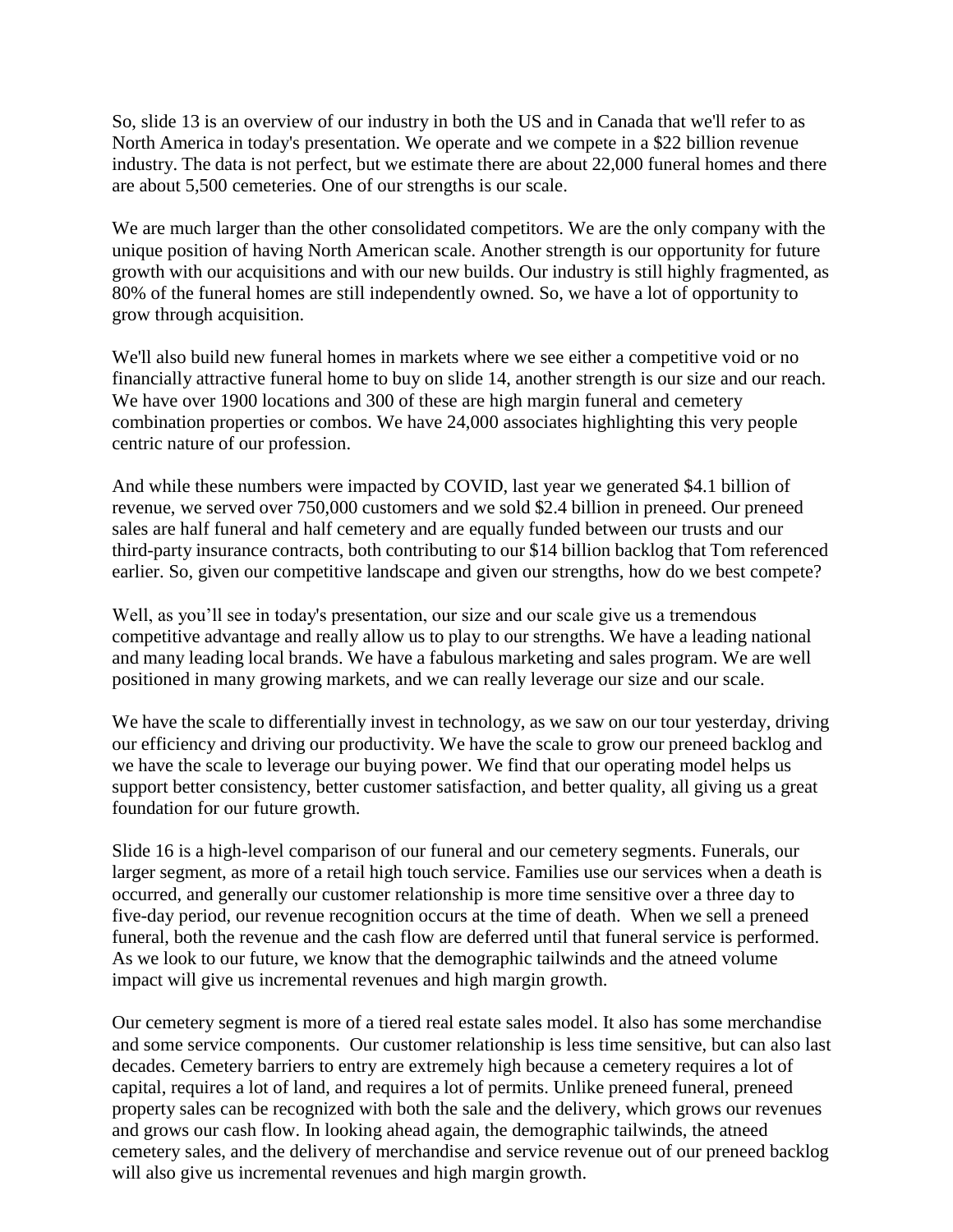So, as we look to our future and we look to a normalized for COVID 2023 and beyond, we'll continue to consistently put our earnings per share in the range of 8 to 12%. We believe, 5%-7% will come from our comparable business growth and with our very strong free cash flow, we can add another 3 to 5% through investing in more growth opportunities and returning cash to our shareholders.

Finally, slide 18 highlights our historical performance. We've been able to grow our earnings per share from \$0.28 back in 2005 to \$4.57 in 2021. So why are we so confident about our future growth? We're confident because there were two times in our recent history when we really accelerated our revenue growth. The first time was 2013 to 2017, accelerated by our growth with the Stewart acquisition, Stewart had over 100 cemeteries, but their available inventory was more industry standard with not a lot of diversity of products. Over a number of years we provided our capital, we implemented our tiered cemetery inventory strategy, and we applied our sales and marketing strategy, our sales processes, and our sales compensation plans, all driving our revenues and profits.

The second time was 2020-2021 accelerated by COVID. Both our funeral and our cemetery revenues were elevated, allowing us to deliver extraordinary earnings per share growth. In both of these cases, our strong incremental revenue growth generated highly incremental profits.

Therefore, we're confident that as the Baby Boomer impact arrives, we will execute and we will again deliver earnings per share above our historical range. Now, Steve Tidwell, our senior vice president of sales and marketing, will present our funeral and our cemetery segments.

#### **Steven A. Tidwell**

#### **Senior Vice President, Sales and Marketing**

So, thank you, Jay. Good morning, everyone. You know, it's certainly our pleasure to continue sharing with you our excitement, our enthusiasm and our passion for the continued growth and development of SCI. So, for my part this morning, I'd like to provide you with a bit of a deeper dive into our historical funeral and cemetery segments, the drivers behind that, and then walk you through some high-level expectations for the remaining quarters of 2022, and certainly beyond.

So let's just begin here on Slide 21. Now Jay had mentioned this a bit earlier in his presentation, but there are really four key business characteristics of the funeral business. You know, the funeral segment has much more of a service focus. So, for example, the careers of Jay Waring and myself began in this business nearly 40 years ago as licensed funeral directors. Yet today, the characteristics of a funeral director are still very much the same - someone who identifies as a caring, empathetic and compassionate individual. In fact, many people believe that a career in funeral service is a calling to help someone, their families and friends through some of the most difficult times in their lives. Now, the funeral segment has moderate barriers to entry, and we're generally relying on a death occurring to have revenue recognition.

Now during 2021, which again was impacted by COVID, our funeral segment served about a half a million atneed and preneed customers. We recognized about \$2.3 billion in revenue, and we grew our funeral backlog to just about \$10 billion - or four and a half times our current year revenues.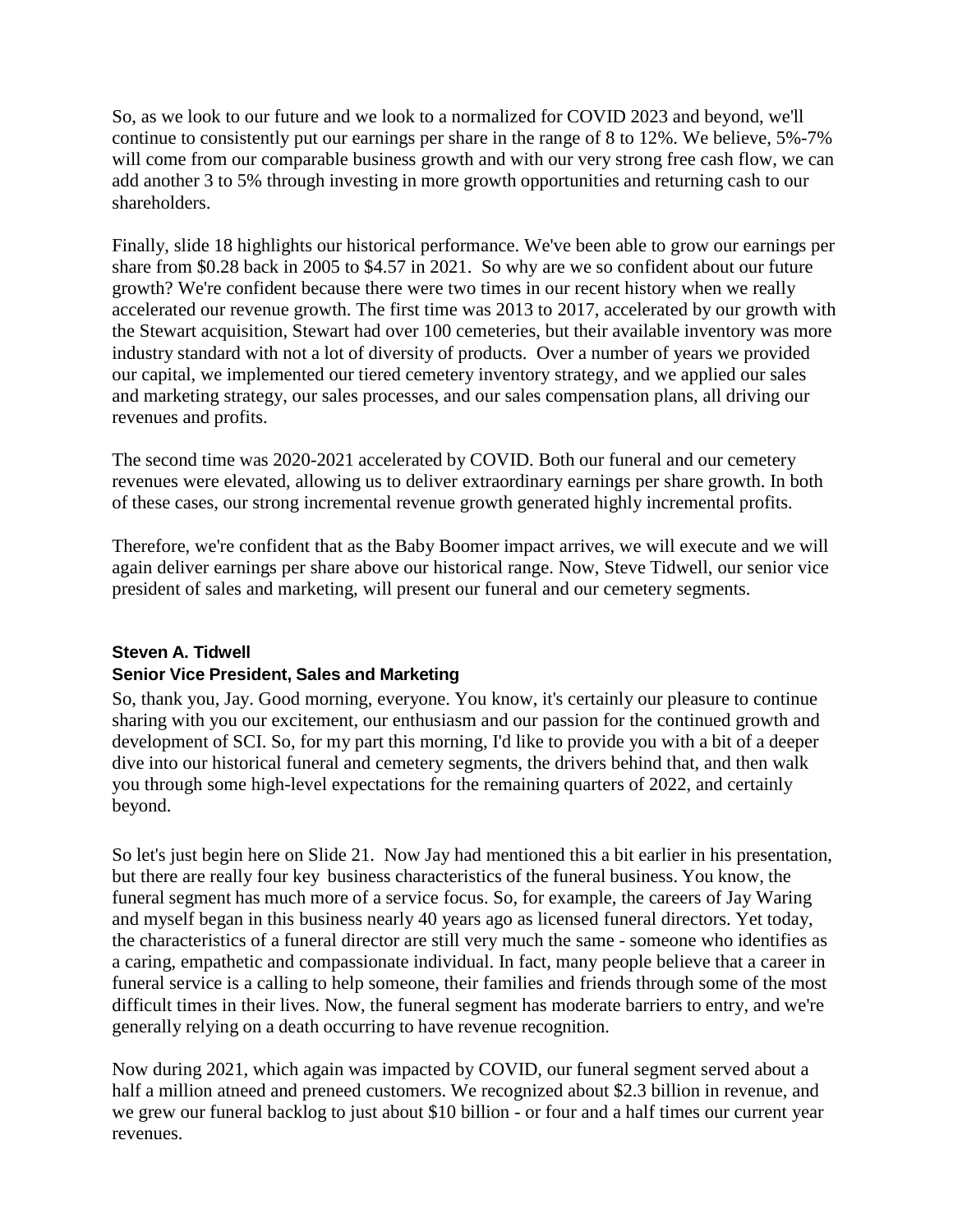Turning to slide 22, as you see here, the past two years have been certainly significant for both SCI and the industry in general. And we served an additional 44,000 families in 2020, and then another 60,000 in 2021 when compared to our normalized pre-COVID volume of around 315K, 316K. So this chart reflects our forecast of the modest pull-forward of deaths in 2020 and 2021 from future years.

A little later in this presentation, my colleague Elizabeth Nash will describe in more detail the views, our views on the impact of demographics and certainly COVID as we look beyond 2023. So, as you can see, we expect the remainder of 2022 and 2023 to be transitional periods because we believe that the near-term impact of COVID will soon be behind us later this year and certainly into 2023. Now our current expectation for volume in 2022 and 2023 is to be somewhat higher than our pre-pandemic level of 2019, stabilizing next year in 2023 before returning to a flat to up 2% of steady growth year after year beginning in 2024 and beyond.

So, let's take a look at sales average here on slide 23. Now this slide splits our total average as you can see in the bars between our core funeral home channel, which is the Orange Line, and SCI Direct, which is the light blue line.

You may recall that SCI direct is our non-funeral home business that caters predominantly to a price-sensitive cremation customer. Now during 2020, our core sales average was temporarily impacted by some of the social distancing restrictions that we encountered early on in the pandemic. And that was because we had limited ability to host gatherings, have visitation services, catered receptions and other high touch services.

Now, as those restrictions begin to lift, you can see that we've not only met, but we've exceeded the pre-pandemic average sale by approximately \$200 a case. As we look forward, we would expect our sales average to continue to grow in the low single digit percentage range, supported by things like inflationary price adjustments, incremental products and service offerings, as well as the strength of our backlog at maturity all of which you can see identified here in the blue box on the left side of the screen.

Now slide 24 provides a snapshot of SCI Direct Business. So, you may recall that SCI Direct, our channel where we predominantly serve customers who do not want a traditional funeral experience, many of them are price sensitive and they're interested in a simple cremation experience. Now, for the most part, SCI Direct is a preneed model because a lesser percentage of people come to us on an atneed basis. Now, a portion of that preneed contract is delivered at the time of sale, such as the urn or the urn kit.

Now, SCI Direct has shown some strong historical growth, and after that brief pullback in 2020 due to the same social distancing restrictions that we dealt with in core, revenues and production came back very strong last year in 2021. So, as we look forward, we would expect SCI Direct revenues and preneed production to grow in the mid to high single digit percent range, generating significant growth in revenues and profits for years to come.

So, let's look at funeral revenues and margins. When you pull all the components together, which we've done here on slide 23, it reflects just how powerful the funeral business can be with incremental throughput, as we clearly demonstrated during the last two years. Now our 19% and 20% margins grew to 24% in 2020, and then on to 27% in 2021 because we were able to significantly leverage our fixed cost structure while at the same time not encountering any material capacity problems. So, in 2021 we were able to significantly leverage our fixed cost structure and we had no, you know, no material issues in the additional capacity.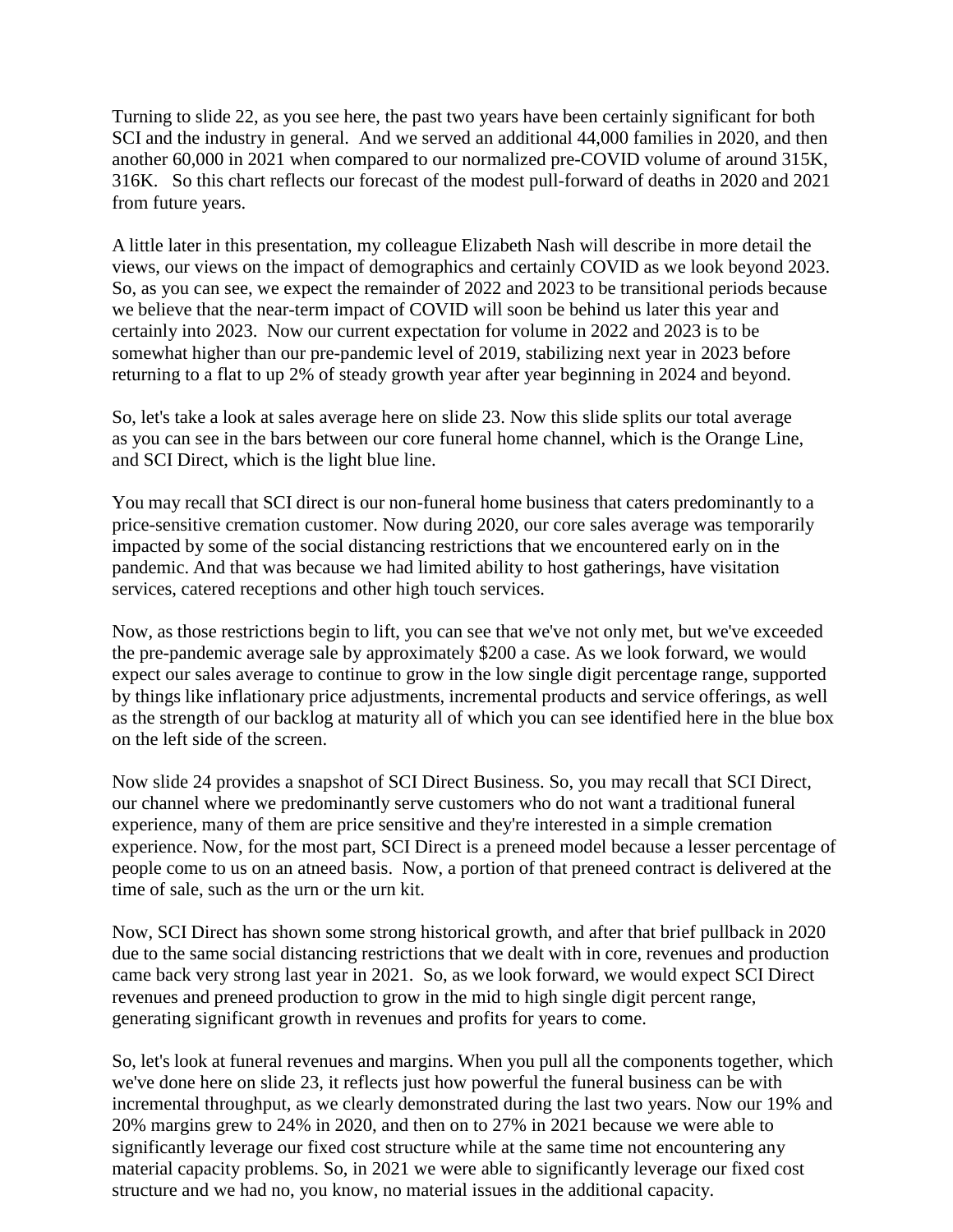So, in 2024 and beyond we expect to grow revenues at a rate of 1% to 3% with margins in the high teens to low 20% range. Now as we've mentioned before, the timing of the baby boomer impact will one day generate additional revenues and growth and higher gross margin percentages.

So, slide 26 here illustrates that with increased throughput, our model drives increased dollars of profit per funeral. Now I'd like to demonstrate how we think about growing funeral gross profit in dollars and not just percentages. So there's really two ways, gross profit for funeral can be a little bit misleading for these two reasons. Our preneed funeral sales program, that's where we offset our incurred selling cost in comp with the GA revenue in commissions that we receive from the insurance company. And so, when you compare those two, it's essentially a wash between revenues and profits. Ancillary offerings is the second one. That's things like catering, flowers and a few others which contribute a roughly 40 to 45% gross margin. But when you compare that to the incremental traditional funeral service, which contributes around 70 to 80%. Now while both of these instances may dilute gross profit percentage, they enhance our dollar profit for a funeral. As the effects of the pandemic begin to wane, we would expect to experience a similar dynamic when volumes slowly rise as we continue to serve more and more of the Baby Boomer segment. My point is this, we're continuing to closely monitor gross dollars profit for funeral service because the way we see it, an incremental dollar of profit contribution is accretive even if it dilutes our gross profit percentage.

So, to wrap up the funeral segment, let's talk about our Preneed funeral sales program. One of my two favorite topics. So, as you can see in the bar graph on Slide 27, we really do feel that our Preneed sales strategy differentiates us from our competitors. Now, our focus here has been and will continue to be driving long term market share, and we're doing so in a cash flow friendly manner, which I just demonstrated between GA revenues offset by the associated selling cost.

So as you can see, pre-need funeral production was down a bit in 2020 as we experienced some of those same temporary volume pressures due to the difficulties of getting in front of customers to conduct things like group seminars and other multi-person events. In addition to that, our funeral specific lead sources were impacted because many of our customers were understandably diligent to have limited or no outside contact except with their immediate family. However, an important point is that we quickly overcame this challenge in 2021 and we saw a recovery of over 25% in our pre-need funeral sales program. Now we continue to remain strong coming into 2022.

In fact, you may have seen that yesterday we posted a quarter over quarter increase of almost 17% in the first quarter. We believe that full year 2022 could be as high as 7 to 8%. And as we look forward beyond this year, we would expect growth in Preneed funeral sales to be more in our historical ranges of 3% to 5% on a compounded basis.

So, let's shift our focus to the cemetery segment. As you can see here on Slide 29 last year, our cemetery segment served about 250,000 customers on both a preneed and an atneed basis. And we generated revenues of about 1.8 billion and we ended with about \$4 billion in our backlog of cemetery merchandise and services, which we will deliver at time of need.

Now around 300 or so or 60% of our cemeteries have a funeral home on site, we refer to these properties as our combo locations. That's where we can serve the total needs of the customer. Now we really do believe that our combos have the ability to drive differential growth in both revenues and profits simply by offering the customer this single connected experience.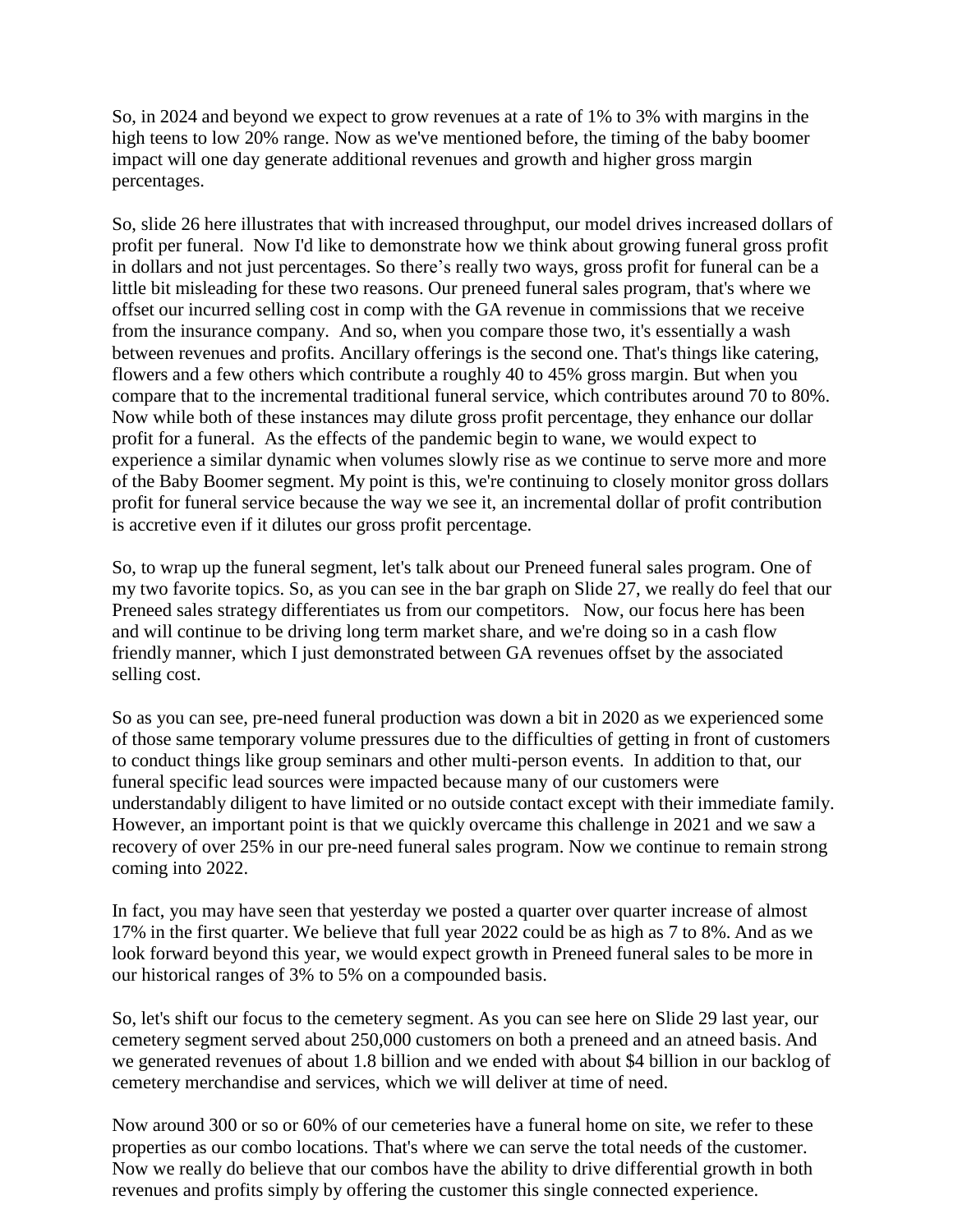Now our cemetery segment tilts towards selling property first, and there are higher barriers to entry, as Jay had mentioned. Now, one other difference I'd like to highlight when you compare the cemetery segment to our funeral segment is that our Preneed Cemetery property sales can generally be recognized at time of sale because we've conveyed interment rights on that purchase property to the customer.

My second favorite topic, maybe this is my first, cemetery preneed sales outline on Slide 30. While I don't want to steal the thunder of my colleagues who will be here shortly to present their portion of this presentation, if I have one important message, I want to leave with you - It's the message around Preneed Cemetery sales. Now, one of our greatest learnings through the pandemic relates to our preneed sales and marketing efforts.

Now historically, we've been successful in growing Preneed cemetery production comfortably in the mid-single digit percent range. And during the pandemic, we saw this compounded growth jump to around 20% per year as you can see here on Slide 30. Now, on this tremendous momentum, we believe that we can continue growing preneed production in the low single digit percent range in 2022 and then again maintain that level in 2023.

Moving forward into 2024, we expect to continue preneed cemetery growing in the mid-single digit percentage range. But remember it's on a much higher and a new base. Now we're excited about these learnings and certainly later on in this presentation, Jamie Pierce, Gerry Heard and Mike Johnson, will dive further into what's driving our confidence for achieving these mid-single digit growth rates and how we believe we can even grow higher rates of growth in the future.

Shifting to cemetery atneed sales outlined here on Slide 31. Now, historically, we've not spent a lot of time discussing cemetery atneed, but frankly, this is an area of our business that's performed really, really well over the past few years. In fact, it grew over 20% on a compounded basis between 2019 and 2021. Now we recognize that a good portion of this growth relates to the volume of COVID. But we also saw something else happen, and that's a very healthy increase in average sale, and we believe that's driven by our relevant and contemporary cemetery inventory offerings. By the way, our counselors continue to sell those at a very high rate. Now, Mike Johnson, our VP of Revenue Management, is going to discuss in greater detail, details about our cemetery inventory a little later in this presentation.

So, looking to 2022, we expect atneed cemetery revenue to decline in the low to mid-single digit percent range, primarily due to the pullback in volumes similar to what we are forecasting in funeral. But we believe growth in the sales average is certainly going to help buffer that decline. Now looking forward we expect 2023 to be generally flat to 2022. In 2024 and beyond, we believe that we can continue growing cemetery atneed production between 2% and 4% a year.

So, bringing cemetery all together here on slide 23 you can see that during the pandemic similar to funeral our cemetery segment also benefited from high incremental margins from the increased revenue throughput. Now as the box on the right side of this slide indicates, we expect 2022 revenue to increase over 2021 in the low single digit percent range, and again in 2023 getting back to our expected mid-single digit growth in 2024 and beyond. We believe this will help to grow our cemetery margins around 50 to 80 basis points a year.

So, this concludes my High-Level Overview of the SCI Funeral Cemetery segments. Let me just close by saying this and that is that our entire management team is truly energized, we're downright excited about the future, as we continue to leverage the learnings from the pandemic, as we continue to find ways to leverage our scale. Both of these we believe will continue to help us drive differential growth not just now but into the future. And with that, I'd like to welcome Eric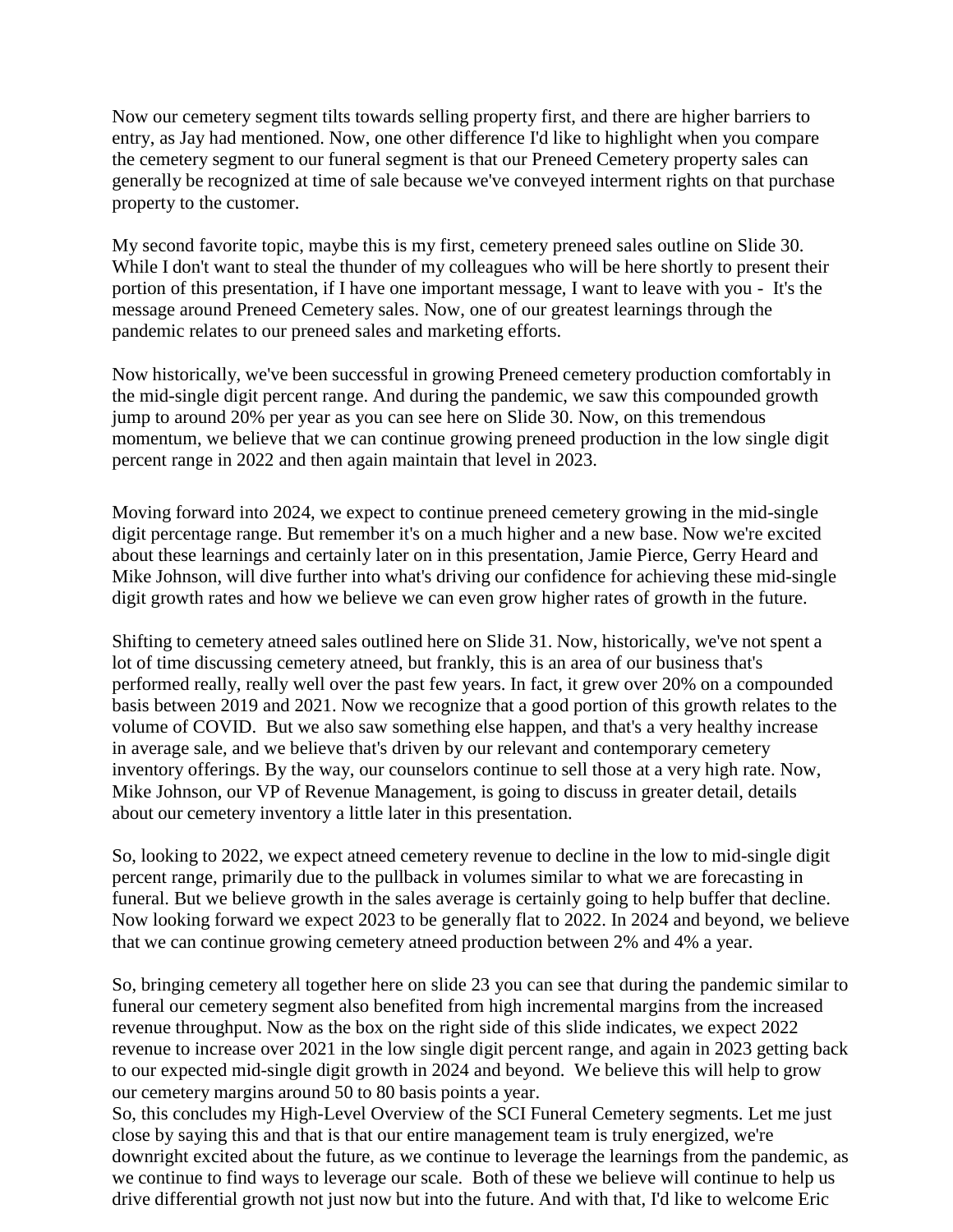Tanzberger, our CFO, to discuss our new earnings base for growth and some greater detail. Thank you.

#### **Eric D. Tanzberger**

#### **Senior Vice President, Chief Financial Officer**

Good morning. Thanks for joining us. It's great to be here with a full room of not only the SCI team, but investors, shareholders and analysts as well. And I know there's a lot that are also listening to us on the webcast, so welcome to you as well. This last section that I'm going to do really kind of wraps up, if you think of Tom's agenda, kind of the background and overview of our company and where we've been. But then we're going to shift to forward looking and shift to a lot of exciting things in terms of growth initiatives over much of the meat of the rest of the presentation.

You know, when you look back on some of the earlier slides, and the track record, it's pretty impressive. You know, for the last 17 years, really since 2005, since we began our platform for growth, we've really been able to deliver very consistently the 8 to 12% earnings per share bottom line growth. Now, obviously the COVID pandemic interrupted that tremendously.

And unfortunately for our country and globally around the world, our industry was affected. Our company specifically performed about 110,000 COVID type funeral events during the past couple of years, which produced a tremendous amount of cash flows and earnings above our normal expectations. And one other thing that I'm going to talk to you about in this section is that some of that is COVID related and not sustainable.

And think of that as non-recurring, but some of that is sustainable as well. And we're going to kind of get into that in a second. You know, this created learnings like we gained knowledge around sales and marketing effectiveness. So, you're going to hear about that this morning. We leverage technology to gain efficiency.

Key thing you're going to hear the rest of the morning about technology. And of course, you've seen us accelerate share repurchases opportunistically as Tom mentioned, this creates that higher earnings base for some of these sustainable earnings that we'll talk to you about. And then after I walk you through this, then we're going to shift to the 4 areas that Tom really alluded to in terms of our future and what we think can differentially grow above and beyond what we've already discussed.

So, on Slide 34, what you have here is just a mathematical equation. The one actual number is on the far left which is a \$1.90 per share for 2019. Then you simply take the midpoint of the 8 to 12%, the 10%, and extrapolate that out and compound it accordingly and what you'll see in 2022 is \$2.53.

So that's kind of our expectations, as you would have thought, pre-pandemic for the company. The industry and frankly the world is being interrupted by the pandemic. Now what you're seeing here in the Navy blue is the COVID impact and wow, substantial. Look at 2021, It's pretty much doubled the original pre-pandemic expectations based on that 10% CAGR from the 2019 \$1.90 per share - - very significant, you know, effect on us.

And focus a little bit on 2022 as well you're going to see it's broken up there you know there's \$0.97 between the \$2.53 expectation and the current \$3.50 guidance that we talked about yesterday we raised our guidance in our press release in our earnings call. This is where we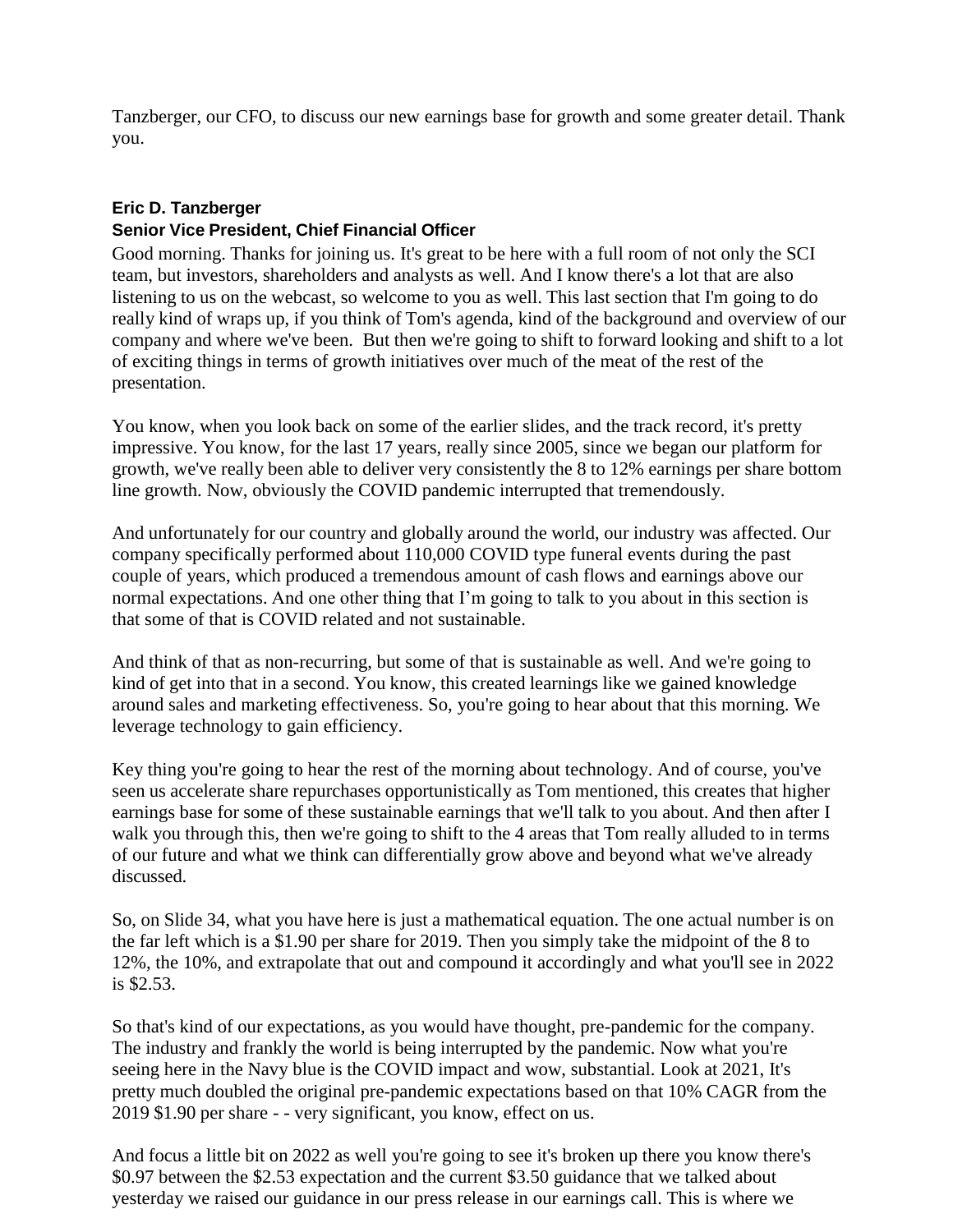prepared to split it between the Navy blue \$0.32 which we think is primarily COVID related and non-recurring, but there's also this \$0.65 which we believe relates to the learnings that I just mentioned and therefore we believe are sustainable and are creating a new base for us to then grow 8 to 12% moving forward.

So, if you add that \$0.65 to the \$2.53, as you can see on the slide in the center of 34, you're going to see this \$3.18 of the sum of the two of those. That's key for now to walk you through it. But also later in the presentation, when I come back up and really talk about the true future of potentially differentially growing above our 8% to 12%. You can see it now from that \$3.18 the green portion is really just an illustration taking the midpoint.

So, call it 10% of what we're used to seeing and really growing it from this new base of \$3.18. And again, we're not trying to give guidance here today. You know we give very near-term guidance but you know the consistency of our model and you know the consistency of our execution and what you're seeing here is mathematically the 10% which leads to 2023 of around \$3.50 and of almost \$4.25 earnings per share as you go out to 2025.

So great consistent story that will continue, but off of the new base of the learnings. So, let's talk about this a little bit more specifically to kind of help you understand it. You see the difference between the \$3.50 and the \$2.53, you see the \$0.32 in navy it's the non-recurring portion of the COVID that I've described to you, and there's the \$0.65 which we think is sustainable.

These are the types of learnings that you've heard us talk about now over the last couple of quarters. 75% of it is sales and marketing productivity. You're going to hear a good amount of this as well. It's talking about quantity of leads, the quality of leads using technology leveraging technology in a lot of places for those leads that ultimately get to close rates as well.

And the Preneed cemetery and pre-arranged funeral environment and then as well, you know, just generally raising the game by utilizing the technology of the Preneed sales ourselves and going into, you know, the CRM system. And I have to tell you, you know, my opinion or our opinion is, you know, we're in the early stages of this as well.

There's a lot of opportunity to continue this type of growth. And soon you're going to hear from Jamie Pierce, our chief marketing officer. You're going to hear from Gerry Heard, our vice president of sales. And they're going to dive a little bit deeper into this and give you some more comfort in terms of how much more powerful this really is for us.

Secondly, about 15% is the accelerated share repurchase program. Tom mentioned this, that was very opportunistic. You know, we invested about, you know, \$1 billion over the last couple of years, incremental in our share repurchase program. And that's obviously having a nice, sustainable effect as you think about the growth parameters going forward. And then lastly on this, about 10% of the 65 cents, let's call it, you know, is really cost efficiencies coming from the learnings that we had during the pandemic is talking about centrally managing the company and being able to lower travel costs. A lot of the marketing lead generation cost learnings you know, as I mentioned, training. And then the other thing that really occurred as well during the pandemic is a lot of managing labor learnings that are going to end up being very powerful and are going to be part of this whole 65 cents, which is again ten percent of it related to the cost efficiencies.

So, with that, let's kind of shift to the next section of this presentation and we're going to really talk about my colleagues are going to come up and talk about a lot of detail four areas of growth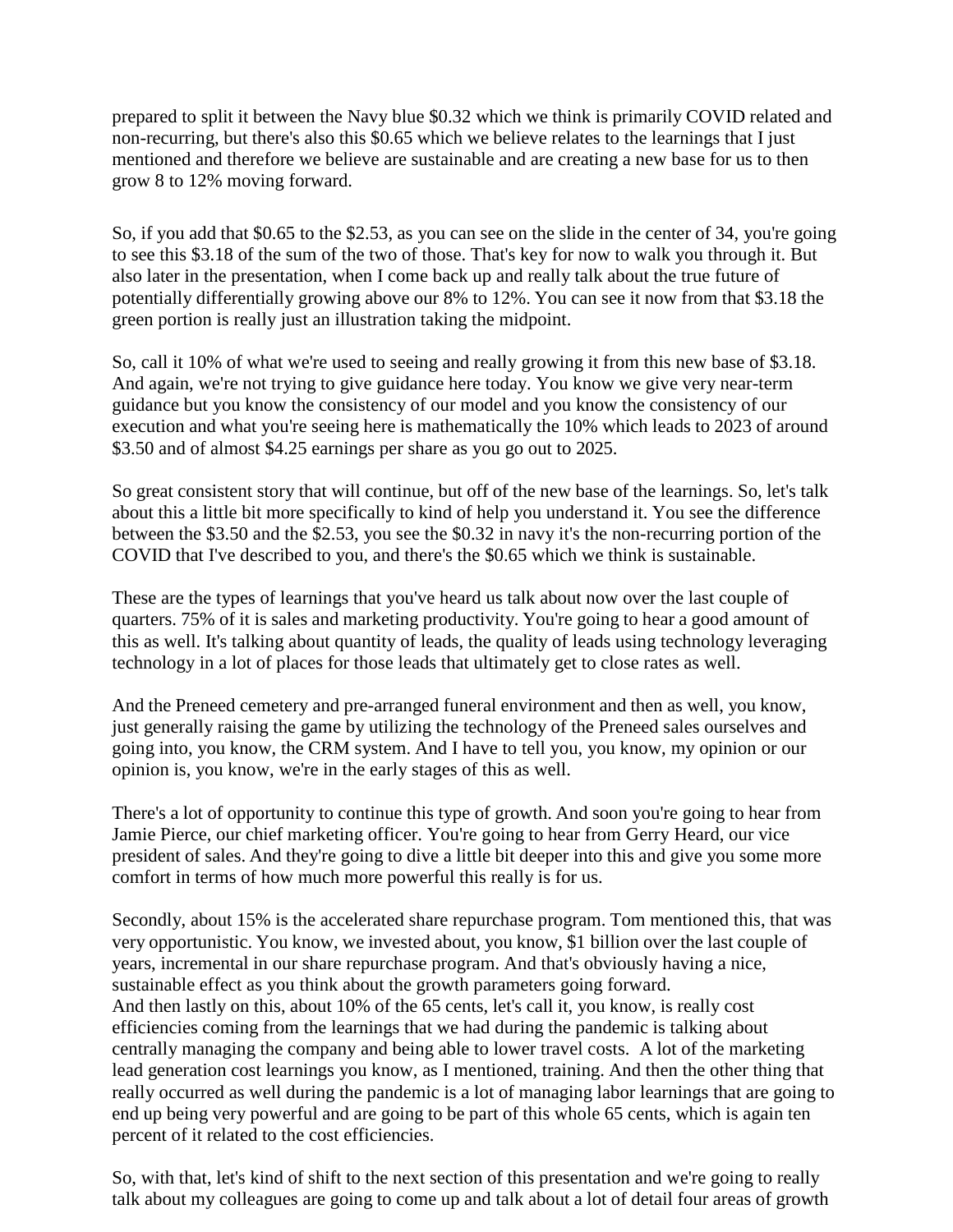that are very important to us.

When you think of the future, you know you have the new base of \$3.18 we believe we can grow off of that and the 8 to 12% parameters that you're used to seeing from us. But these four key pillars are four areas and the initiatives around them and the strategy around them, we believe could allow us to differentially grow above the 8% to 12%.

And you see them here on slide 36. The demographic tailwinds, the marketing sales and cemetery inventory impact, the enhanced growth capital opportunities and as well as the Preneed backlog, which again I just say is one of the best assets we have in terms of a \$14 billion backlog of future revenues where we know client families are going to come to our funeral homes and cemeteries.

So now the rest of this part of this presentation is going to be about these four pillars and the strategies behind them. And we're very excited. I'll come back up after this part of the presentation, and I'm going to walk you through another illustration that's going to lead you to say this is the power of this earnings model.

When we implement items and ultimately come to fruition from these four key pillars and allow us to differentially grow above the 8 to 12% that you're used to seeing us perform and execute on. So, with that, we'll start with Elizabeth Nash, our senior vice president of Operations Services and she's going to start with the first pillar, which is demographic tailwinds.

#### **Elisabeth G. Nash**

#### **Senior Vice President, Operations Services**

Thank you, Eric, and good morning. As you've heard in earlier parts of our presentation so far, when we have incremental volume and services, we are able to capture significant margins, which is why demographic tailwinds is our first key driver in today's presentation.

So, as you all know, demographics is something that we have talked a lot about for a long time. However, the pandemic and other secondary health factors caused by the pandemic have certainly impacted mortality predictions. So today I'm going to walk you through what we believe about the near-term impact of COVID and more importantly, how the demographic tailwinds will impact both segments of our business.

Let's start first with Slide 38 and the discussion about the 75 and older population, which reflects the approximate age range of the atneed decedents that we care for. This particular age cohort is expected to grow by 93% or almost 22 million people over the next 20 years. We believe, of course, that this will be impactful for our industry and for our company. You can see in the chart on the left there are six states that by themselves are expected to increase their 75 and older population by 9 million people.

And we have a very strong footprint in these states, as evidenced by the fact that 53% of our current funeral volume comes from these largest growth states. It's also worth noting that in five of those six states we have a large number of cemeteries. Now that strong footprint of funeral homes and cemeteries didn't just happen. We have been anticipating and planning for this growth and have invested in those states so that we are ready when that population growth occurs. So, we believe this alignment of our footprint, along with the expected increase in population of this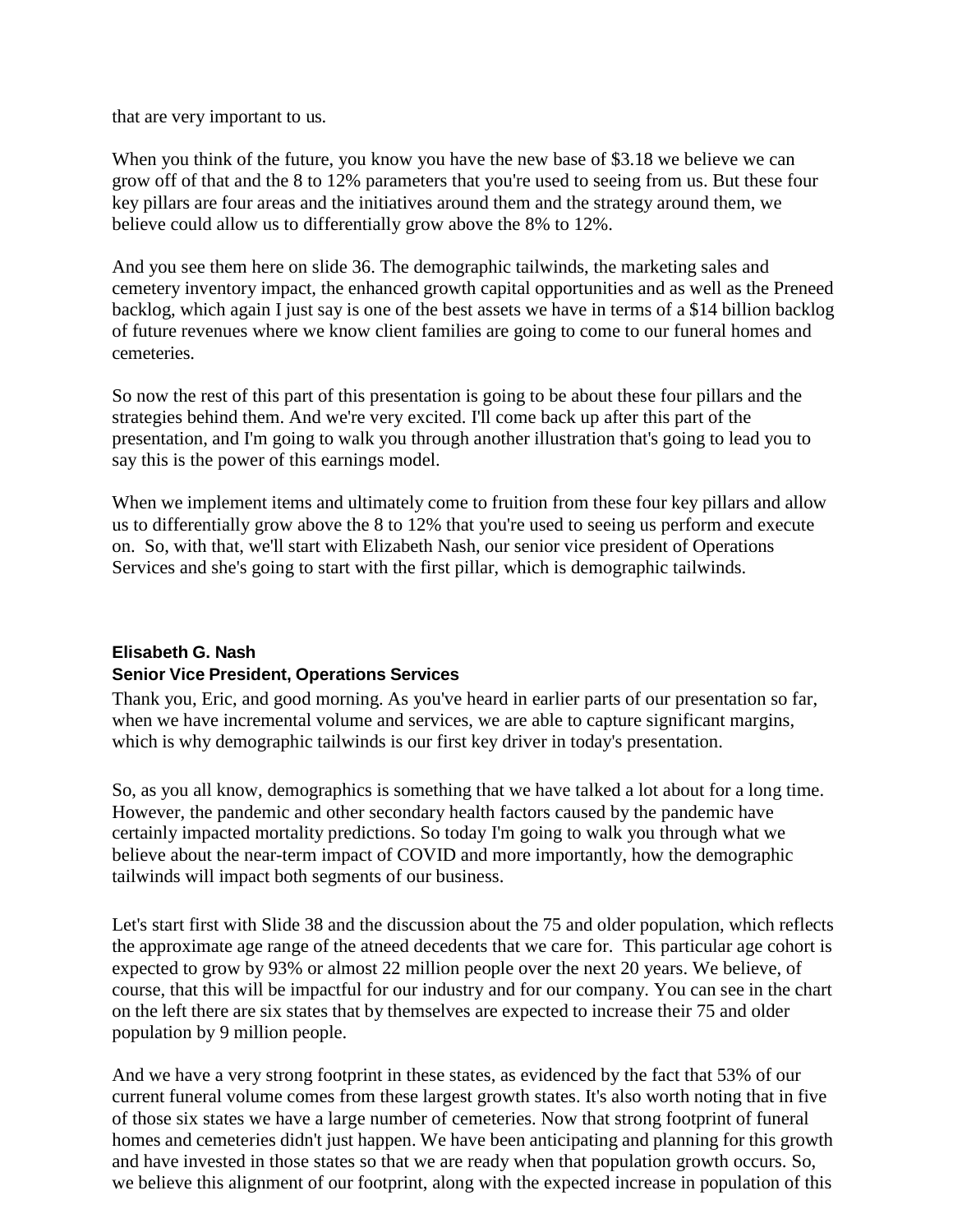age group, positions us very well to capture share in both our funeral and cemetery segments.

Now, I'd like to walk you through some additional data points, looking beyond just the 75 and older population. Slide 39 provides a 40 year look at the age 55 and older population. The reason this is relevant is because this is the age group that aligns with our customer base. First, we generally see consumers engage with our Preneed cemetery business around their mid-fifties, early sixties, as represented by the gray bars on the chart. Then in their mid-sixties to early seventies is when we typically engage with customers who are electing to preplan their funeral services represented by the green bars. And finally, as I mentioned a moment ago, the average age of decedent's is 75 and older, represented by the blue bars.

So, the baby boomers will certainly have a meaningful near-term impact on our business. In 2020 there were 71 million baby boomers over the age of 65 and by the year 2030 all baby boomers or about one in five Americans will be 65 and older. And looking longer term our industry will also be positively impacted by the aging Gen X and later generations.

So, on the next few slides we'll cover COVID and its impact on our business. Unfortunately, what Slide 40 shows is that our country lost about a million people to COVID since January of 2020, or about 13% of all US deaths during that time period. This has no doubt impacted near term mortality predictions. What's interesting, though, is as the pandemic progressed our views on the pull forward impact have changed. As you can see in what could be considered the first and second waves of the pandemic about 42% of all Covid deaths were below age 75, which is generally in line with what we see in our business in a non-pandemic year. However, once vaccines were distributed and variants evolved, the deaths began to skew to younger ages, with 62% of COVID deaths occurring in people under age 75.

So, this shift to deaths at younger ages has affected our thinking about the short term pull forward impact on our business. Slide 41 addresses this pull forward. So, to walk you through the pull forward I'm going to anchor to 2019 as a more normal year. As Steve mentioned earlier, we performed an incremental 110,000 funeral services from early 2020 through the first quarter of 2022 over a normalized 2019. As the COVID deaths began to shift to younger ages, again our view on the pull forward impact also evolved, although it's certainly very difficult to predict. We believe the majority of these deaths will be pulled forward from this year and next year.

We believe that about a third will be a pull forward from 2022 and 2023, then quickly diminishing to 4% or less of our pre-COVID volume, with the remainder spreading over a longer horizon. So, the key takeaway here is that we believe the pull forward will not have a material impact on any one specific year.

Unfortunately, though, there is an indirect effect from the pandemic that is impacting mortality, excluding the impact of COVID. The CDC is now reporting a number of deaths above normal baseline levels. These quote unquote excess deaths may have resulted from a combination of delayed medical care and overwhelmed health care systems during the last couple of years. A few of the observations are highlighted on this slide 42, including an increase in deaths from heart disease and diabetes, as well as an increase in obesity and mental health issues. So, while we don't have enough data to specifically model what the impacts and duration of these excess deaths may be, we certainly do expect an elevated level over the coming years as a result of this lapse in overall societal health.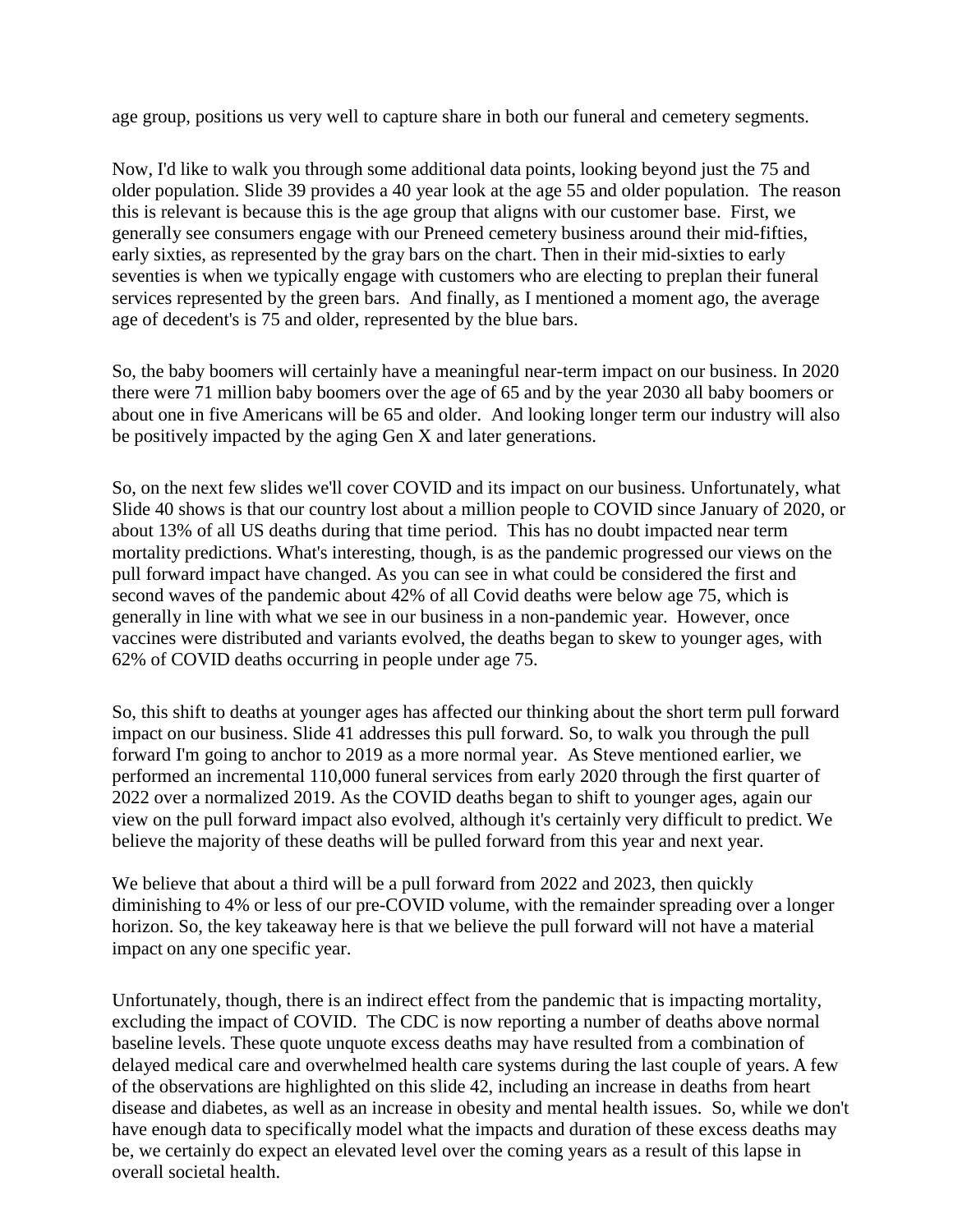So, all of these various demographic changes we have discussed will definitely have an impact, and particularly as you think about the aging of America, we believe it will fit very nicely into our Preneed sales program, which is of course a key part of our long-term growth strategy. Over the last several years, we have invested differentially in our marketing and sales resources in order to drive a very high-quality funeral backlog. Right now, our backlog is almost four and a half times our current funeral revenues clearly outperforming the independents as well as the other consolidators. As Slide 43 shows, the percentage of funeral services coming out of our backlog has increased from 35% in 2010 to 40% in 2021. Now keep in mind the average lifecycle of these contracts is about 10 to 12 years.

We believe this percentage will continue to grow in the coming years as a result of our successful sales strategies over the last decade. As the team will describe in more detail in a few minutes, our sophisticated marketing and sales approaches are not only getting us in front of a more receptive and proactive consumer, but it's also allowing us to close sales more effectively at what we believe are lower at need cannibalization rates. As a result, the key message here is that we believe we have the opportunity to grow our future volume market share.

So, to wrap up my comments on demographic tailwinds on Slide 44, there are three things to keep in mind. First, we have a national network that's differentially represented in states with the largest growth in that age 75 and older population. As the baby boomers age, they will impact the number of customers that we serve in both our funeral and cemetery segments.

Second, COVID's pull forward effect is not as severe as we would have expected, as unfortunately it affected a significant share of younger people, and the lingering impact on our health from COVID will likely result in additional deaths. Finally, not only do we believe that our Preneed backlog will result in increased market share, but the contracts in our backlog have a more robust revenue dynamic than what we are seeing on the atneed front of our business today and Aaron will discuss that in more detail in just a minute.

So, considering everything that I've discussed, it is relatively easy to see and imagine a 200-basis point improvement in funeral revenue growth when demographics and the incremental market share from our preneed backlog inevitably impacts our business.

And on the cemetery side, we should see a smaller but still meaningful impact as cemetery atneed and cemetery Preneed merchandise and services backlogs are also impacted positively by the demographics. So now I'd like to pass you to Jamie Pierce our chief marketing officer, and she's going to kick off a discussion about our marketing, sales and cemetery inventory strategies.

#### **Jamie Pierce**

## **Vice President, Chief Marketing Officer**

Thank you, Elizabeth. And good morning, everyone. I'm now incredibly excited to walk you through the second key growth driver of our long-term growth framework, and that's our marketing sales and cemetery inventory initiatives that we believe have the power to drive increased sales production and cemetery revenue as you heard Eric talk about earlier.

When you think about how the marketing, sales and cemetery teams work together, it's really a coordinated effort between all of these teams. So, I'm going to kick off this section by walking you through some of the major changes that we've made from a marketing perspective over the last four years that's not just driving an increase in the quantity of our marketing leads, but also driving an increase of the quality of those leads.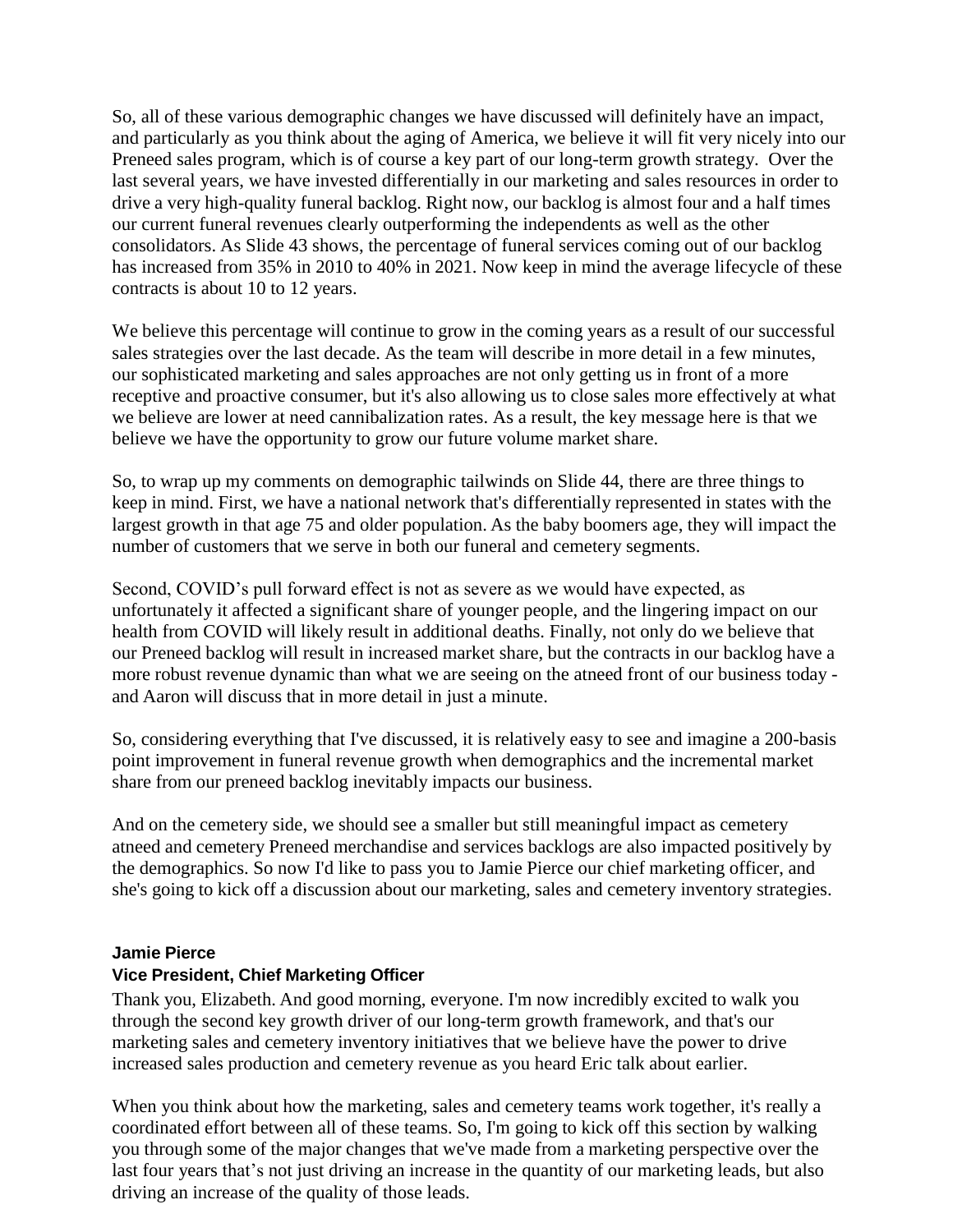I'm then going to hand it over to my partner in all of this, Gerry Heard, our vice president of sales, who's going to walk you through how we're taking the increase in quantity of leads and turning those into increased sales production because of the incredible technology and sales processes that they've put into place that's driving that increased production.

And then finally, Mike Johnson, our VP of Revenue Management, is going to walk you through some of the phenomenal cemetery inventory that they've developed to really meet the changing and diverse needs of our consumers. So, let's kick it off with marketing. Before we dive in, I thought it'd be helpful to give you a high-level overview of the two types of leads that exist within SCI.

The first is what we call our core leads, and these are, in essence, what many would describe as our bread and butter, because historically these always made up the vast majority of our total leads. And these are anything from walk-ins. So, consumers who are aware or loyal to one of our strong local brands, as well as a relationship that we've developed from an atneed situation, or we serve the family through one of the most difficult times and then help them preplan their own funeral arrangements

The second type of leads is what we call marketing leads, and these are proactive outreach efforts through a variety of different mediums, everything from direct mail to our website as well as what we call educational seminars. So, this is where we host someone or consumer in a restaurant or other event venue and really give them an overview of pre-planning.

Historically, our marketing leads made up a very small portion of our total leads, but as you'll see in the coming slides, they make up a growing, and material part of our total sales production. And what's also exciting is that these leads are truly accretive to the core leads that you see here on the left, meaning that we're really going after what I would describe more as a passive consumer and really bringing them into market to preplan.

So, I'm going to walk you through some of the major changes that we've made to our marketing program, starting with our digital leads. Our digital transformation really began back in 2018 when we relaunched our DignityMemorial.com websites. Before that time, we really didn't see our website as core to preneed production, nor was it really core to our customer experience. But in 2018 we invested heavily in our people as well as our platforms to really drive our overall website presence.

And you can see the amazing impact that this has had over the last few years going from 97 million visits to our website in a single year to more than double that to almost 200 million sessions in 2021. And we're continuing to grow at a double-digit pace but it's not just about driving visits to our website it's also how do we take this increased number of visits and turn those into leads. We've made a number of changes and enhancements to our website over the last few years to really drive increased conversion rate on our website, with the largest change happening in early 2020.

When we relaunched all the pre-planning pages on our website, this had an overnight double-digit impact to our digital lead production. But it's not just that one change that is having the overall impact. As a marketing team, we're constantly looking at how do we improve conversion rate across the website with additional releases month after month and year after year. You can see the incredible impact that it's had driving digital lead production from \$31 million in 2018 to \$120 million in digital lead production in 2021 which represents almost a 60% annual compounded growth rate in our digital lead production.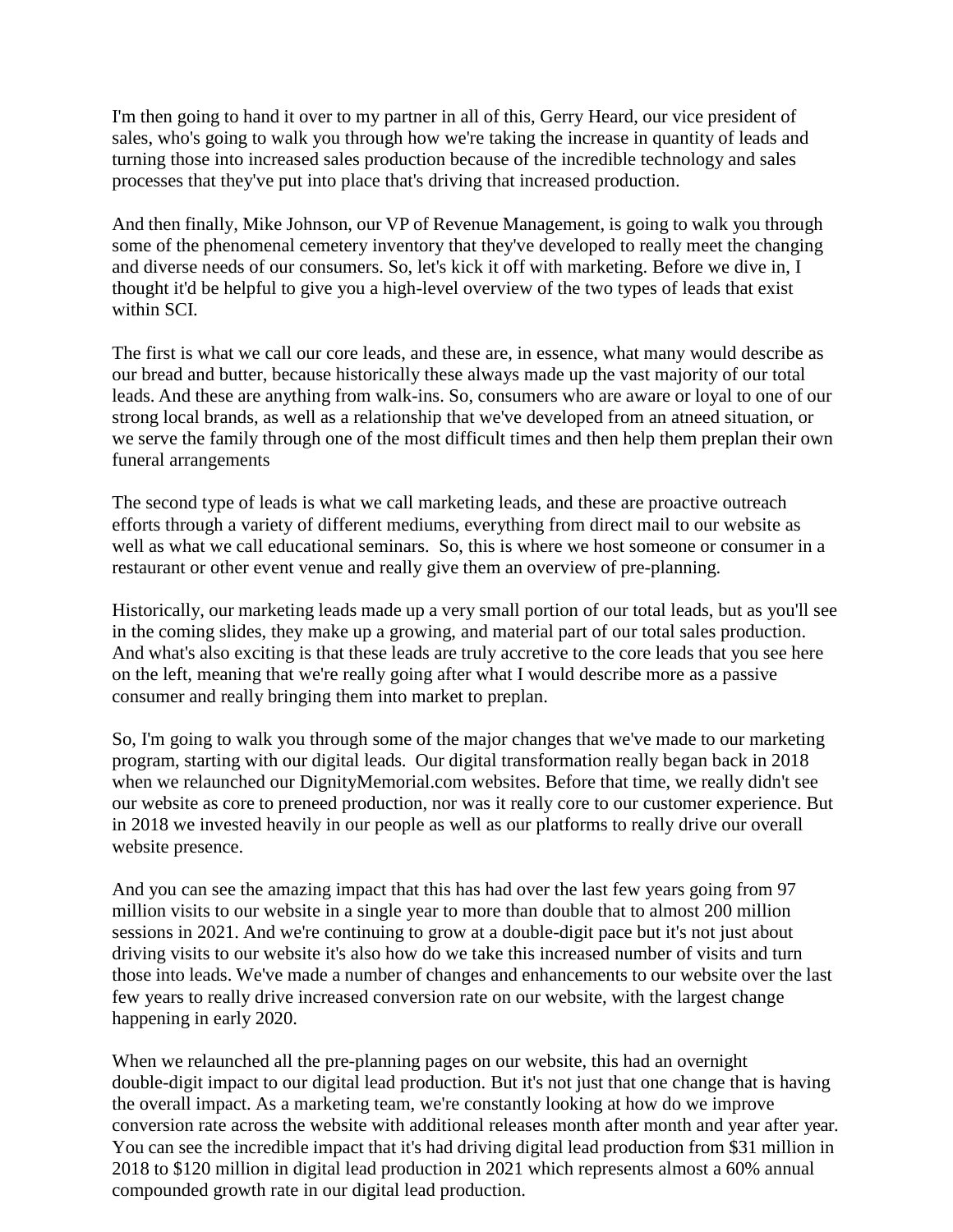Now let's shift to direct mail. This is another program that we completely relaunched in 2019. Prior to this time our direct mail program was heavily decentralized with markets and locations really deciding who and when to mail. In 2019 we really centralized this program and moved it from something that had pretty simple or basic level targeting using only age, income and proximity to a location to target prospects, and really created an advanced data model utilizing over 200 different variables, everything from demographic variables to behavioral variables and even our own first party data to target prospects that were not only going to convert to a lead but also going to convert to a sale.

And you can see that the results have been staggering. We've been able to grow what was a very small program of just \$10 million in annual production and have grown this to \$55 million in production in 2021, which represents almost an 80% annual compounded growth rate in this channel. And the exciting thing is we're continuing to make optimizations to this direct mail program with our data model, with our most recent release happening in Q2 of this year.

And we're seeing incredibly encouraging results from this change. So you can see on slide 52, this really represents a summary of the major changes that we've made to our marketing programs over the last four years. I know some of you may be thinking that a lot of this must be driven from COVID and the increases that we're seeing. And while we certainly have benefited from consumers being more aware than they ever have about pre-planning, I think what you'll see here is the changes that we've made from a marketing perspective began well before COVID and have measurable and sustainable impacts well into our future.

From a digital standpoint, our transformation has been truly incredible. Going from a static website back in 2018 to one where we're releasing hundreds of enhancements on an annual basis. From a direct mail standpoint, as I mentioned, going from a very decentralized program to one that we're now leveraging our scale and data to target individual prospects.

And then I haven't really touched on our seminar program. Again, this is one where we host consumers in a restaurant or other venue and really give them an overview of pre-planning. This is a program that we leverage what we learned in our direct mail program and applied the learnings and creating a data model to target prospects for a seminar program.

We launched this in early 2022, so this year, and we're seeing out of the gate seminar sales up 60% from the changes to this new data model. So, you may be asking what does this all mean in terms of total production. We've been able to grow marketing generated lead production from \$120 million in 2018 to \$255 million in 2021, and the other exciting thing is we've been able to grow this kind of production with 5% less spend than 2018.

So, think about that. More than double the production for marketing generated leads at 5% less cost than what we were spending on these lead generating programs in 2018. It's truly incredible. So, the other question you may be asking is well are you cannibalizing the production from your core leads by the growth that you're seeing in your marketing generated leads and the simple answer is no.

We've been able to grow our core lead production at a 9% annual compounded growth rate on top of an almost 30% annual compounded growth rate for marketing generated leads. It's a truly powerful combination. So, we couldn't be more excited about what we've been doing from a marketing perspective and what is yet to come that we believe we can generate sustainable growth well into our future.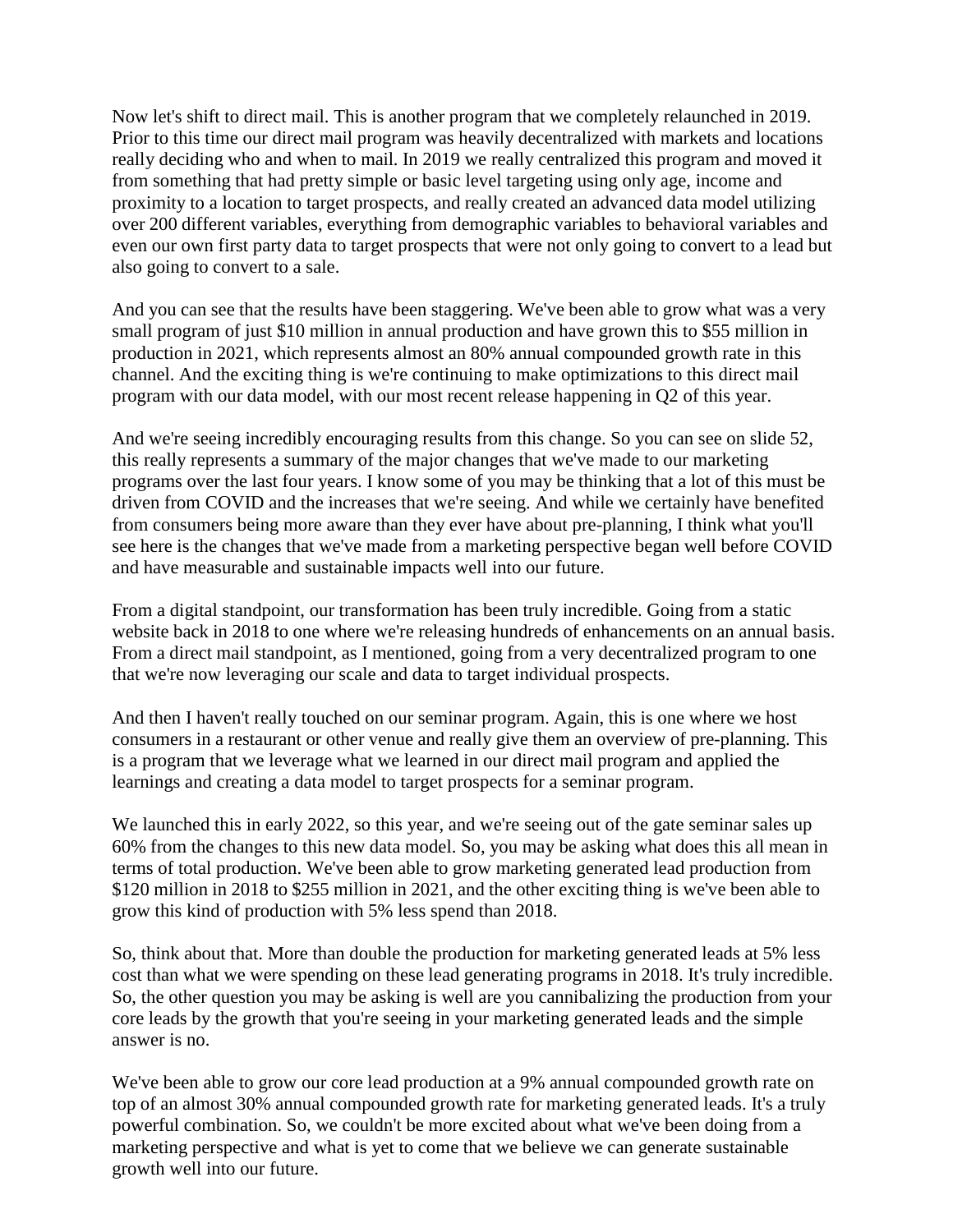But as I mentioned earlier, marketing is only one piece of the puzzle. I'm now super excited to hand it off to our VP of Sales, Gerry Hurd, who's going to talk about how we're taking the increased leads that you see here and turning those into sales production. Thank you.

## **Gerry D. Heard Vice President, Sales**

Good morning, everyone. I don't know how you could not be excited about that. I've been in sales with SCI for more than 40 years and I can tell you that I'm more proud than I've ever been about the processes and the improvements that we made. But more than that, I'm excited about the future and I'd like to take a few minutes and kind of explain why.

One of the biggest opportunities in sales is taking your best opportunities and matching them with your best sales reps. And although that may sound easy with us having 3,600 sales associates, it's very difficult. But today one of the material changes we've made is we're matching the quality of the lead with the quality of the sales rep, and it's producing a tremendous outcome.

Now historically we've struggled with this and frankly it's prevalent throughout the industry. Most organizations spend the majority of their time looking for prospects. As Jamie just outlined, we believe we can provide leads at a quality and quantity unsurpassed historically in the industry. Today our model now focuses on the quality of our team and the customer experience. So improving these processes, we have a smaller, leaner, much more efficient and highly trained sales team.

We're managing expense much more prudently. We're seeing some things that we're very excited about. Attainment rates in counselor's goals are at historic highs. We're seeing turnover being reduced. And the real benefit of this comes from the magnifying effect over time as counselors become more stable and learn and do better.

So, as mentioned, the most beneficial change is coming to sales have been through leveraging technology. The way to think about this is we're talking about lead flows, lead management, and improve training. So, we've spent a lot of time optimizing our CRM, and today it's much more predictable and robust than it's ever been helping counselors manage daily activities. Today, on a recurring annual basis, we're managing 1.4 million new customer records, we're completing over 14 million sales activities, and we have conversion rates at all-time highs.

We're beginning now to work on what we're calling our Agile Transformation or our intelligence sales process. And this process includes serving up monthly action plans for our sales associates, which allow them to make goals and keep them on pace on a daily basis on what they need to do to reach their goals and to be highly successful. We also are serving up what we're calling our likelihood to close models. These are being accented with machine learning, and artificial intelligence. These processes are taking much of the guesswork out of what needs to be done on a daily basis for our teams to be successful.

Let's take a little bit deeper dive into Salesforce which we rolled out in 2014. So, the best way to think about this was when we began using Salesforce it was an out of the box software, and the first goal was to give up paper and to begin to get all of our leads, data and information in Salesforce. So it became a repository for us. While that was occurring and while we were changing the culture of our sales team from this very manual process to this automated process,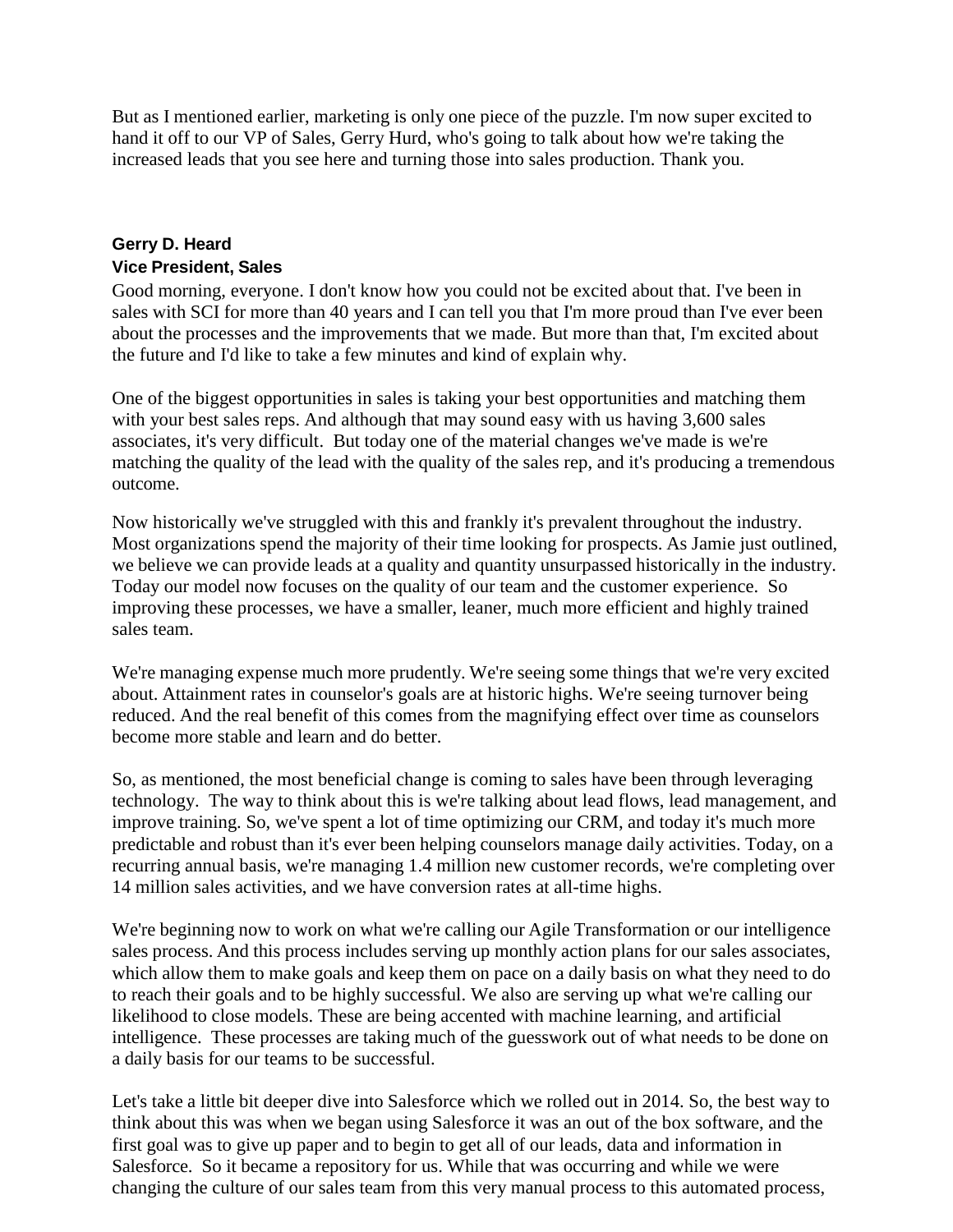we began building repeatable processes within Salesforce that could help drive us forward. Those processes have been built, and what the outcome is, is that our leadership now has data that's available that they can make decisions with.

So, these data decisions are driving us to higher performance and eliminating a lot of arduous tasks. In the old days, leadership would have to travel to markets to identify what was wrong. They may have to go through extensive data mining to figure out what's happening. And again, today, in real time, we use machine learning and artificial intelligence to serve this information up so that we can make important decisions quickly on how to be as effective as we can with the opportunities that are presented.

On Slide 59, technology is also playing an important part with onboarding our new associates. So again, we've assembled quite an extensive amount of data and we've built dashboards that are red, yellow, and green for all of the associates that are provided towards leadership. So now leadership can see deficiencies within these key areas, which offers them the opportunity to serve up very specific training as opposed to using a one size fits all.

Now, during COVID, we were able to really master the art of training and growing people remotely out of necessity. But nonetheless, we've done a remarkable job with that. So as opposed to bringing sales counselors, sales managers out of the field and into formal training classes for days, sometimes even for weeks, we're able to serve these up remotely with much higher outcomes.

And we're spending 65% less in terms of cost plus the associated time of people not being out of the field to be able to learn. One of the other benefits is we're able to provide very strategic bursts of training based upon upcoming appointments and leads so that counselors are absolutely prepared when they're meeting with customers.

So this next slide, if you look at the left-hand side, I kind of view as our scorecard. In 2018 our close rates were about 30%. Now keep in mind our close rate is the relationship between appointments and sales. So, in 2018 at 30% and now at about 45%. That's a 50% increase in this time period. What this tells us is that our counselors are absolutely writing more contracts and closing more sales with the opportunities that are being presented.

On the right-hand side of the slide, you'll see that we are doing more with less. We've grown production by over half a billion dollars all the while reducing counselor counts by 550. We reduced the amount of support roles and sales managers and all of these things are possible because of the improvements that my colleagues and I have been discussing and processes and the way that we've been operating.

So, in aggregate, we're extremely proud to have grown production on a 10% CAGR from 2017 through 2021. This is truly great execution by our team. We expect Preneed funeral and cemetery to grow in the mid-single digit percent range in 2023 and beyond. And as you can see on the right-hand side of the slide, the growth is more skewed towards cemetery which offers near-term earnings and cash flow benefits.

Now Steve mentioned earlier that based on our strong first quarter results, we expect Preneed cemetery sales to grow in the mid-single digit range for the balance of 2022. Now all of this growth wouldn't be possible without the third piece of this and that is the cemetery inventory and products that our customers desire. And so, with that, I'd like to turn it over to Mike Johnson to come up and explain what he and his team are accomplishing for us.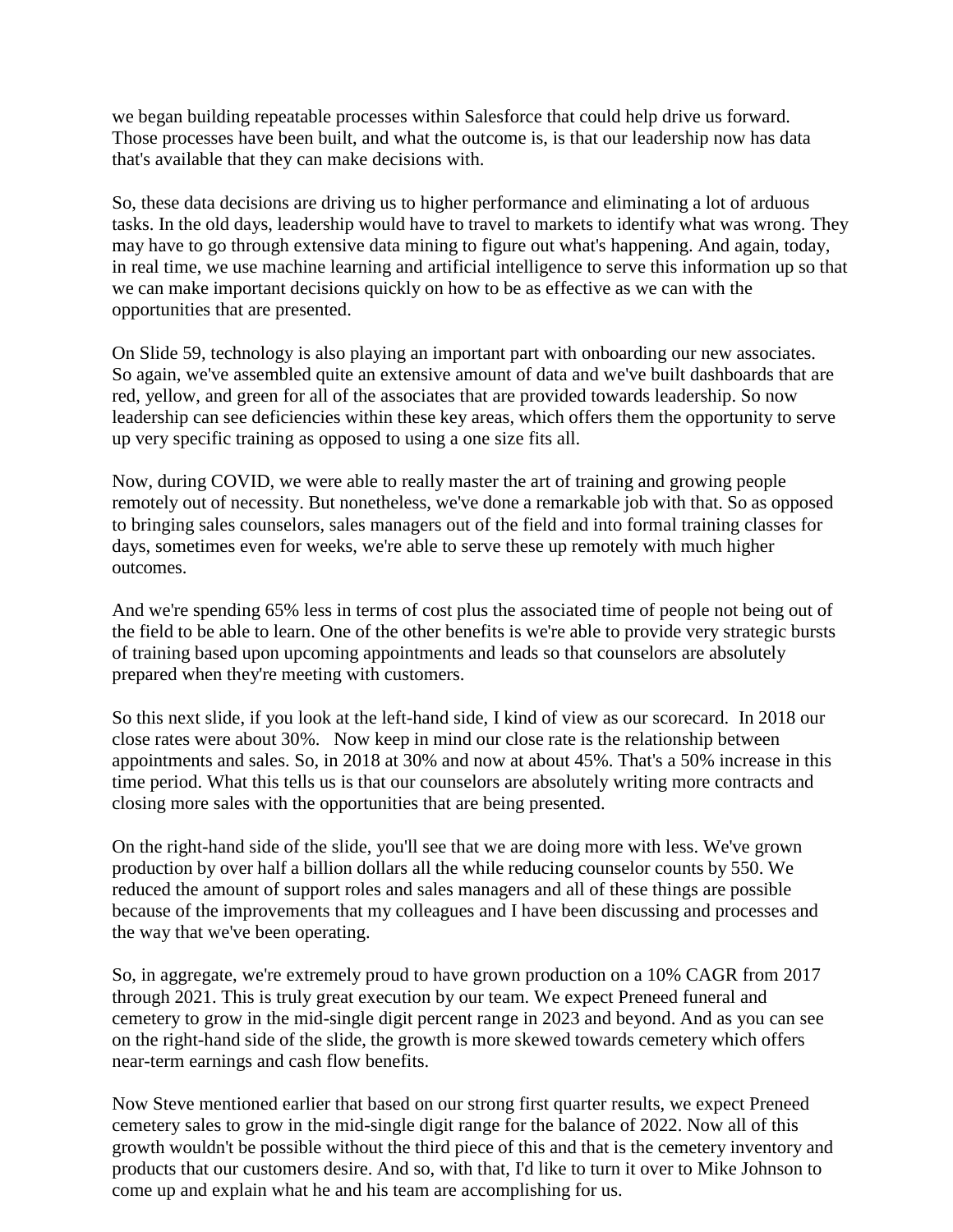#### **Michael Johnson**

#### **Vice President, Revenue Management**

Thank you, Gerry. We are very fortunate to have Gerry and Jamie leading our incredible sales and marketing teams. Just incredible over the last few years.

So, I'm here to walk you through a sampling of our cemetery property initiatives that are currently in place and delivering strong growth in velocity, sales average and revenue. So, let's get started on Slide 63. Looking at property averages and our inventory investment trends now, a key to our cemetery sales strategy is the increased investment in the development of new and unique inventory offerings for our customers.

Our tiering strategies ensure that we have an offering for a variety of consumer preferences in both the burial and cremation segment. And you can see on this slide the impact that it's having on sales averages. Now, we've been particularly successful in moving a segment of our customer base from entry level options such as basic lot gardens and simple cremation niches, to more customized estate gardens and glass niche columbariums, which provide more personalized memorialization. In recent years, we increased our investment to meet the demand associated with COVID deaths.

In addition to the lead generation and conversion efforts of our sales and marketing teams, Now, as we looked at 2022, now we've guided you to a spend of \$120 million, which is higher due to the continued strength of our preneed cemetery sales. And the need to develop more of this tiered inventory, which gives our customers more to select from in the future. The increased investment in high quality and unique inventory sets us apart from our local and our regional competitors, and it positions us to continue to grow our market share in the Cemetery segment.

So, we now would like to show you a brief video which highlights this incredible cemetery inventory that is available to the customers we serve. And this is something we're very proud of.

## [VIDEO]

Incredible, isn't it? It gives me a real sense of pride to see what we've been able to develop for our customers. Now because of our tiering strategies that I described in the earlier slide, and those of you who took the tour at Memorial Oaks, we've experienced an increase in demand for premium cemetery property. And as you can see on Slide 65, we offer a wide array of quality and custom inventory types.

And this type of inventory typically starts at a price point above \$40,000 per contract. Now, the hedge and bench estates provide a semi-private interment option with natural beauty and unique granite colors for memorialization. While our gated estates and private mausoleums offer a more private setting, and additional options to customize a one-of-a-kind final resting place. Now, as we've invested in this type of high-end inventory, the consumer has shown increased interest, and they see value at this level of quality. And you can see it's generated a 15% compounded growth rate in recent years.

Now we're committed to meeting the needs of our customers and by aligning our development efforts with various cultural preferences and unique demographics with growth potential. We've generated differential revenue growth and higher customer satisfaction and loyalty in these communities. These customers have the highest repeat visitation rates in our cemeteries. And annual festivals such as Dia de los Muertos and Ching Ming bring families back to remember and celebrate their loved ones.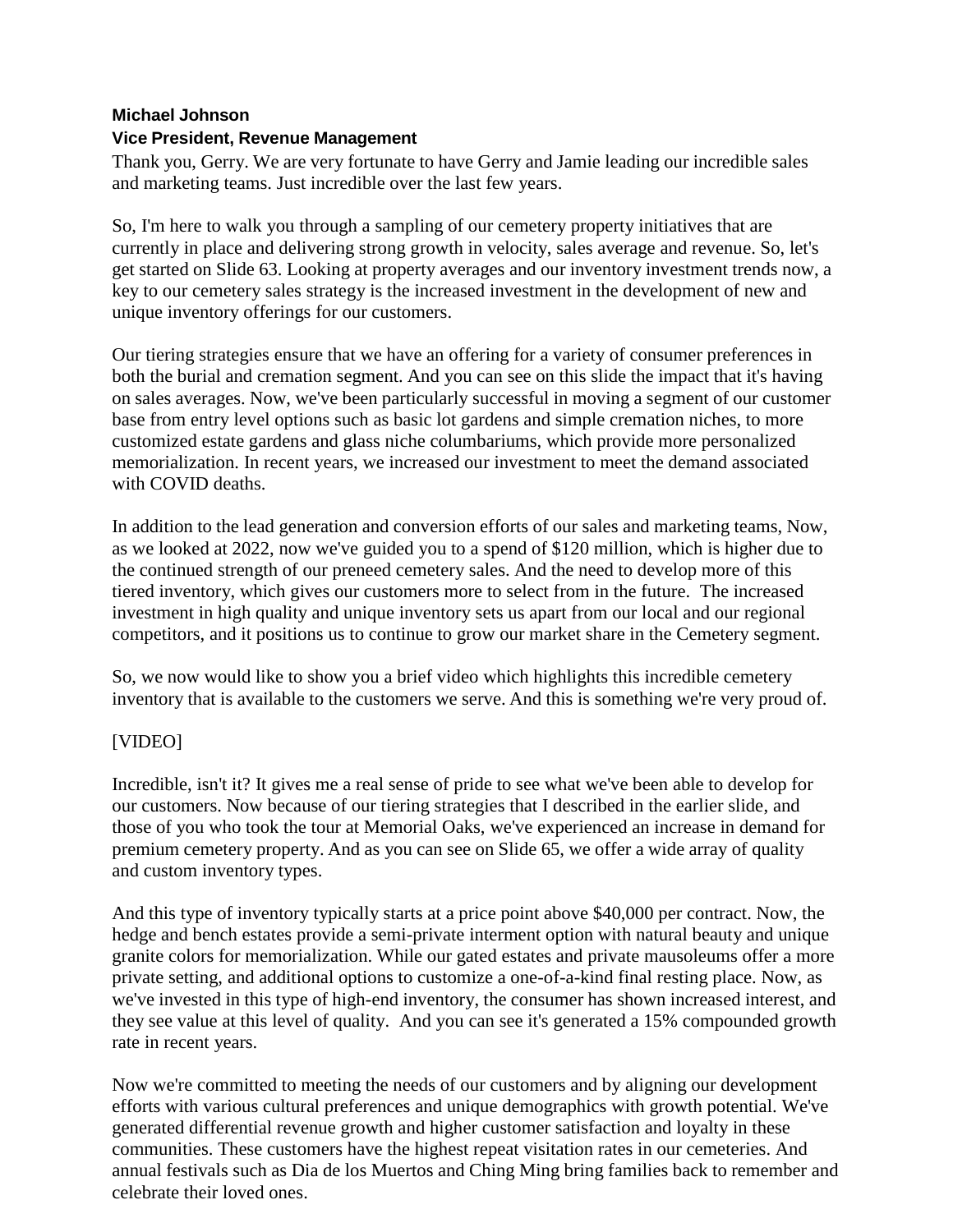The picture on the left is a feature of Our Lady of Guadalupe in a lawn crypt development designed for the Hispanic customer, and we have this type of development across our network, from California to Texas to Florida, where the Hispanic population is high. The picture on the right is a beautiful estate garden with a large cremation niche columbarium with feng shui principles designed to maximize positive natural energy and protection for the loved ones in our care. The open areas that provide optimal sunlight, water features, and vibrant plant life, ensure these developments provide a beautiful setting and peace of mind for the relatives who return on a regular basis to visit their loved ones.

As many of you know, we continue to experience a growing trend toward cremation, and this is something that we've really increased our focus for revenue growth, and we're expanding our cremation inventory across the network. Today, the cremation consumer is becoming more aware of opportunities for inurnment within our cemeteries through digital lead channels and direct mail, but also improve sales processes such as our park tours and in-person seminars.

Now, the increased investment in the more progressive products that you see on the slide, such as glass niches, family, columbarium and estate gardens provide more options for personalization. And this ensures we're positioned very well to increase our share in this high growth customer base.

And as you can see on Slide 67, we've experienced strong sales production growth in recent years, both before COVID and throughout the pandemic. And we expect this growth to continue as we introduce new development strategies and marketing strategies.

So we get the question quite frequently whether or not we have enough cemetery inventory to continue to grow cemetery sales. And frankly, the answer is yes, we have tremendous capacity. Broadly speaking, you can see that between our development but unsold inventory and our undeveloped acreage, we have about 12,000 acres of available life.

Looking at Slide 68, you also see that we sell about 110 acres per year. So, taking the 12,000 of undeveloped acreage and 110 acres that we sell per year, this gives us an estimate of just over a hundred years of available life throughout our network. We do recognize there are a handful of cemeteries where we have more limited life, and in these situations, we have plenty of approaches to maximizing that life, such as purchasing adjacent land for inventory development, building multi-story mausoleums and cremation gardens. Or we can expand through acquisition.

So bringing it all together for Jamie, Gerry and myself on Slide 69, we believe our current and our evolving marketing, sales and cemetery development efforts position us very well for continued cemetery and funeral production growth. Now, while we've made great strides in driving cemetery revenue growth to date, we believe we're in the early stages of leveraging technology to generate substantially more quality sales leads.

Additionally, as we roll out our intelligence sales processes, we should enhance the close rates of our existing counselors and with more quality leads, be able to onboard and train new ones. From a cemetery inventory perspective, we will continue to invest in high quality inventory and focus on our ethnic opportunities and the cremation customer with more leads and a growing sales force.

This will ensure that we have an abundance of relevant inventory for years to come. It really isn't a stretch to take our mid-single digit growth expectations in our base case and increase those to high single digits in the near future. And with that, I would like to welcome John Faulk, our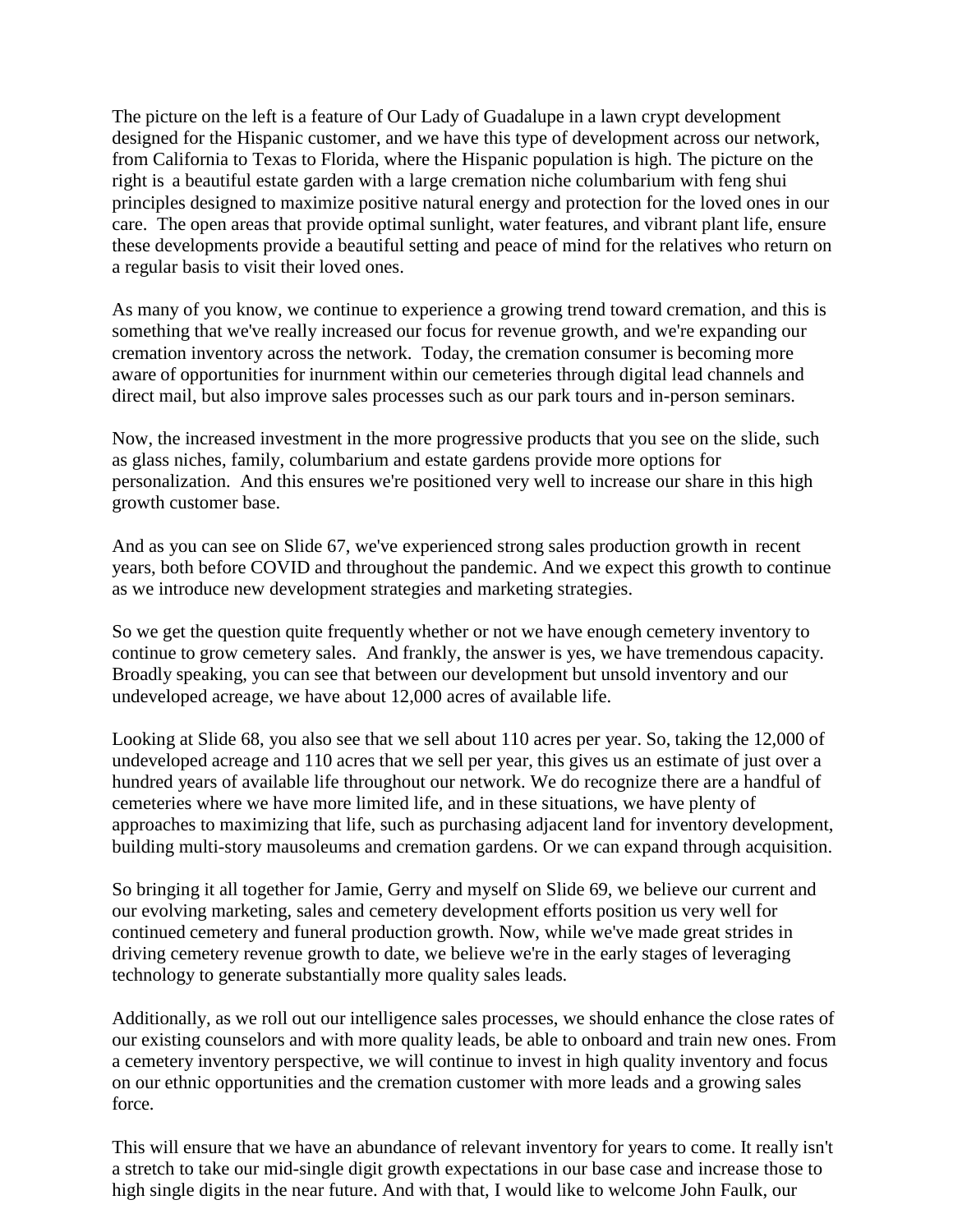senior vice president of Revenue Business Development, and he's going to address our growth capital initiatives.

## **John Faulk Senior Vice President, Revenue and Business Development**

Thank you Mike. Our first two growth pillars have focused on organic growth. And now I'm going to talk about how can we use our capital to grow our footprint, and then we can take those strategies that we talked about around sales and marketing, utilize them into new locations. So, for the purposes of the morning, we classify growth capital into three buckets.

So, the first is acquisitions, which is obviously the purchase of existing funeral and cemetery operations. Second one, our new builds where we will go in construct a new location to be added to our footprint. And the third one and I'd like to take credit for this name, Miscellaneous Growth, but that's a smaller bucket where we're not actually adding to our footprint, but we're utilizing our capital in ways that can have positive returns for our shareholders.

And I'll give a few examples of those. Now, over the past five years, we've utilized just over \$770 million of growth capital. And as you can see, roughly 80% of that is in the acquisition and new build buckets that I mentioned with the balance of 20% in miscellaneous growth. And you can see it fluctuates from year to year a bit, tends to average just over \$150 million.

But that fluctuation is really driven by the acquisition bucket and not necessarily how many acquisitions we do, but the relative size of opportunities that come our way. So, let's talk about acquisitions. We feel that acquisitions are our best use of capital as a company. They have great IRRs. And if you come back to Tom's strategy that served us so well that he mentioned in the beginning, it's deploying capital to grow our revenue and leverage our scale.

We do very well in the local market. We can take advantage of our local leadership, our local infrastructure. And then at a national level, the great departments at our home office just 30 miles south of here can be leveraged as well as our purchasing power as a company with vendors. Now, historically, we've had a target of \$50 to \$100 million for acquisitions, and you can see that in each of the last five years we've exceeded the low end of that range. In fact, in two of them we've exceeded the high range. In that time, we've added 127 locations to our footprint.

We're very excited this morning to say we're raising that target from \$50 to \$100, up to \$75 to \$125 million. And there's a few reasons why we're doing that. I think first off, Jay mentioned in his presentation, there's still 80% of our industry and profession that's fragmented by largely family held businesses. And as we've looked at the baby boomer generation of owners, more and more we're finding that these family businesses are choosing a path other than passing it down to the next generation for any number of reasons. And if you add to that the experience of operating a family-owned business in our profession during the pandemic, it's been extremely challenging. And we think the combination of these is going to create a differential opportunity for acquisitions in the next five to ten years. And we feel like we're very well positioned to take advantage of that opportunity.

To that point, what you see here is a highlight of our acquisition activity in 2021. We purchased 32 locations across seven states, and that's roughly \$40 million of revenue that we added to the company. Schoedinger Funeral Service 12 locations in Columbus, Miller Jones in Southern California and Riverside County, Skyline Memorial Park, which is a cemetery just south of Chicago. And Wapner funeral directors four locations also in Ohio.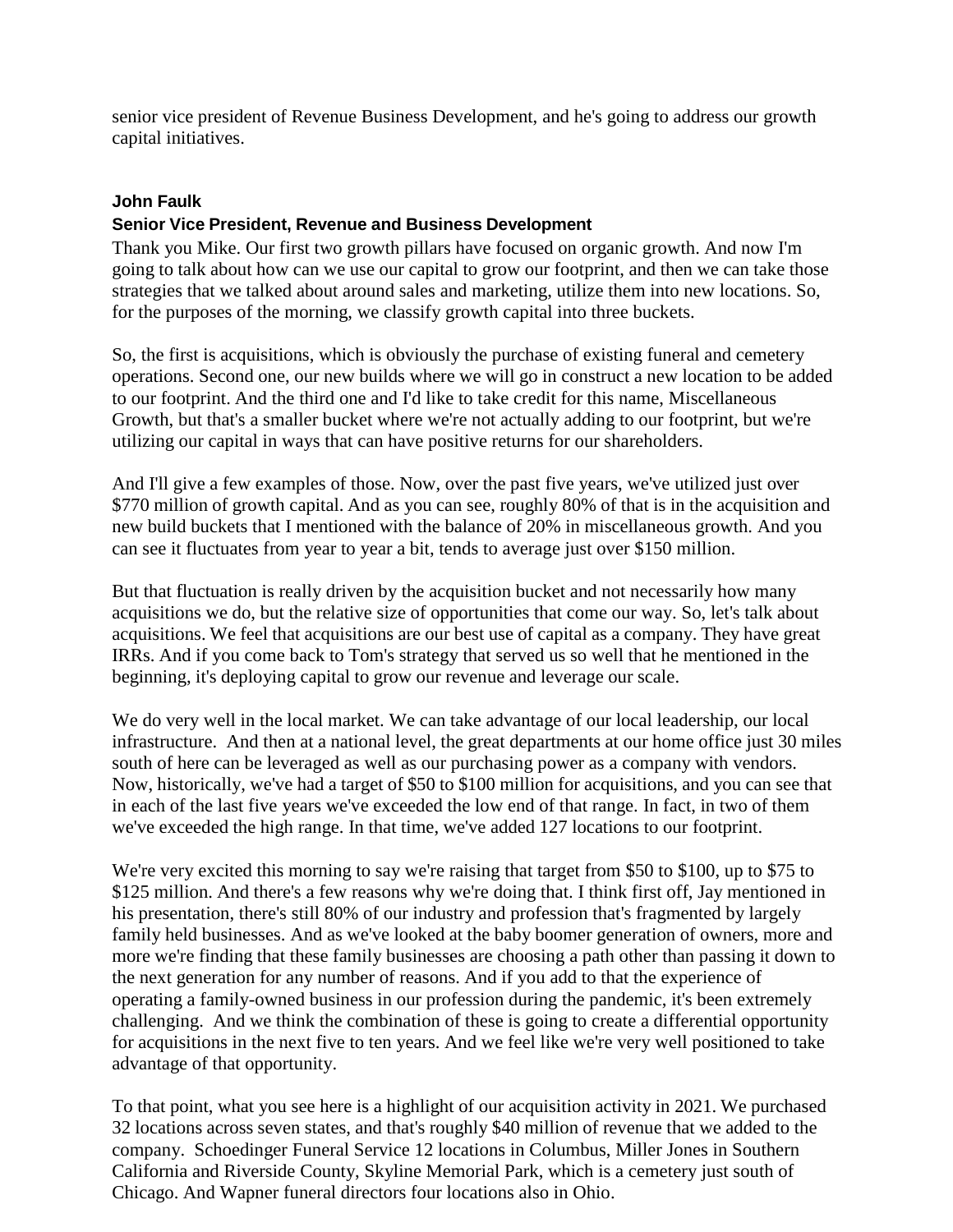And I'll highlight Schoedinger just for a bit. This was a business we had an existing relationship with for some time, and the owners there were six generation owners in the family business, still wanted to continue to work, but because of some of the factors I mentioned earlier their next generation was not interested in succession planning. They decided the time was right and they had spoken to some of the people that we had partnered with, liked what they heard and when they decided to make a move, they made one phone call and that was to our company. And we're very humbled and proud of that. But we think we're best positioned again to take advantage of this opportunity.

I want to shift gears from acquisitions to new builds. And the way we think about new builds is that it's very complementary to our acquisition program. So, all things being equal, if there's an existing business with an interest in selling, we're going to pursue acquisitions over new builds. But sometimes there are factors where new builds are going to make more sense for us.

It's an increasing focus for the company over the last five years, and definitely so over the next five to ten. You can see in 2017, we spent just \$12 million. The four years after that we've averaged over \$45 million, and we've been able to add 51 new locations to our footprint, with another 14 that are in process where we have a site identified and we're either in permitting or in construction with an opening happening soon.

Now they still have returns in the low to mid-teen IRRs similar to acquisitions, and let me talk about where we're going to look for these new building sites. The first one are going to be growing suburbs in urban areas where we operate that have a high mix of our target customer. And I'll walk through some examples on the next few pages.

But we've looked at areas and we decide we want to be there. And if there's not someone already operating, we're going to go pursue a new build. The second example is creating combo locations. So, this is where we have a standalone cemetery and we have an existing base of customers. We have land that we already own, and we can construct a funeral home on that property and take advantage of the customer base that's running through there.

Now we've done a number of those, but we're constantly looking at whether we can do more. And the good example is Skyline, the acquisition that I mentioned just south of Chicago from last year. We're in the process of opening a funeral home on that property. It's going to create a very lucrative combination for us in the future.

And then finally, while not a large number, we've opportunistically rebuilt on some of our combo locations you might say, why would you rebuild a cemetery or excuse me, a funeral home on a cemetery when we already have one. And when you look at our footprint, a large number of our cemeteries originated in very rural areas. And then the cities have grown out to them.

And so, a funeral home that might have made sense 40 or 50 years ago as that community has grown, we find we can have a very great return on our investment by building a new contemporary facility. And I think it's a little bit hard to get your mind wrapped around new builds without examples. So, let's move north about four-hour drive to Dallas, Texas.

I'll talk through a few examples. No matter what list you look at in this day and age, Dallas is going to be in the top one, two or three in terms of growth in our country. It's a booming market. We have a great footprint there, serving over 5000 funeral customers and over 3800 cemetery customers. And you see two circles on the map to the right.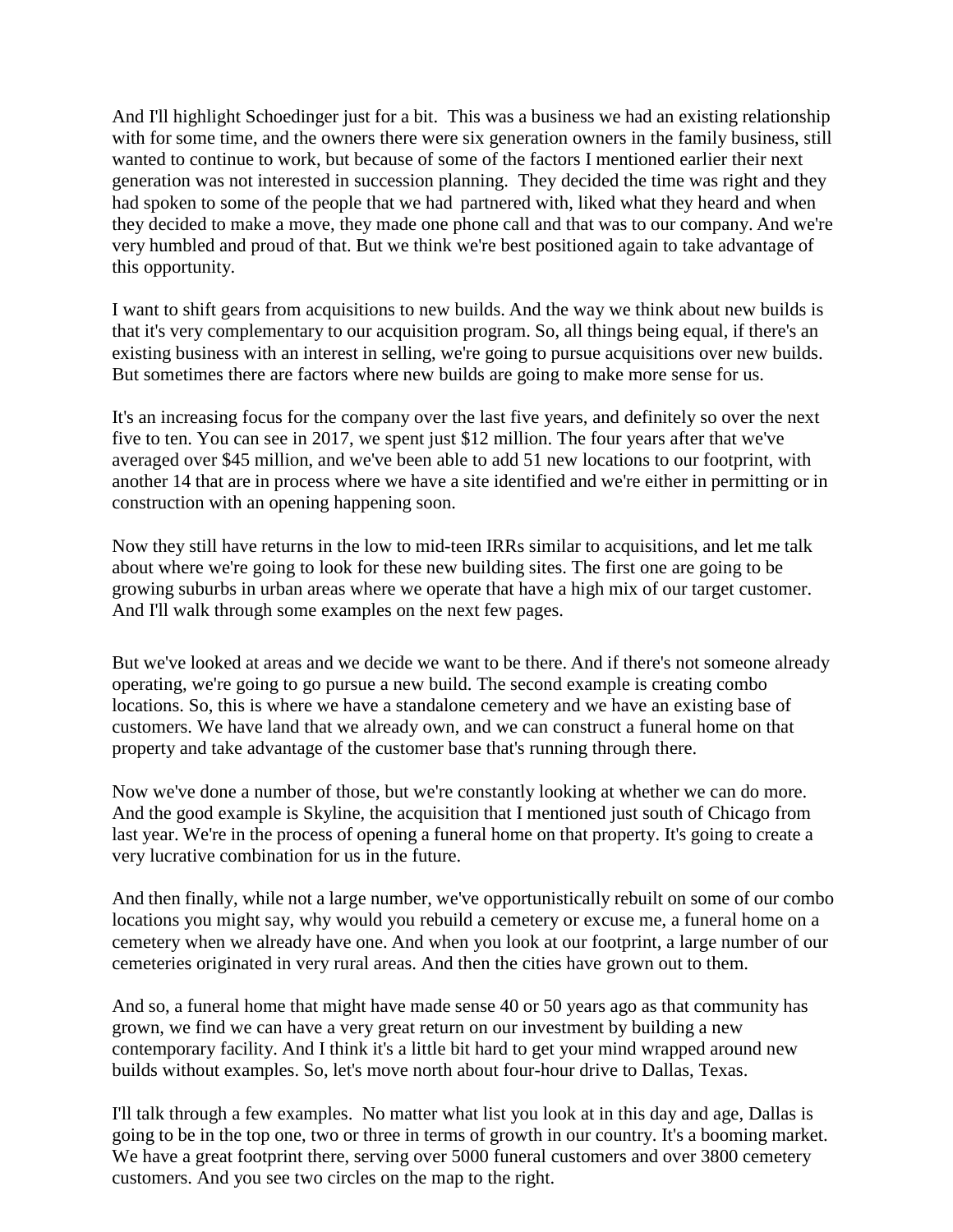The first ones at the north I'm going to talk about. And those two dots are two projects. The second one is just south of downtown, and that's another project we're going to talk through. So, the North Corridor, Stonebriar Funeral Home in Frisco, Texas. Again, we didn't have any presence in this north corridor and we started looking in Frisco in 2010.

It was named the fastest growth city in the United States by the census bureau. And the first thing that popped in our head was Let's go buy a business in Frisco. And as we looked, there wasn't a funeral provider in Frisco, and the numbers were just through the roof in terms of growth. So, we said, all right, well, let's find a site. They built this beautiful facility. You see Stonebriar, which opened in 2013 and very proud to say we had a goal of 225 families there at maturity. That funeral home is already exceeded that goal and it's still growing. So great job to our Dallas associates.

The second example I'll shift to the bottom left and that's that bubble that I mentioned just south of downtown Dallas. Now Laurel Land Funeral Home, Laurel Land combo is the largest cemetery in Dallas. It was a Stewart property that we purchased in 2013. Now I'm going to get a little nerdy with statistics, but when we looked at Dallas the average combination location was serving 85% at the funeral home of the cemetery volume. So, if the cemetery was doing a thousand burials, the funeral home was serving 850 funeral customers.

At Laurel Land our largest cemetery which was serving 1500 families. That ratio was 34%. We said we're losing out on 750 calls and when we dug into it, it was a facility that was really holding us back. We invested in the beautiful facility you see on the bottom left, which opened in early 2019 and that 34% ratio that I mentioned has grown to 43% last year. It's gone up every year. They're now serving 650 families and we're very confident that number is going to be over a thousand in the near future. So great investment for the company and for our customers.

Shift to the bottom right go back to the north, which I mentioned, growth corridor. Stonebriar had done so well. We said, Let's buy a cemetery in this area. We looked again and what we found is, goodness, there's not a cemetery that we feel can meet the needs of the consumer in that area. So, we found a 55-acre tract in Prosper, Texas. Proud to say we recently closed on that have permitting and entitlements to create a cemetery and funeral combination facility there just six miles north of Stonebriar. There's over a half million people within ten miles of this site.

And we're very excited about what the future holds here. Now this is Dallas. We've done similar type formulas in Houston. There's a lot of other markets we're looking at. But the new build program, again, complimentary to acquisitions and we think we'll always be a smaller spend, but it's a great way to grow our footprint in high growth, great demographic areas.

Now, miscellaneous growth, not a large portion, but the thing that I love about our company is we will not shy away from using our capital in ways that can exceed our cost of capital. Great return for our shareholders. It's about \$20 million a year and this can be one or two facilities out of our 1500. Steve said we don't have capacity issues, but occasionally we will expand the footprint of one of our funeral homes, but they tend to be cost based.

So, we have about 60 operating leases of traditional funeral homes. If we can buy that real estate and get out of that lease at a return above our cost of capital, we're going to do it every day. Additionally, a fun project we've done that made sense both for the company, for the environment and ESG was building solar panel arrays in Southern California and this came to us - we were studying the tax incentives available, the cost of power in Southern California. We actually have constructed carport, solar arrays over our parking lots, which have great returns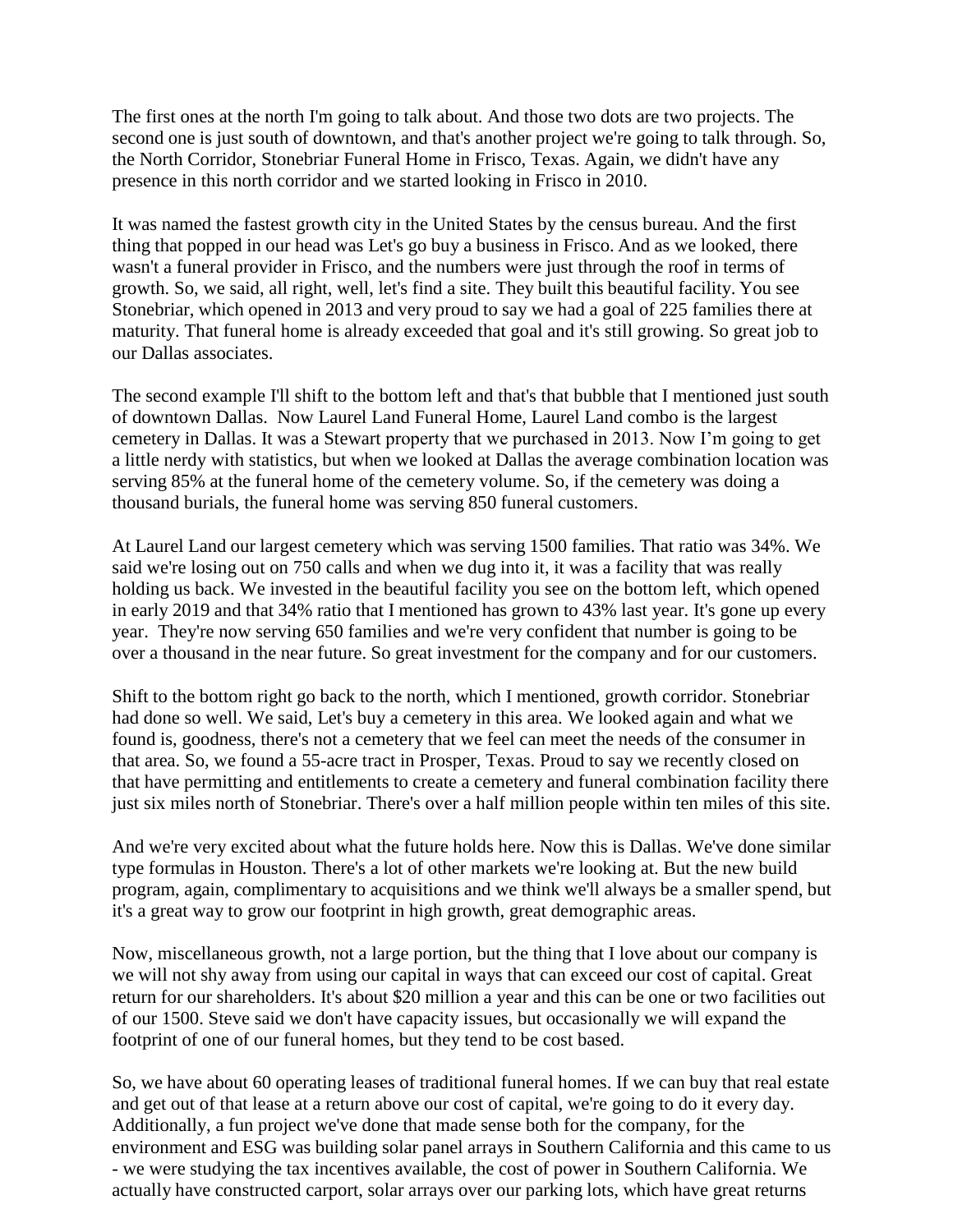again, but are great for the environment and great for our ESG goals.

Now, the final point I will make, and I'm shifting gears a little bit from growth capital is on maintenance capital. And as I think about maintenance capital, I think a lot of people think about maintenance capital as well. It's roofs, its air conditioners, and we certainly do our fair share of those. But we also use a lot of our maintenance capital to change the look and feel of our facilities.

So, I'm not going to go through each of these. But these are six pictures of facilities that if you looked at them 10 or 12 years ago, they would have looked like older funeral homes you would imagine, pews, church type setting, maybe a little bit dark. Maintenance capital has created these amazing conversions where if a traditional family wants to have a traditional service, we can accommodate that. But these rooms can also accommodate catered receptions, more lively events. And we're going to keep doing that in what we believe is the finest footprint in our profession.

So in closing, very passionate about growth capital. It's going to be enhanced over the next five to ten years. And think about acquisitions, raising our target to \$75 to \$125 million. If we can continue at that pace over the next ten years, we're going to add \$300 to \$400 million of revenue to the company. And again, we think the opportunity is right with owners seeking succession planning that we can capitalize on that.

New builds - We've already planted the seeds for 51 plus 14 locations. At ten new builds a year over the next ten years, that's 150 fresh new locations in areas with thriving demographics. That's \$150 million plus in revenue. So we're going to keep pursuing these acquisitions. We have very talented professionals in our construction, real estate and M&A teams just south of here in Houston. And we feel like the future is very bright here. So with that, I would like to welcome Aaron Foley, our vice president and treasurer, who's going to talk about the strength of our backlog.

## **Aaron G. Foley Vice President, Treasurer**

Thank you, John, and good morning, everyone. It's good to see everyone today. I'm now going to bring it home with our fourth and final growth pillar that we've got to discuss with you this morning. And it's really a kind of source from what our, my colleagues, Gerry and Jamie have talked about in the tireless work that their teams have been doing to really drive Preneed production and really grow our Preneed backlog, which is something we're really excited to kind of give you a little more perspective on today.

As you can see on Slide 83, we've really grown this backlog pretty tremendously over the last five years. We've grown from 10.7 billion in 2017 to just shy of 14 billion in 2021. This represents about three times our current period revenue and provides a tremendous amount of support and stability to both our earnings and our cash flow. As you can see, our backlog is supported by about half preneed funeral insurance policies, which is predominantly with CUNA Mutual Group and the other half by funeral and cemetery trust funds on both the funeral and cemetery side.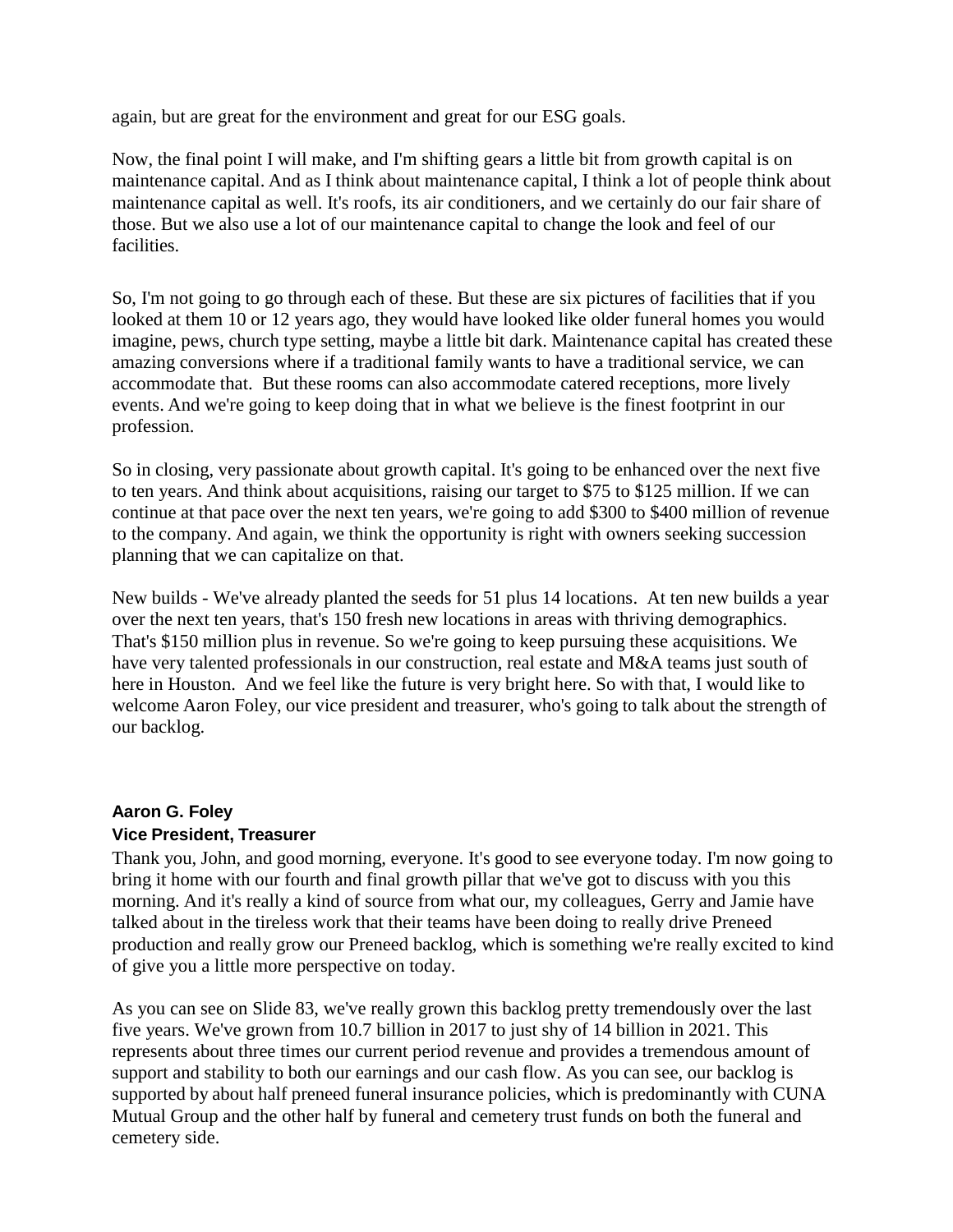One thing I would like to point out about this backlog is we've discussed a lot about Preneed property production because we are providing that property at the time of sale that is not included in our backlog here. The backlog that we're showing here generally has about a 10-to-14-year life from the time of sale and at maturity, that's when we're provided with really the earnings and cash flow from that sale.

Our trust assets are broadly diversified across 20 to 25 professional money managers, across 60% equities, about 25% fixed income, 10% into alternative and commodity assets with the balance in cash to accommodate for the movement in contracts. These trust funds are monitored very closely by a subcommittee of our board, the independent trustees who are actually managing these assets as well as both an internal and external registered investment advisor.

Now delving into funeral which is the preponderance of our \$14 billion backlog at \$10 billion as of year-end. As Steve mentioned earlier, this reflects about four and a half times our current period funeral revenues. And I'd like to talk to you a little bit about the strength of this program and the power that it's having on our funeral averages. Now, the schedule, as you see on the left-hand side of this slide, what it's trying to show here at the bottom, as really an index over the last several years is the walk-in average that we're seeing each year.

The green line at the top, which is the maturities out of that backlog that's providing tremendous support to our sales average. And as you can see, in 2021, that average was about 9% higher than what our walk-in averages were and provided us with earnings and cash flow at that maturity. And keep in mind, these sales were done 10 to 14 years ago.

On the bottom side, you can see really what's going into the backlog today. And in the orange bars at the bottom of the slide there. What's going into the backlog as you can see in 2021 was about 4 or 5% higher than what we were selling on and the atneed basis. Now this differential along with the growth in the trust funds, trust returns, as well as the insurance accretion as well is going to go to drive differential growth in our revenues and profitability as we look into the future when we do deliver the products and services.

On the cemetery side, this reflects the remaining \$4 billion of backlog that we've been discussing with you. Again, this reflects the products that we're selling on the cemetery side, which is generally the markers and then the services that we're providing as well, which is the opening and closing of cemetery lots. In 2021, this \$4 billion of backlog represented about six times our preneed and at any cemetery merchandise and services revenue.

To orient you to this table on this slide because there are definitely a lot of numbers here. The Orange line at the top reflects the preneed services and merchandise cemetery production that we've done over the past several years. And on the bottom, it's showing the recognition of the principle in the trust earnings over this same time period. There are two things I'd really like to highlight for you on this slide. As you can see during the pandemic years, the production has really gapped out from the recognition that we've had during these years.

What we're really excited about for this gap here is that this reflects future earnings and cash flow that will be coming to us as we look forward over the next several years. Another thing I'd like to point out is the green bar in the very middle that reflects the cemetery trust fund income. And as you can see over the past several years, that has also grown pretty nicely and we expect that to be a source of strength for us going forward as well.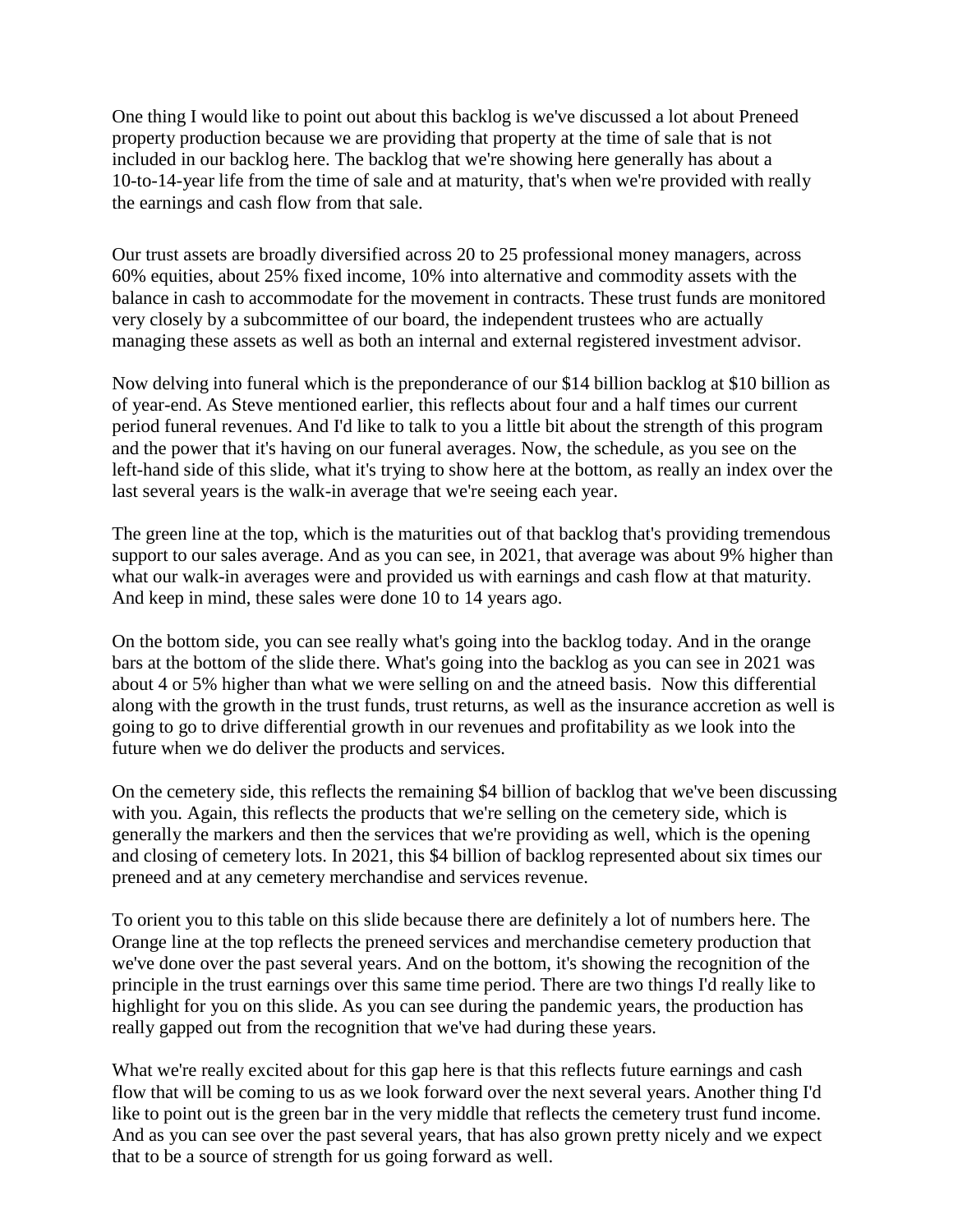So bringing this section all together, as you can see, we're servicing high-quality and more profitable contracts as they're maturing out of the backlog. We are also refilling the backlog with the same high-quality preneed contracts in both funeral and cemetery as more and more of these high-quality contracts come out of the backlog into the future, along with increasing cumulative trust earnings, we should see a larger impact in future year revenues, expanding the profitability as compared to recent history.

We also believe that our cemetery backlog being about six times our cemetery atneed and preneed merchandise revenue is not as well understood and will drive differential growth into the future as well. Particularly as you think about the surge in production during the pandemic years, combined with the power of the financial market returns that we've been able to see compounded into those trust funds, as well as the baby boomer increasing our backlog recognition that Elizabeth referred to earlier in the presentation.

So, as you can see, we're excited about this backlog that we've been building and look forward to great things to come from it in the future as well. Now, I'd like to welcome Eric Tanzberger back onto the stage to bring all we've been discussing together, addressing the power of SCI's business model. Thank you.

#### **Eric D. Tanzberger**

#### **Senior Vice President, Chief Financial Officer**

Thank you. I'm back. I'm going to really try to wrap up this portion of the presentation and kind of pull it all together in terms of the four pillars of growth that, again, we think will differentiate ourselves from the type of performance which again is tremendous performance and consistent performance. But even better, as we move forward, and I'll recap that in just a second.

You know, the other thing I'm going to do today in this section is really show you try to quantify the power of SCI in the illustration. You know, we talk about these initiatives that are going to grow us differentially. What does that look like? What does it look like when you start thinking about models and performance and expectations and results?

I think you're going to be excited to see that illustration. And then last thing I want to do this morning, as you would expect from us being the largest in the industry by far and with 25,000 associates that are touching a good amount of those client families every day is talk about what's going on with the consumer a little bit. You know, talk about the trends that we're seeing as we move forward. And we'll have a little video of that as we move later in the presentation.

So let me recap the four pillars. This again is what we believe are the key to the future to not only consistently deliver the 8 to 12% that you've been accustomed to from this management team in this company in all of our SCI team members. But to go differentially above that, you know, the first one is really stating the obvious, and that could potentially be one of the most powerful, and that's demographics. Elizabeth did a great job giving you a lot of statistics and walking through a lot of the details, but it's inevitable that there's a tailwind in this industry and we'll be a significant part of that and we'll benefit from that.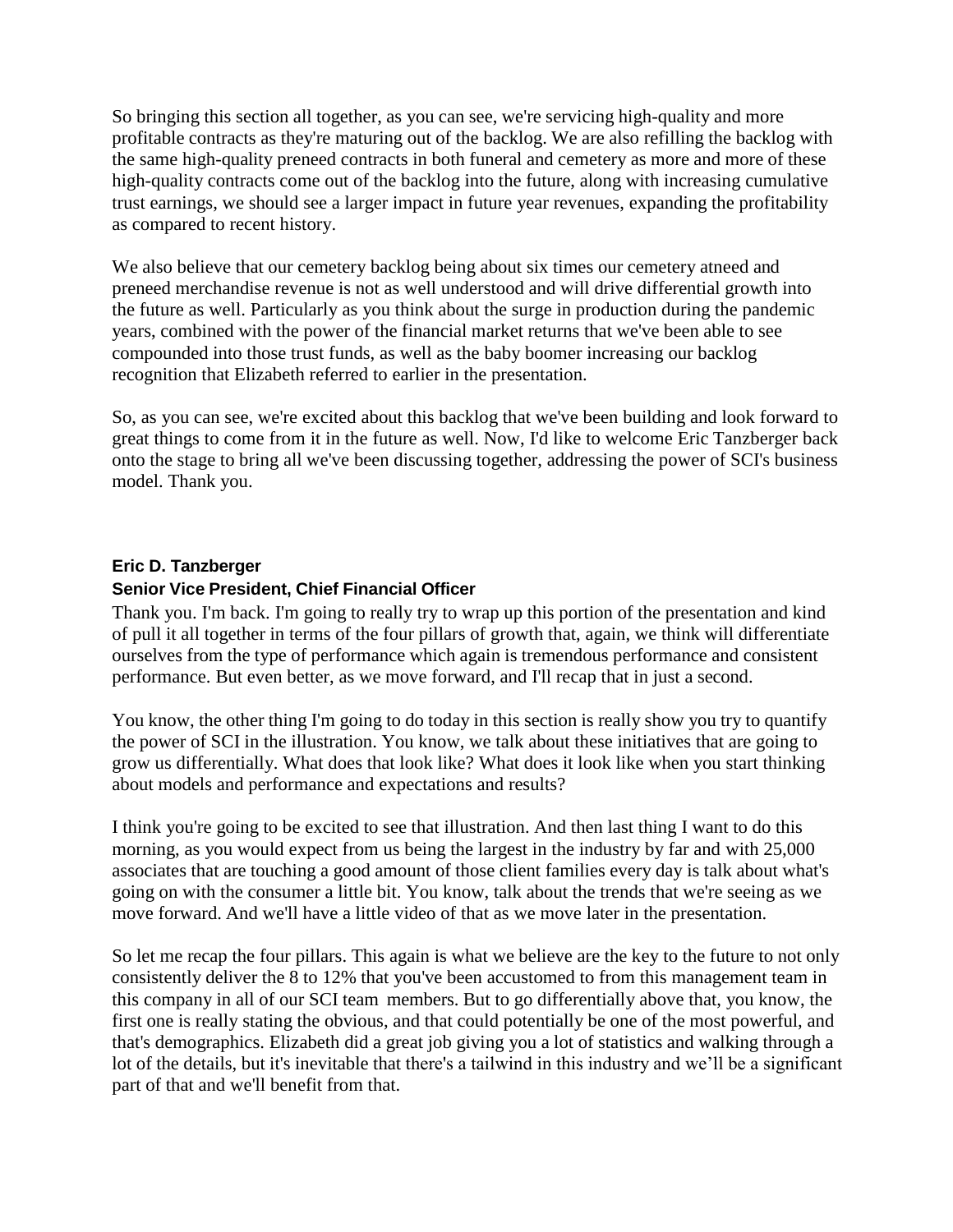It's easy to see how the aging population in North America is going to positively affect our company. And it's also hopefully easy to see from this presentation today how you can see the ability of us to differentially capture more market share as well. Whether it's through the backlog that Aaron mentioned or all of the technology that we're differentiating ourselves and increasing the gap between us and our competition and a lot of that in the future, as you saw, will be customer-facing technology.

Jamie, Gerry, and Mike did a great job walking you through a lot of that, a lot of the enhancements and utilizing the type of technology in our CRM systems and how we really manage our salesforce, how we manage the leads to get better leads, better close rates. I hope you saw that in their presentation. And as Gerry said, you can't do it without the best inventory in the business.

There's no doubt if you're visiting our cemeteries, we have the best inventory in the business. And Michael Johnson did a great job walking you through a lot of those unique tiering opportunities that we have that are even getting more concentrated in ethnicity offerings as well. And of course, the cremation offering, you saw that today and some of his presentation where you see the cremation consumer really starting to increase usage in our cemeteries.

Third, John did a great job this morning on really the non-organic part of the formula of the 8 to 12%. And it's not just acquisitions. There's a lot of opportunities when you look at these new build opportunities to continue our growth in key markets where aging populations are and that aging population is just going to help us grow into the future.

And then lastly, Aaron's presentation on the backlog. And as I really stated when I was up here on stage before, this is just a tremendous asset. I mean, this is a \$14 billion asset of future revenues that's not only contractual in nature. So, we feel very strongly about coming our way, but it's even getting better. I mean, what's going into the backlog is getting better in some of the statistics that he showed you.

Then you have the ability to have investment earnings and have market type returns coming through and continuing to compound and grow that backlog. And then there are some unique things that you may not have seen or really notice. I mean, there's a \$4 billion backlog in the cemetery segment of future merchandise and services that are going to affect atneed cemetery, you know, sometime in the future.

It's just, it's unprecedented and you can't duplicate that asset in this industry. And it's very, very exciting. So, these four pillars will be the differential growth for our company as we move forward. So, with that, let's talk about it. Let's talk about a mathematical illustration of this. Let's start with our funeral segment, which is on Slide 89.

To the left of this is what the guidance is today. This is what the track record is. You know, you're used to seeing our top line growth being in the very low single digits, 1% to 3% and generally a very consistent 19% to 20% margin business. Well, let's talk about now in this illustration 200 basis points of incremental revenues to our funeral segment.

Now you're saying 3 to 5% or approaching mid-single digit percentage growth rates on the top line in this segment. And from that and as you've seen before including in the COVID pandemic you're going to see margin expansion. And we've proven that as we put more throughput into this high fixed operating cost model without adding a lot of additional costs and capital associated with that. And that's going to put you into the low twenties in terms of our margin.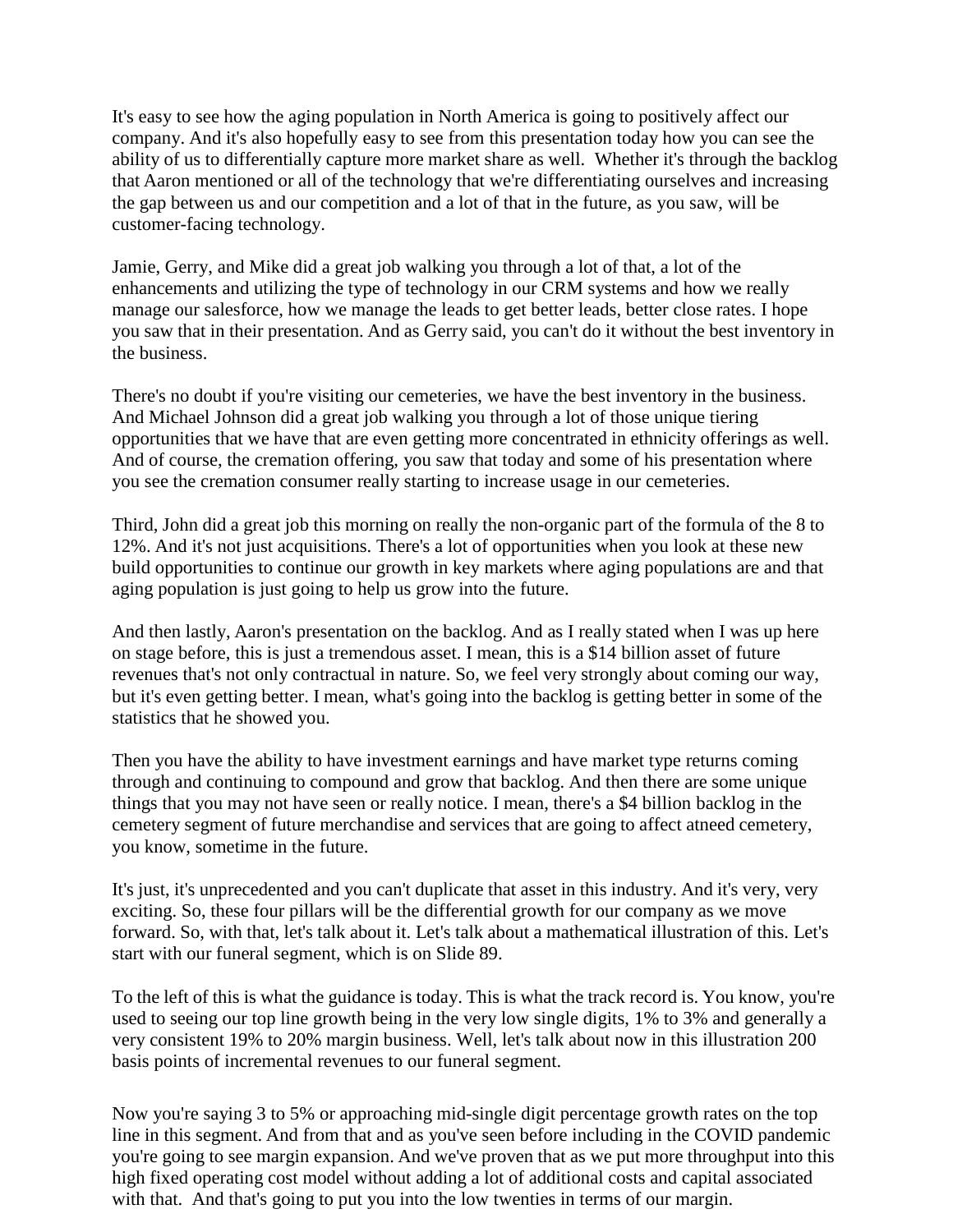Next, let's take that same example on slide 90 and talk about the cemetery segment. This can come from a lot of things, as I've described to you, but ultimately in the left-hand corner of this and the green is the base case that's what you're used to seeing again, a little bit more of a growth parameter and cemetery, as we all know, because the baby boomers are starting to affect and have affected it for several years in terms of Preneed cemetery property sales.

That's the consumer that we first touch when those consumers are in their call it low to mid-sixties in terms of ages and a mid 30% type operating margin for this particular segment. Again, let's talk about 200 basis points more coming from one combination of those four pillars in terms of growing cemetery revenue growth. What you're going to see then is on the right-hand part of Slide 90, you're going to see the potential growth.

Now you're seeing mid to high single digit percentage revenue growth of the cemetery segment and you're seeing margin go from the mid-thirties to the high thirties. So, this is really showing you the power of our company. And again, there's one thing I want to mention as well, I'm not really telling you or we're not really prescribing where this 200 basis points is coming from and notice that it could be any combination.

Of course, the demographics is a large tailwind coming our way, but there's a lot of other initiatives utilizing technology, our backlog, non-organic, etc, that could even grow these two segments in terms of top line above and beyond the 200 basis points. So, this is just an illustration of just starting there with 200 basis points.

So, let's put both of these slides in terms of funeral and cemetery together. So, on slide 91, the first thing is you should recognize this was slide 34 earlier in the presentation, and this really showed you the incremental \$0.65 of learnings that got us to this base that we're very comfortable with of \$3.18 per share, of which at a minimum we believe we can grow 8% to 12% above that \$3.18.

But now look at this slide, now you're really starting to see the power of this 200-basis points revenue growth and this illustration and again, this isn't meant to be guidance, you know, we give guidance in the very near term, but it's really meant to show you the power of the earnings model as we move forward. What you're seeing here in the blue off of \$3.50 of 2023, which we already described to you is the effect - the bottom line effect of what I just showed you on the previous two slides. 200 basis points growth and funeral revenues, 200 basis points growth in cemetery revenues, margin expansion in both of those segments. And then what you get is the upper right-hand corner here of Slide 91, and that's where you're seeing growth in earnings go from that 8 to 12% to really the high teens and maybe even approaching the low twenties as well.

That shows you how powerful this is. And again, just to reiterate, this is just the 200 basis points. Some combination of demographics and the other three pillars could essentially grow our top line growth a little bit more than 200 basis points as well. But this is the power of this company. This is the power of the growth model that's why we're here today and are so excited to visit with you this morning, whether you're here in the room or on the webcast.

We appreciate your time and joining us for our company to consistently and you go back to, you know, I use the word consistency. You go back to one of Tom's earlier slides. It's the same strategy that we've had since 2005 in terms of growing revenue, leveraging our scale and investing in capital opportunities. So not only had that consistency of the strategy, we have a very consistent management team as well.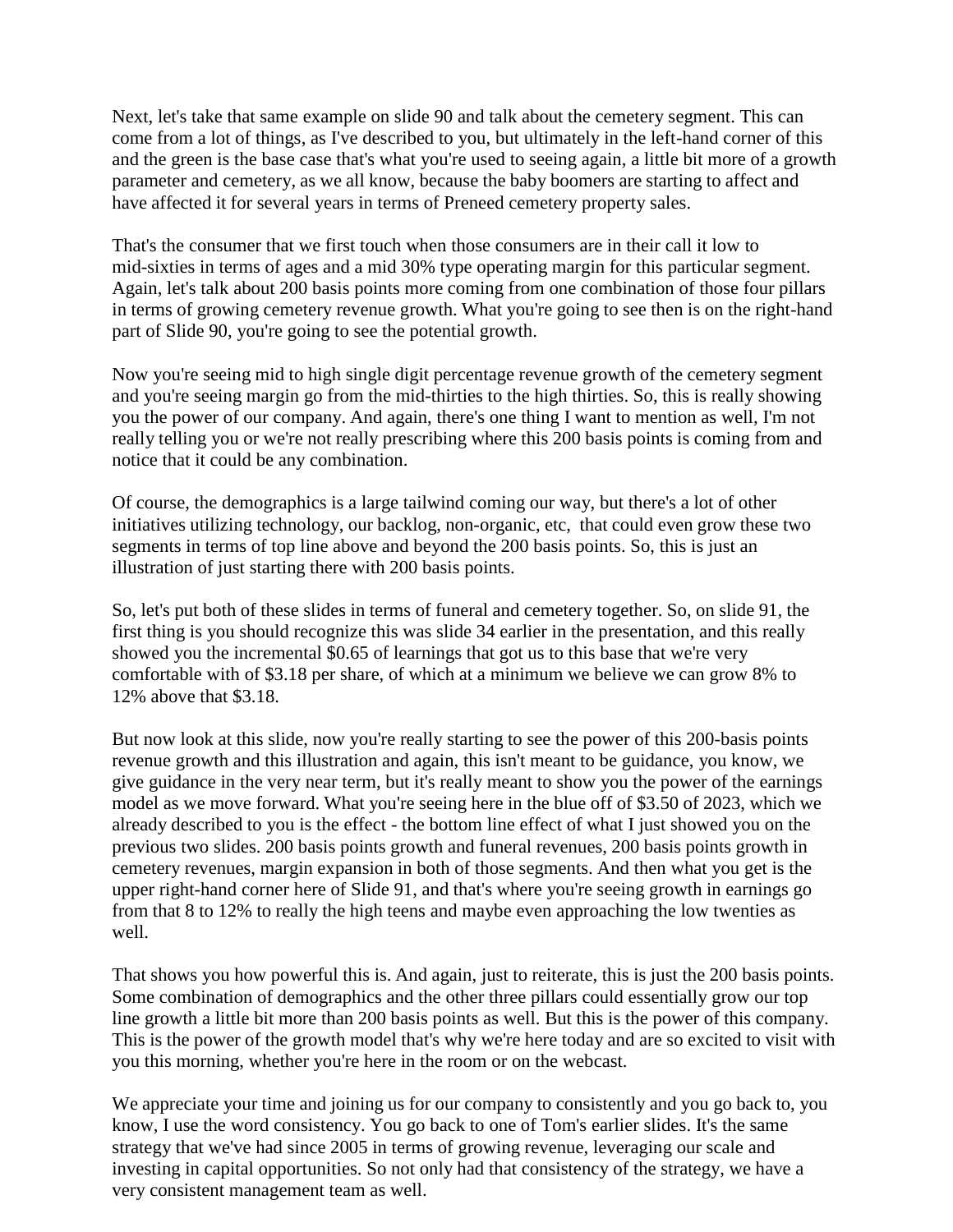The additions that we've had lately and our management team has just made us better. They've just introduced new concepts; they've introduced technology and they're going to make us even better going forward as well. And before we finish this this morning, the other thing that I have to make clear is that none of this, none of this happens again without our 25,000 associates and their leadership, the field leadership, that is 100% on board with this strategy and 100% aligned with us, and are just as excited as we are to continue this journey.

And when I look at this growth that's potentially, you're talking 19 - 20% growth, 18 to 22, whatever it's going to end up being in this illustration, I really look at this and say, wow, the consistency that this company has been able to deliver, the consistency of the strategy, the consistency of the management team, the consistency of the 8 to 12% and yet this could end up being high teens and low twenties with what's left to come with the initiatives and strategies we have with our four pillars of growth.

I just can't help but to say for all of us it just feels like the best is yet to come. And with that I really appreciate you joining us this morning. I appreciate you joining us in the room here in Houston. The SCI team, the investors, the shareholders, the analysts, as well as on the webcast as well.

But before we move on, I'm going to ask Tom to come up for our Q&A session. I do want to do one more thing that I described to you before. You should expect this of our company being the largest and the best in this industry that we're going to have the most insight into the future.

We're going to have the most insight into the consumer's desires, the wants and the needs. And what I'm going to do now is show you a video that's going to emphasize some of that, emphasize the desires and wants of more unique celebrations, simplicity, innovation, as well as utilizing customer facing contemporary technology well into the future. We are investing in this.

We're investing time and money. You've seen us invest before and we will continue to invest to make the experience simpler and better for the consumer. So, with that, let's go ahead and watch this last video.

## [VIDEO]

So really what you should have got out of that, in my opinion, is just where the trends are going. And if you really paid attention you're talking about innovation, you're talking about customer facing technology. You saw a lot of that in the phones that you saw in the video. That's really a customer interacting with us in the future. You know, to use an old hockey expression, as we were rehearsing this, you really have to skate where the puck is going. And that's really what we're doing and that's what you should expect from the biggest and best of this industry and from this consistent management team.

Think, get out of that video terms like innovation, customer facing technology, simplifying, all the things that we hear more than anybody, what the customer wants, what the desires are and what their needs are. We will be there. We will be there first. We will invest time, we will invest capital, and we will be there to meet the changing consumer in an ever-changing world, and particularly in our industry. I guarantee you we will be the best at it for sure.

So, with that, I'll go ahead and wrap it up. This is a slide on Slide 94 that you've already really seen. This is the key takeaways that Tom had already mentioned again, just to wrap it up, one and two key takeaways, something is very consistent. We have a strong, growing, sustainable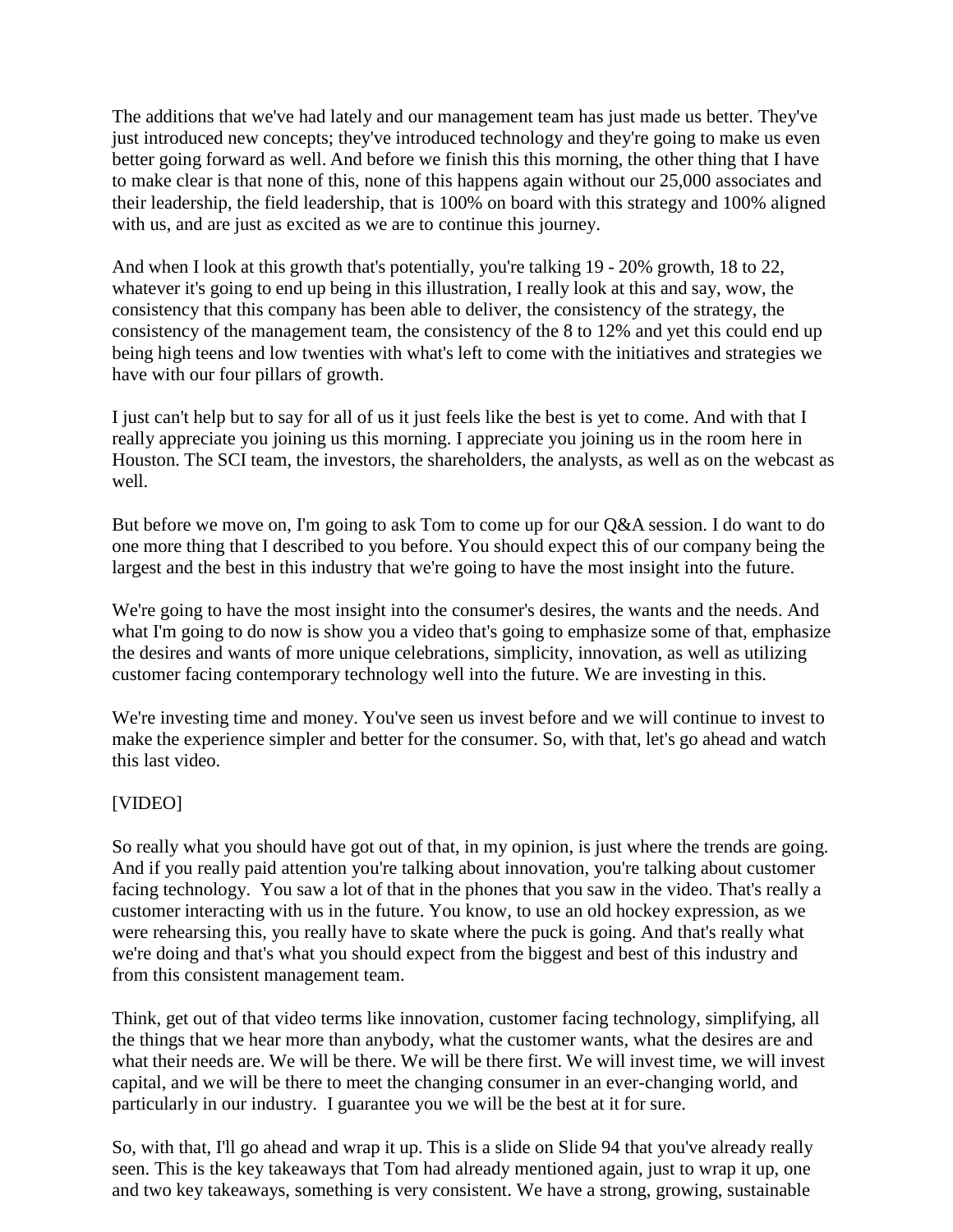business model and have consistently been able to produce 8 to 12% growth.

Number 3, what I just described to you, we continue to invest in technology, we continue to innovate. The best is yet to come. We'll continue to do that. And when I think of it in the future, the customer interaction is just going to continue to get better.

Number 4 the Preneed backlog. And I've already said this, been up here in this segment already, just the power of it, just the power of the \$14 billion we believe will increase market share and increase revenues over a period of time.

And then lastly, number 5, not only do we have the growth of eight to 12% that you've seen us do and perform over a long period of time, some combination including demographics.

So, these four growth pillars and all the hard work innovation strategy capital that we'll put behind them, we believe will allow us to differentially grow above that level, above the eight to 12% level. As I just showed you in the previous few slides as it relates that illustration that drove us all the way to the high teens from a compounded earnings per share growth, the best is yet to come.

So, thank you for joining us. Thank you for joining us here in the room. And thank you for joining us in the webcast. And at this point in time, as I say on our earnings call, Tom, this concludes our prepared remarks. And I'm going to ask Tom to come on up at this point in time and we'll go ahead and take a question-and-answer session.

I've been told from Debbie that the first question that we are going to take is from A.J. Rice. A.J., go ahead. Thanks.

#### **A.J. Rice Credit Suisse**

On the one hand, you guys have been investing now for a long time in the preneed funeral area. One aspect of that is the potential to move share over time. It's, you know, the average contracts of ten or 12 years. So that's a very long term investment. Do you yet have enough information to say, hey, this is really moving a share for us? And then I guess shorter term, there's also the COVID dynamic, how you performed in COVID versus maybe some of the peers. Do you feel like that was a place where you maybe gain some share that will persist?

# **Thomas L. Ryan**

## **Chairman of the Board, Chief Executive Officer and President**

Sure, A.J. I guess the first part of your question, I think we've been gaining market share slowly but surely over the years. But what I'm most acutely excited about and you saw in Jamie's presentation most of the leads historically that we were generating were coming out of our funeral homes over those core leads.

And so, a core leads get a high probability of being cannibalized. And you've seen Aaron's slide we're 109% of the atneed revenue. So, we'll still preneed you and we'll make more money. But where you really get the power is the incremental call to your point. And so, I think with what Jamie talked about in the marketing leads and how we're touching people that weren't going to prearrange or may not even have a relationship with our funeral home - that's a truly powerful incremental volume.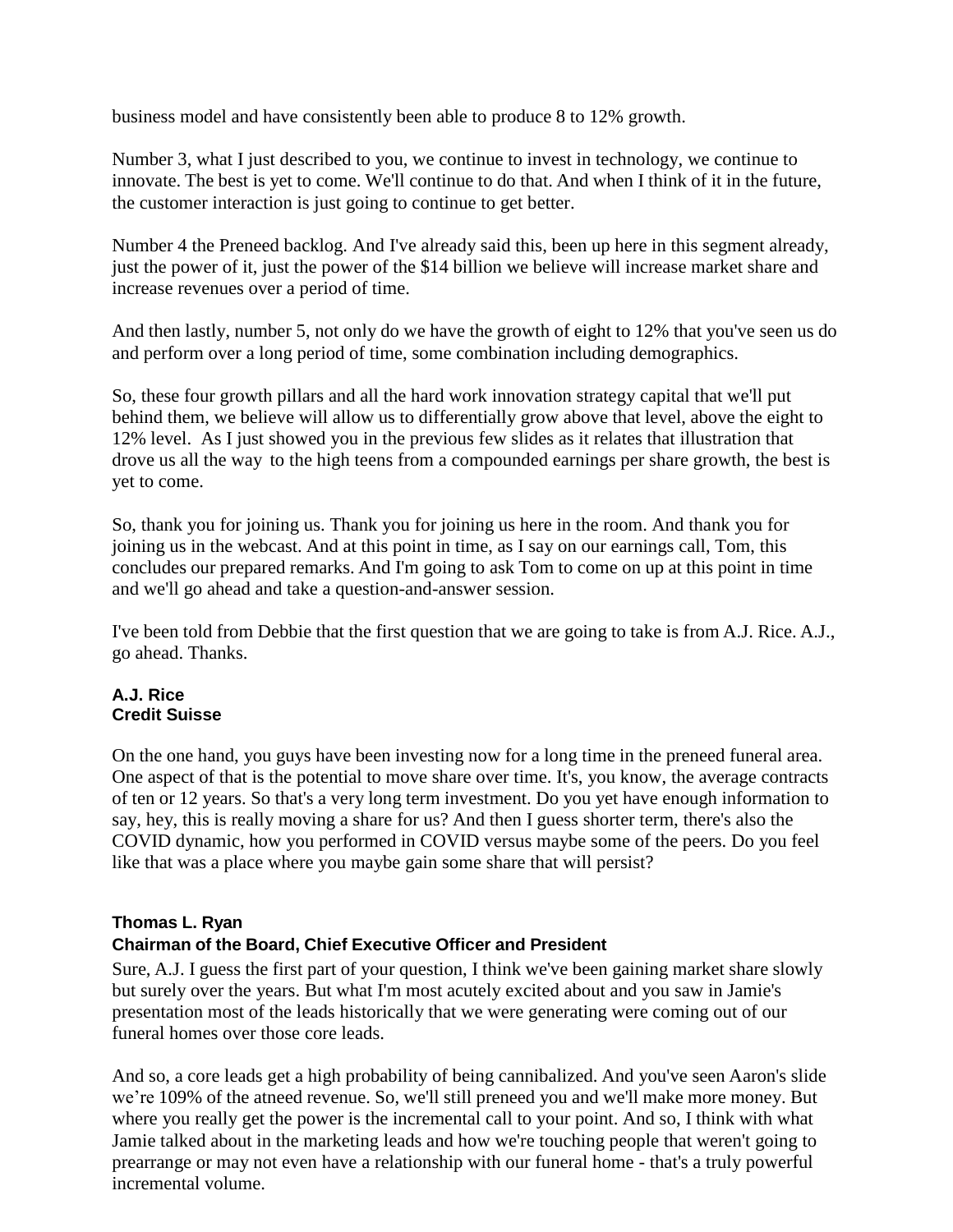But I can't say that we've seen anything distinct. If you look at, you know, other competitors, I don't think we've seen different numbers yet. So, it tells me that a lot of what we sold 12 years ago probably was cannibalized.

I do think to your point on the on the pandemic, you know we've always watched the preneed going atneed versus the atneed and the interesting difference is that we used to see the preneed going atneed you know growing a little bit better than our atneed which told us there's a little bit of market share gain.

And now we've seen that the inverse happened with COVID coming. We saw a lot more atneed cases relative to the preneed going at need which again in our minds leads you towards we're touching more customers. We got incremental customers we would not have achieved.

## **A.J. Rice**

Okay. Maybe one other one, obviously you talked about the demographics and that was some great data and you're assuming a pickup in growth. I think the first baby boomer hits 80 in 2026. I assume it's not the 2025, no impact 2026. There's a big uptick. It'll be a bell curve of some sort. Right. Can you comment I mean, can we look at what's happened with Preneed cemetery sales. Where you moved to the mid-Single digits and say Hey, that's in front of us on the funeral side? Or how do you guys think about that demographic dynamics specifically?

#### **Thomas L. Ryan**

#### **Chairman of the Board, Chief Executive Officer and President**

No doubt. I mean, there's different triggers, right? And, you know, one thing you'll see, we said 75 is the typical age. But if you really look at the data, if you live past 65 years old, the average date of death or age of deaths can be about 82.

So to use your example. There's one school of thought that says that real impact comes, begins to really show itself probably in 2028. Now having said that, that's just the baby boomer impact. And if you go back and look at the demographics of the silent generation and what really occurred and for those of you, this is a real demographic nerd thing, right?

So, if you go back to the Great Depression, you know, people stopped having babies for a while because they couldn't feed them. And that began in 1929 and it lasted for some period of time. But if you look at the birth rate and then you think about immigration there was a, it began to tick up before the baby boomer impact.

So, I think our thoughts A.J. are we're probably entering into that last piece of the silent generation and in how that is going to begin to tick up. And then as you get to the back half of this decade you should really begin to see on atneed basis the impact on the funeral side. And then I think the thing Aaron was trying to point out is we keep talking about the funeral side.

You're going to get some atneed cemetery. And then remember that \$4 billion backlog that Aaron's talking about in merchandise and services for a cemetery - that's huge. Now, the one frustrating thing I have and this is just gets to data in the optionality that we have on the cemetery side, Aaron, has a great slide that says Preneed going atneed's 109% of atneed walk in today.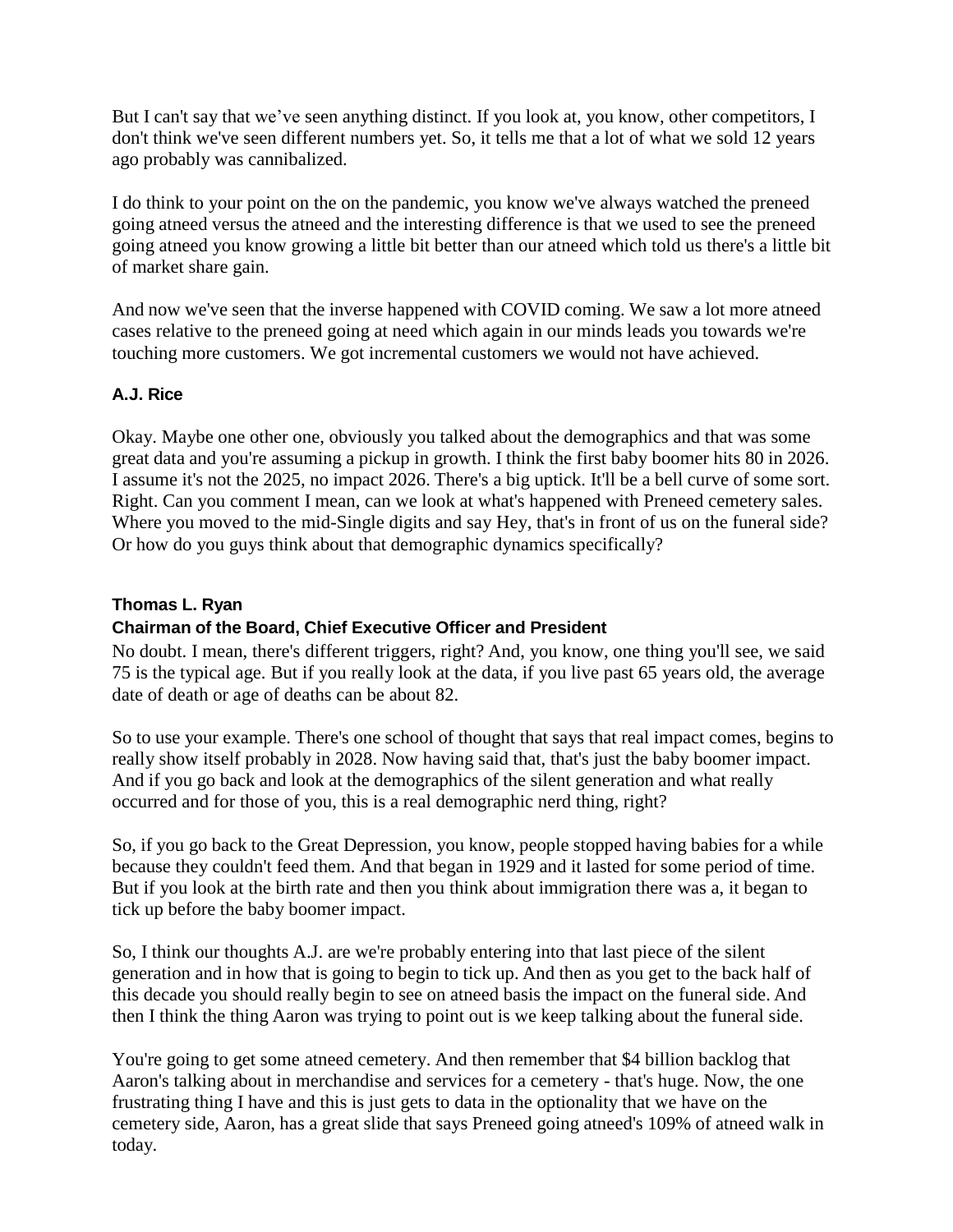That number would be huge if we could show it to you on the cemetery side. The reason we can't is it's a mixture of vases, you know vaults, markers. It's such a wide variety of things that you really can't tie everything to, let's say, a typical sale. But we've been getting 10% comp out of returns in that trust fund.

Remember the funeral slide? 70% of that is an insurance contract with a 1% growth. So that growths achieved with 30% of it being trust contributed 1% growth in insurance contracts. The cemetery is going to be big. And that's why I think Elizabeth's analogy to say hey watch that merchandise and service trust fund. When that starts to come out the other end, it's big.

One thing I'll say while we're waiting for the next question, I just want to say I hope you enjoyed the presentation, the content of it. What I'm most proud of and I hope you guys take away as good as the content was. And in clarity, I think you saw the depth of talent in our management team. And I couldn't be more proud of my teammates, some of which you got to see on stage and many of which are here and some back in the Home Office. But we've got an incredible team, an incredible company, great culture and, you know, 25,000 strong that I'm just so proud of. So, with that next question, Scott sorry.

#### **Scott Schneeberger Oppenheimer**

Thanks, Tom. I appreciate it. Great job today. Very good outline of the future for you. I'd like to focus on Eric's first part the slide 32, 33, 34, 35 area, the 65 cents of bridge in 2022 the accelerated share repurchases that's obvious but 10% of income coming from cost efficiency and then 75% sales and marketing productivity and cemetery so it sounds like that's the really big driver here.

The question in all of this is - Could you elaborate a little bit more on those cost efficiencies and then the carryover of this cemetery productivity from 2022 to 2023 and beyond. Can you sustain that high level? Thanks.

## **Thomas L. Ryan**

#### **Chairman of the Board, Chief Executive Officer and President**

Sure. So first we'll go to the cost efficiencies, the smaller one. So, on that, you know, we touched upon a couple of those ideas and one of them touched into Jamie's area remember she talked about we're getting all this, you know, double the production with less spend on how we're getting leads. And so one is, you know, the way that we're going out the digital leads, particularly on the organic, it's really cheap to get them to our website.

And so those are very cost-effective leads. We've really driven down the cost as it relates of the direct mail, the seminar programs in not only driving down the cost, as she mentioned, the two-hundred characteristics that we can utilize now to better identify, you know, higher likelihood of sales. So, we've driven down on the on the preneed, you know, I'd say selling costs and marketing costs and then as you think about travel and Gerry touched upon, we used to travel 75% of the time as a sales management team and now we're traveling 25% of the time because we're using technology in the customer relationship management.

So less pulling people out of the field to come do training. We can do training over Zoom and we can do training with faxes. I'm sitting across each other looking at data that comes out of our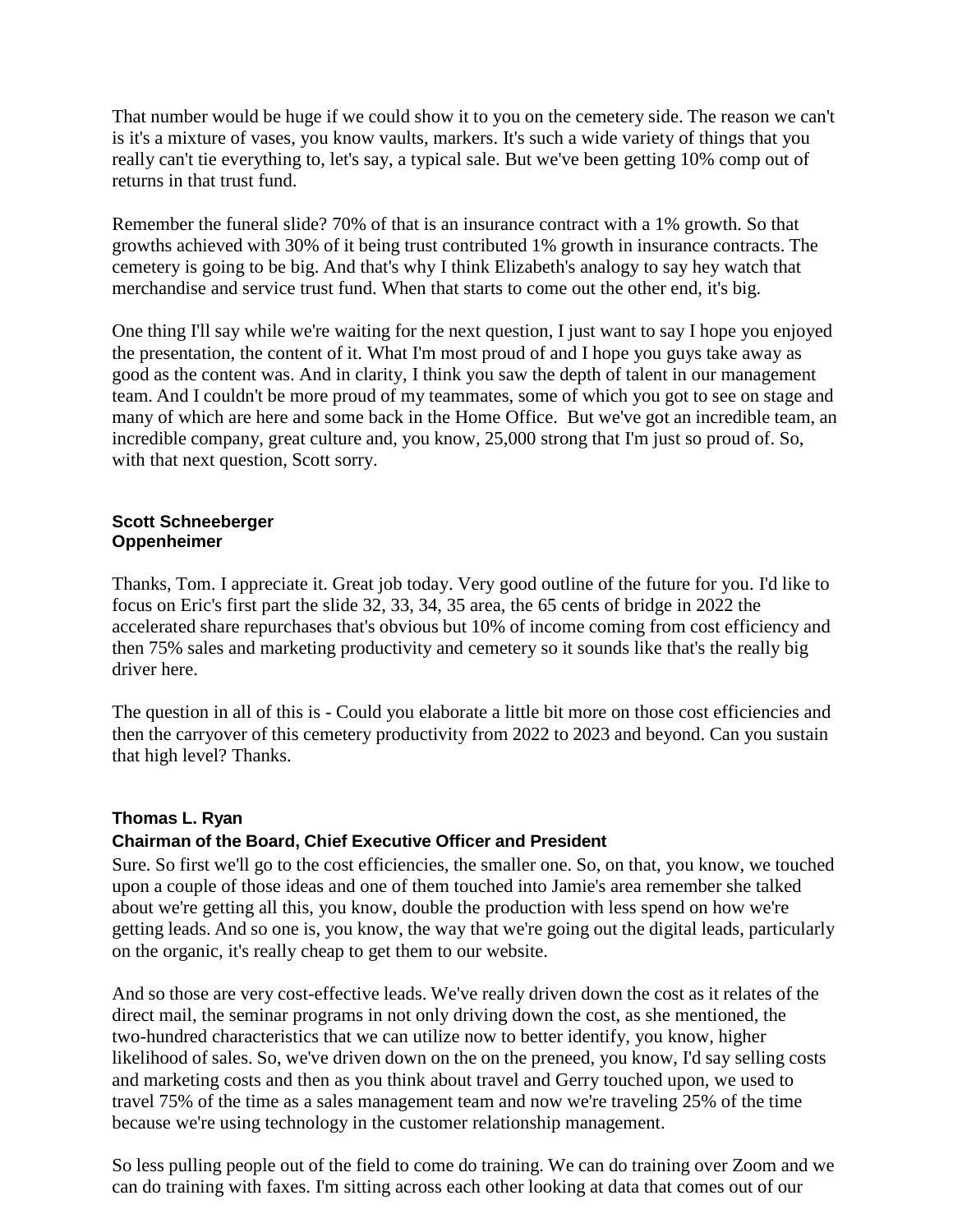customer relationship management model. So those are two examples. Then you think about the streamlining of the funeral staff. We had a metric. Jay, correct me if I'm wrong, we used to be 23 funerals per FTE, was a metric where we're utilizing staffing, you know, how much staff does it take to do a funeral?

Well, we've always been trying to push improvements on that. And as you'd expect, COVID changes everything right? I can't get a signature, you know, look at our processes and what are the things that we can eliminate that allow us to be more efficient. Some obvious ones you to understand DocuSign and things like that that we can use. So, we're cutting down on time that may have been traveling over here or moving over there. And today I think we're operating at you know, 26, 27 funerals per FTE. So, there's just a lot of learnings that probably, you know, quite honestly could have been out there, but COVID forced us.

And then once we got there, you know, we became believers and we said we're going to sustain this type of, you know, improvement and put that into the platform because we're not going back to the old way of doing things. Now, on the, the big one, which is, as you saw, basically the cemetery sales velocity you know, the things that are a great example for you to see.

And part of it was COVID and part of it was the technology being in place. And I apologize for those that are on the call, but the people that got to do the tours yesterday, you got to see Beacon and you got to see the old way that we sold. You know, I think Jay said that the average time for a sale might have taken 5 hours if you got the sale.

And now we're doing a sale in one hour with the Beacon tablets and those tablets have pretty standardized functions where we can't mess up the inputs. You know, we don't have to go back and get signatures. We've got kind of standardized discounts that people can do. And so, we're seeing a reduction in the number of discounts. So, we've got kind of all these base earnings, you know, Eric's talking about from just Beacon and now take some of the things that Gerry is talking about and in matching up sales counselors to be more effective and have higher close rates.

So, all those things we're saying those shouldn't go backwards. You know, Gerry's almost 45 - 46% close rate. We don't think we're going back to 38%. You know, Jamie's leads that she's showing us, not only are those great leads going to stay, but they're going to grow at those rates and continue to grow. And then as we move forward, as you think about the sales force and the growth, we're going to let the size of the sales force be dictated by the leads that we need to follow up.

But we're going to have very, very effective salespeople. Our lower turnover rates. You saw some of the cemetery property at the high end. You know, the other thing that we don't talk about much, COVID slowed down our ability to grow gardens. You know, we look at our spend in 2020, we didn't spend as much money on cemetery and inventory development.

Why you couldn't get people to go out there. Everybody forgets now, you know, there was no vaccine you know work crews were shutting down. And so, to Michael's point, you know, we're back in the game and there's a lot of projects out there. You saw the big \$35 million deferral in the first quarter of preneed cemetery sales that's sitting out there waiting to be recognized when we finish that construction.

So, there's just a lot of efficiencies we've built in through the sales force. The leads process that we believe as we study this are sustainable.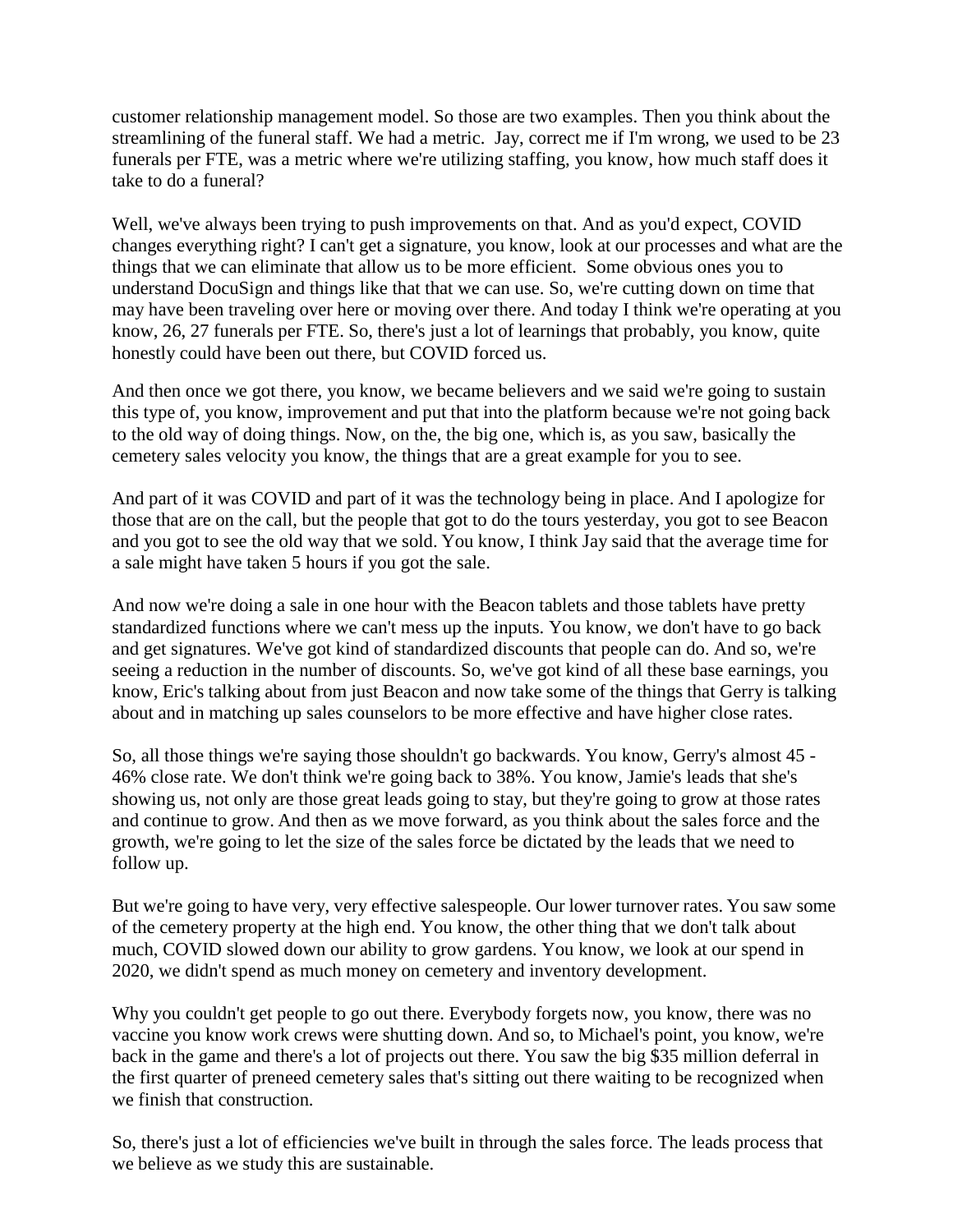And so, as you think about cemetery sales, of course, you're going to lose a little bit of COVID. But I think what we're trying to say is you're going to lose a tiny bit of COVID on the preneed cemetery side and you're going to make it up, you're going to grow off that new base. I mean, it's very similar to what Eric showing you. 65 and 32. We're pretty confident the 65 exists to afford us the opportunity to grow from there.

#### **Scott Schneeberger**

Great thanks, you're going to do well. One quick follow up on the acquisition spend that was \$50 to \$100 annually. You've raised that today. \$75 to \$125 I think that makes a lot of sense. And I think it's first time I've seen the opportunity there you have 800 million to a billion of targets and then the commentary that it can get, it can deliver three to 400 million of revenue over time.

So that seems to be a powerful growth engine as well. Just curious about that big billion dollar pool of targets, more on the cemetery side or more on the funeral side? And what are the sizes? Are there some big lumpy ones or is this really just going to be a lot of talking volume? Thanks.

#### **Thomas L. Ryan**

## **Chairman of the Board, Chief Executive Officer and President**

So, I would say the preponderance of that is going to be on the funeral side. As you think about, you know, we showed the location, I think it's 22,000 funeral homes and 5,000 cemeteries. And if you look at, you know, our size and the ones that we own, there are some great cemeteries still to be had, but, you know, not as many opportunities probably as you've have on the funeral side.

So that's going to skew the mix. And what John's done and his team and Jay as well is we've really developed relationships over the last 10, 15 years and we made a point, we made that list and we know the businesses that we want to own. And so, we've reached out either from here or on a local basis to begin to develop those relationships. So that list actually exists and in a real business that that we would one day be interested in.

And so, we're trying to make sure we've got the type of relationship that John discussed with when we looked at Schoedinger, you know, over many periods of time and develop and trust and them getting feedback from our former acquisitions. You know, Jay uses the line every time he and John go into a meeting and says, here's a list of the last five people we bought feel free to call and ask him any questions.

Did we do what we said we were going to do? Did we do capital improvements? Did we take care of the employees? And so I think what you find by over time, you know, establishing that trust is that, you know, sure, people want that. You know, they want to make a lot of money.

But their next biggest concerns are, what about the reputation and my family's business and what about my employees? And I think we can win those two arguments every time. And the only one we could ever lose is the money. And if we lose the money, it's because it wasn't worth it. So that's why I think we feel, with high degree of confidence, we can go out there as more of these businesses open up.

Let's see. You said who is the lowest funeral versus cemetery and what was the last part? Yeah, oh, yeah. Very lumpy, I think. Again, if you remember when we talked about the way we view markets, we like, you know, customers that like to spend and scale opportunities. That's our bread and butter, right? That's where we can really shine.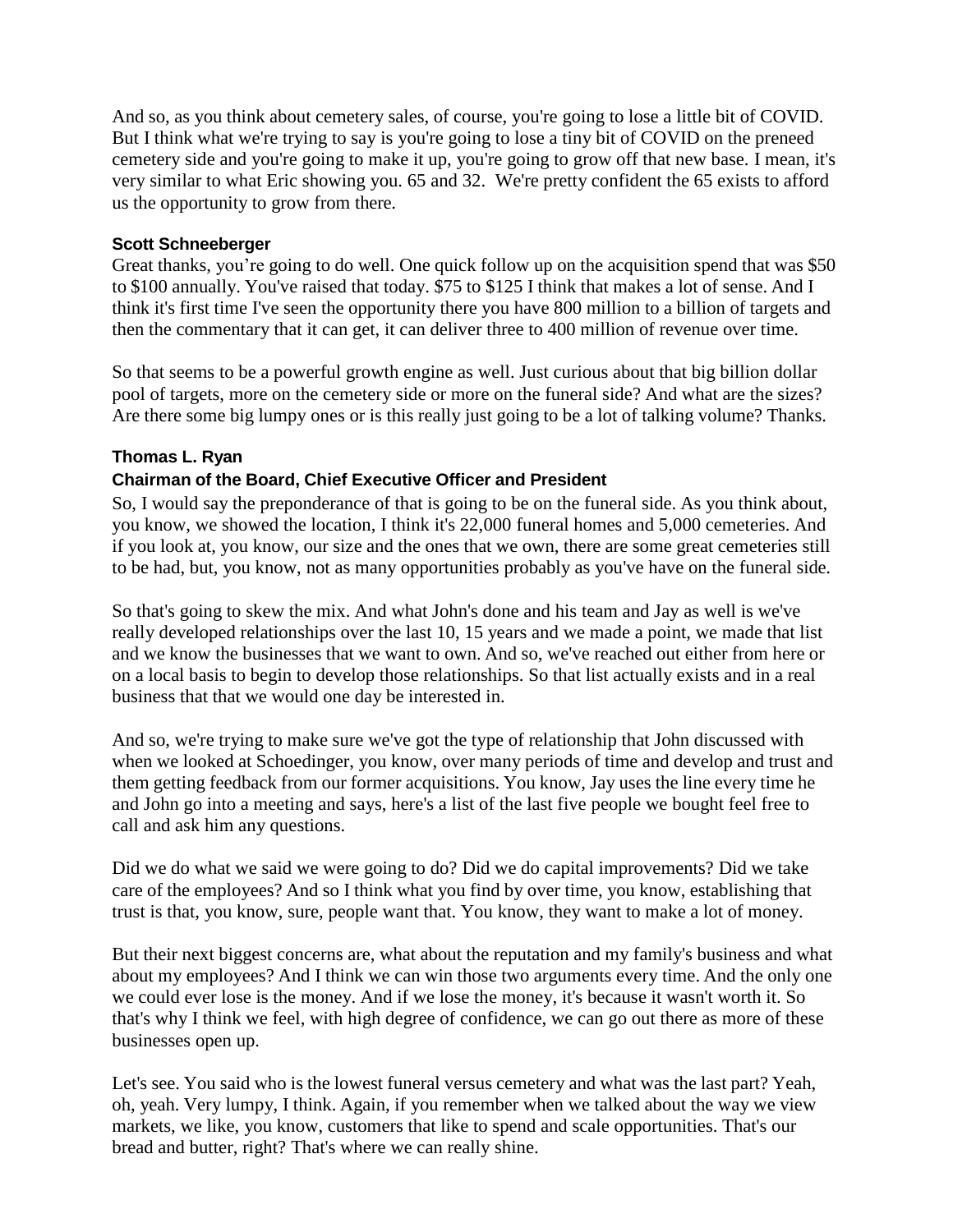If we can get a hold of a cemetery. You go back to the Stewart acquisition; you go back to the Palm acquisition in Las Vegas. You know, we're not smarter than everybody else, but we see more than anybody else. And so, we can go into a market to understand what is the ethnic opportunity to sell. You know, we went into Las Vegas.

Las Vegas was a very I'd say, Caucasian centric business when we bought it. And it was a fabulous one. But we had a lot of experience in dealing with the Chinese community, you know, in dealing with Hispanic community, and deal with the black community that we can go in and look and say, hey, you're missing these opportunities just because you don't really see them or you don't know how to approach them.

Well, we've had to approach them 25 different ways and we can bring in experts and understand how to adapt to that customer. So, if you went into our Palm locations today, Jay, I mean, it's a totally different world. And so, we've just opened up new markets for an already existing great business. So, there's a few of those still out there we'd love to get hold of.

And, and I tell you, there's some really nice regional businesses that I think will come up, you know, for transactions in the next few years. And we want to be first and foremost there's not another Stewart, unfortunately, those don't exist at those levels of size. But there's a lot of great businesses to continue to interact with and hopefully grow and be a part of our business.

# **Debbie Young Director of Investor Relations On behalf of Joanna Gajuk**

#### **Bank of America**

Great. A couple of our sales sides could not be with us today, but I have some questions from them that I'd like to ask on their behalf. This one's from Joanna Gajuk, Bank of America. And it's going back to the 8 to 12% growth framework. Historically, it was about half organic and half capital deployment. And you know, you see in the presentation that shifted just what drove that? What are the main drivers?

## **Thomas L. Ryan**

## **Chairman of the Board, Chief Executive Officer and President**

Sure. So that one of the main drivers was really, you know, the presentation you saw between Jamie, Gerry and Michael. You know, I think we believe the you know, we keep getting better at the sales model. And so, as you think about our existing businesses and our ability to kind of step on the gas, particularly on the property side of the equation, you know, combine that with the trust fund run off that Aaron talked about, those are just bigger assets that are going to begin to impact the business.

They've always impacted it, but they're about to impact it in a bigger way. And then underlying all of that, you know, John touched upon a topic that's that we probably haven't talked enough about. But these new builds, you know, the nice thing, the IRRs aren't very different between a new build in an acquisition, but the cash flows are dramatically different.

You know, day one, we're making a lot of cash flow out of an acquisition. And it probably takes us to to year six to really, you know, flow cash flow out of a new business. But think about the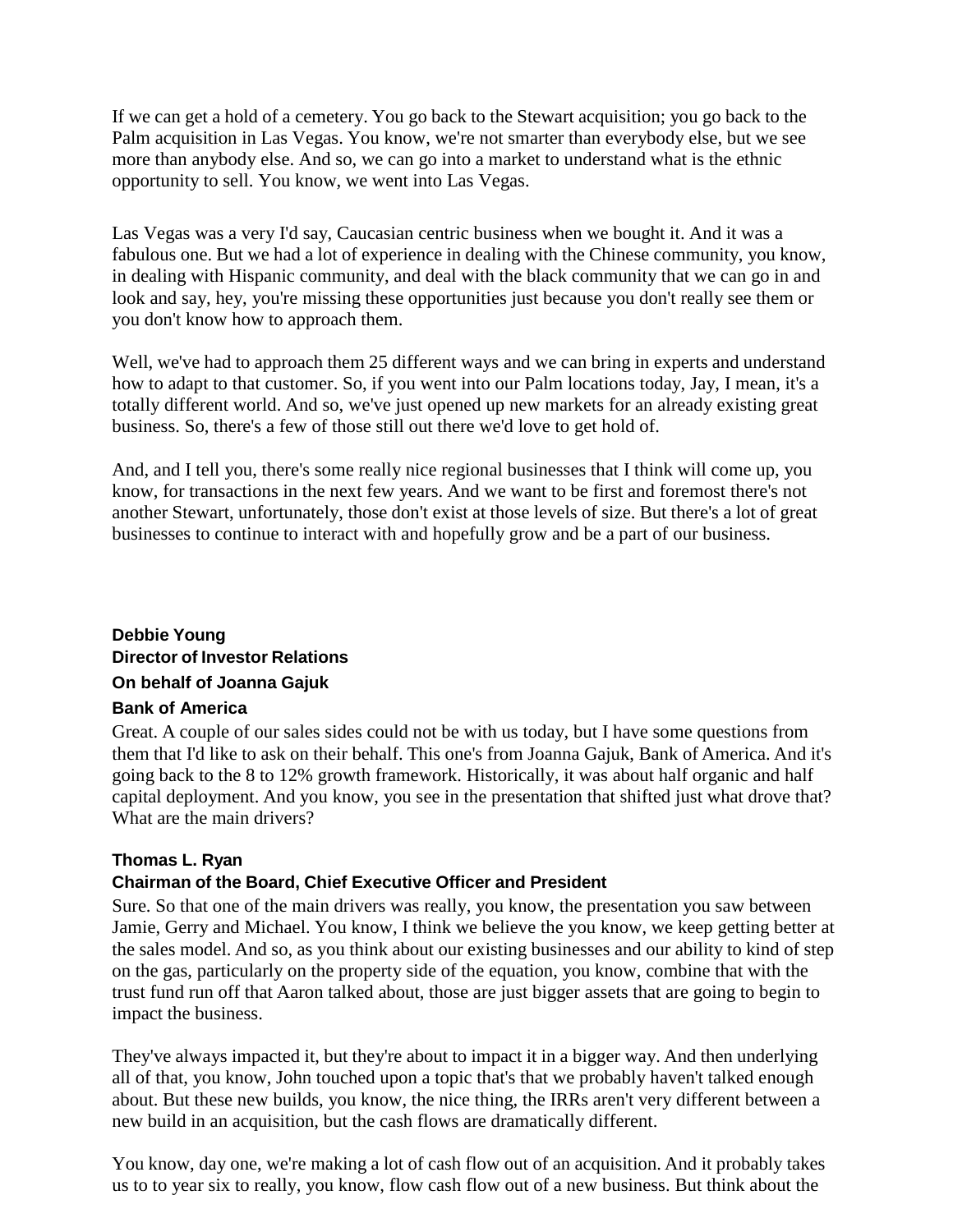growth curve of that new build. John touched upon a couple of them, and we did a new build on a combination facility that was doing 400 calls, we think it's going to do a thousand well out of the gate. You know, that big investment, it's hard to pay it back, but you can't ever capture it. In an acquisition. The type of j-curve, when you think about what's going on with the new build acquisition, well, John told you that we planted these 51 plus 14 in the last five years.

If I do that right that 65 John, 65 locations that probably aren't making money yet or a lot of them aren't and they're about to turn so if you think about it, that's on a comparable basis that'll be a comparable funeral home. So, there's a lot of things that are kind of I think setting us up for more growth when you think about the eight to 12. And then on the flip side of that, you know, when we buy back a share at 70 bucks, it's not quite as effective it was and we were buying it back at 15 and so your dollar doesn't go as far when you think about that piece of it getting bigger, it's harder the acquisitions to move the needle. So it's just a natural I'd say shift but, but overall we're very comfortable with the 8 to 12.

## **Debbie Young**

Right I'll just ask one more on Johanna's behalf and that has to do with Gerry's slide about our sales force, how the numbers of people have declined and in other industries, you know, they're not really seeing that. What's driving that? What are we doing to keep our turnover low?

#### **Thomas L. Ryan**

#### **Chairman of the Board, Chief Executive Officer and President**

OK, so and again, I think for those of you here, one of the answers is Beacon. But we had a unique thing happen and I think the industry itself was always driven off of if we can on board and train people. And I'd say a lot of our sales management's time was hiring, training, you know, going out and making sure that they've got the presentation right.

And so, there's always been a pretty high turnover in this industry. And with our investments in technology, which I'm going to start off with because I think without that, what I'm about to say couldn't have come true. We started investing in technology with customer relationship management system back in 2014. Salesforce, took a while to kind of get it up and running, you know, then you think about the Beacon product that we showed you yesterday it takes an hour to close and it's very simple and I'm not filling out a bunch of paperwork and my driving around and trying to get signatures when something was wrong on a relative basis.

So, my productivity as a salesperson has gone way up and with the better leads and the technology that Jamie and her team are driving into the business, we have a lot more visibility as to what's happening in the business. So, what happened with COVID, if you remember, we went in and said we didn't know what was going to happen in April of 20, and we had a large number of salespeople and we still we're kind of built on the model of manpower, manpower.

Well all of a sudden, we had no seminars. Seminars were a big part of what we did, where you could meet with people. So, Gerry and Steve and the leadership team kind of sat down and said, you know, what are we going to do? We don't have enough leads to feed the system. And what we said is, you know, we're going to take our most productive counselors and we're going to give them the leads and let them work those leads.

And then in the midst of all that, you probably lost four or five hundred, six hundred people that weren't getting the leads and couldn't make a living, and they found another way to go make aliving. And what we said is, you know, we've got these leads. Well, then Jamie and team turn up the leads and now all of a sudden we have more leads and they're better leads.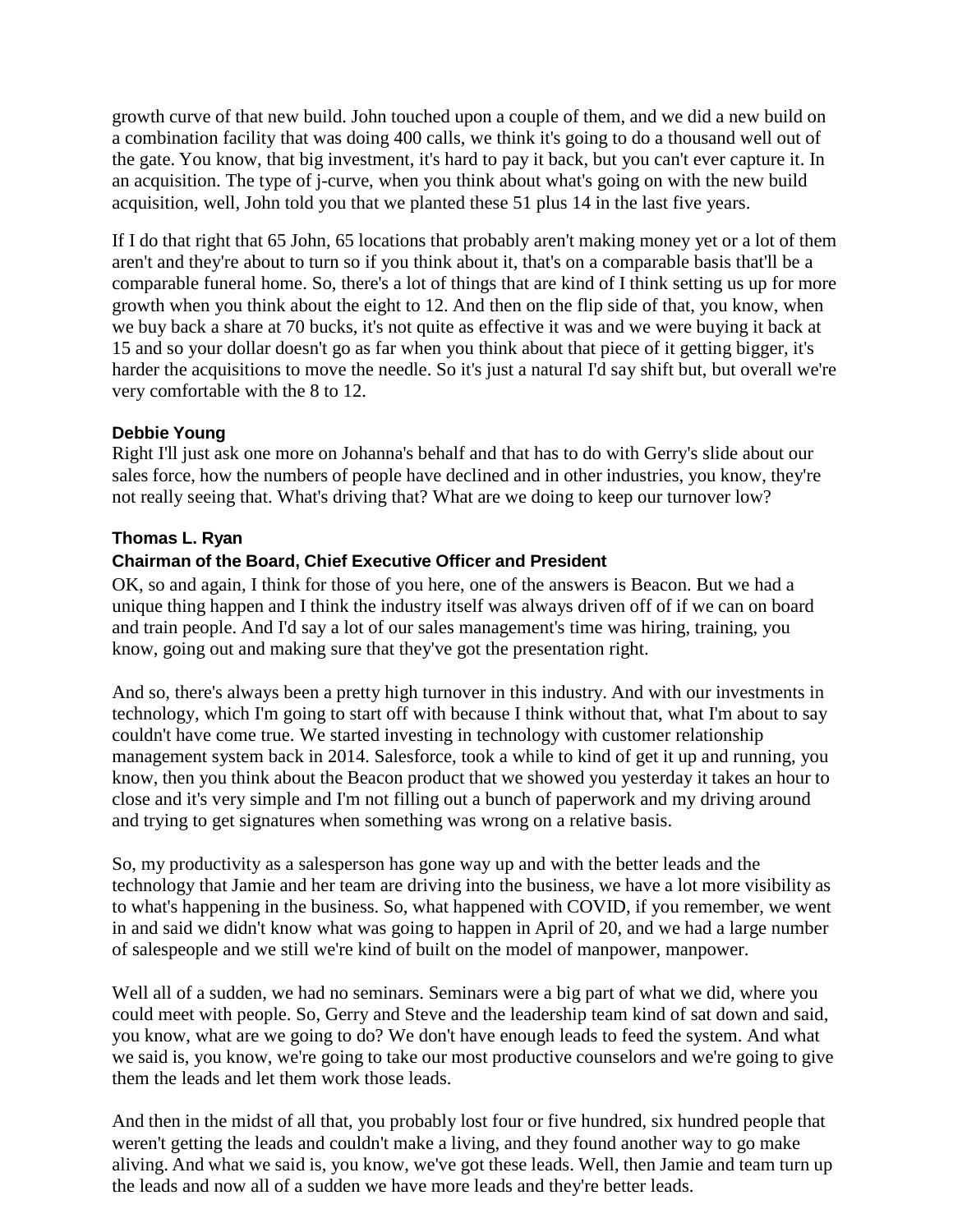We didn't know we were going to do this right. COVID kind of forced us into action. And I think with that we started matching leads to the right people, the rates went up on close rate. We figured out there's a lot of productivity to be had by taking great leads and putting them with great people and then using the technology to train as needed.

Stop traveling so much. Stay out and sell. And lo and behold, wow, you know, we're much more productive as a sales force. So, it was a culmination of a lot of things that made us better. And so, I think what we're saying now is we're going to lead with productivity. We're going to lead with great leads. We're going to make sure our people are trained.

Now, why do people stay? They're staying, and I think those of you on the tour, if you get to sell on Memorial Oaks Cemetery and you saw some of those private estates, by the lake, it's a million and three sale. There's not a lot of places you can go turn around and sell a piece of land that size for a million and three. And so, I think having great inventory, having technology like Beacon, that makes me more efficient.

And if I'm a younger person, I insist upon having a Beacon. And I don't really want to go to the competitor where they got books and carrying them around because I'm used to technology, not me. Of course, someone might be much younger. That would be I think that's what gives us the retention opportunity, quite honestly, is that we've got best product contemporary systems, we've got leads that are very, very effective, and we can match with their talents and we can train you based upon your individual needs versus, you know, everybody trained the same way. Anything I leave out, Steve, Gerry?

#### **Matt Grainger Lord Abbett**

You talked upfront about the resiliency of the business across some of the sort of broader macro dynamics that are outside of your control, the business cycles and recessions. Can you just talk about how you reflected that near term economic uncertainty into the baseline view of 23 that that you kind of talked about today and in a recessionary environment, what consumer behavioral changes would you expect to see? What do you think is less likely to change?

## **Thomas L. Ryan**

## **Chairman of the Board, Chief Executive Officer and President**

When we when we've been through recessions in the past, you know, when it just talking about recession for a minute, what we found is the resiliency of the funeral side is pretty strong. Its people don't skimp on funerals. It's an emotional purchase they don't quibble over price. And people are going to, you know, unfortunately continue to pass away.

So, we found that the funeral side of the business is pretty stable, pretty predictable. Cemetery is going to have a little more volatility in it. And I said this yesterday, I think on the tour when you saw some of the spectacular, you know, cemetery inventory properties that are out there, the correlation and this is probably my view more than anybody who knows what they're talking about, the correlation between high and cemetery and housing is amazing to me.

If you go around and say, where's the best cemetery inventory in the country is going to be where housing prices are the highest. And so, you've got the money to spend on a high-level product. So, you tend to see the real you know, it's really ringing the bell in those markets where you've got high correlated home prices and people feel confident.

So, if home prices are going up, I would tell you that we're high propensity to be able to sell to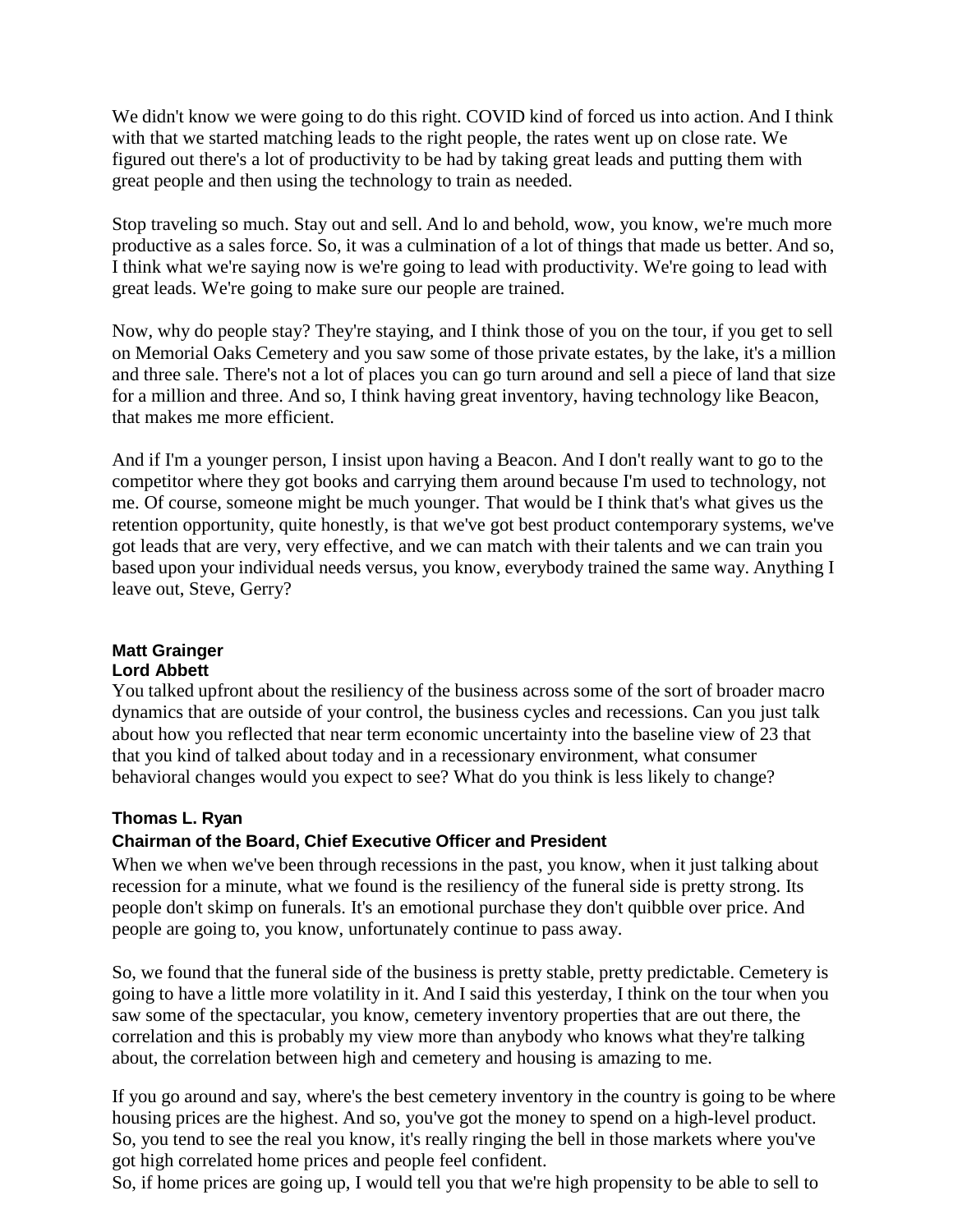the high-end customer. If the stock market is up, everybody feels really good in their buying. And what happens if you look back at 2009 as my one glaring example of a tough time, we started to see cemetery high and cemetery sales fall off in the fall of 2008 and it was really bad in the first three months of 2009.

The shocking thing was in April of 2009, which tells me that if those of you who are old enough to remember the world didn't end, the market bottomed it still was terrible. Our cemetery sales were up 10% in April. So, what it taught me is, on a very short-term basis, cemetery can be very reactive to recessions. The good news is it's kind of the first thing that people go back to.

You know, the last thing is probably to the high definition, big screen TV, right? But I'm going to take care of business I'm going to take care of my family. I'm going to take care of, you know, my funeral arrangements, insurance, whatever is going to happen. So I'd say our experience is that and on the inflationary side, I would tell you relative to other industries, this business does really well.

We are very labor intensive. We should have, I think, inflationary pressures. But history tells us we're pretty good at passing those inflationary costs along to the consumer and kind of protecting the earning stream.

#### **A.J. Rice**

The strength you're seeing in the premium cemetery sales as you drill down and look at that do you think that's something that's sustainable or do you think it's sort of the ebb and flow? Is it a function of inventory you've developed or what's, what's behind that issue as you guys think about it?

## **Thomas L. Ryan**

#### **Chairman of the Board, Chief Executive Officer and President**

Great question, A.J. So, I think it's, you know, one of the big misnomers, and I think it goes back to the history of cemeteries and where they've been owned, which you probably would appreciate now as you walk that cemetery, is the capital intensity of the things that you want to do. So when you think about a cemetery and its ability to survive, there's a lot of maintenance.

So, the only way to really be successful, as Gerry taught me, is you have to have preneed sales, you have to have a great sales and marketing program. And if you don't have any capital, then your salespeople are out there selling vanilla versus vanilla, you know, which flavor to you all vanilla. How about another vanilla?

And so, our philosophy really was what if we built, you know, vanilla, chocolate and strawberry and test that oh, well, people like, you know, chocolate & strawberry, too. And now we're getting to, you know, in a lot of these places, you've got Baskin Robbins 31 flavors and what you find as you have more of those offerings, people will come in and buy it.

I mean, a great example would be because I think we used this 15 years ago when we were trying to do some of this stuff was if Bill Gates walked into the cemetery today because back then he was the richest guy, Elon Musk now but if Bill Gates walked into our cemetery today what will we show him? And somebody said, well, I've got a \$40,000 estate bench right here.

That's what we give Bill Gates. So, you think Bill Gates you know, and what would happen if Bill Gates walked in? He'd say, is that the best you got? I'll take it. And I think philosophically, what we said is if we're not willing to go build something that spectacular and then build off of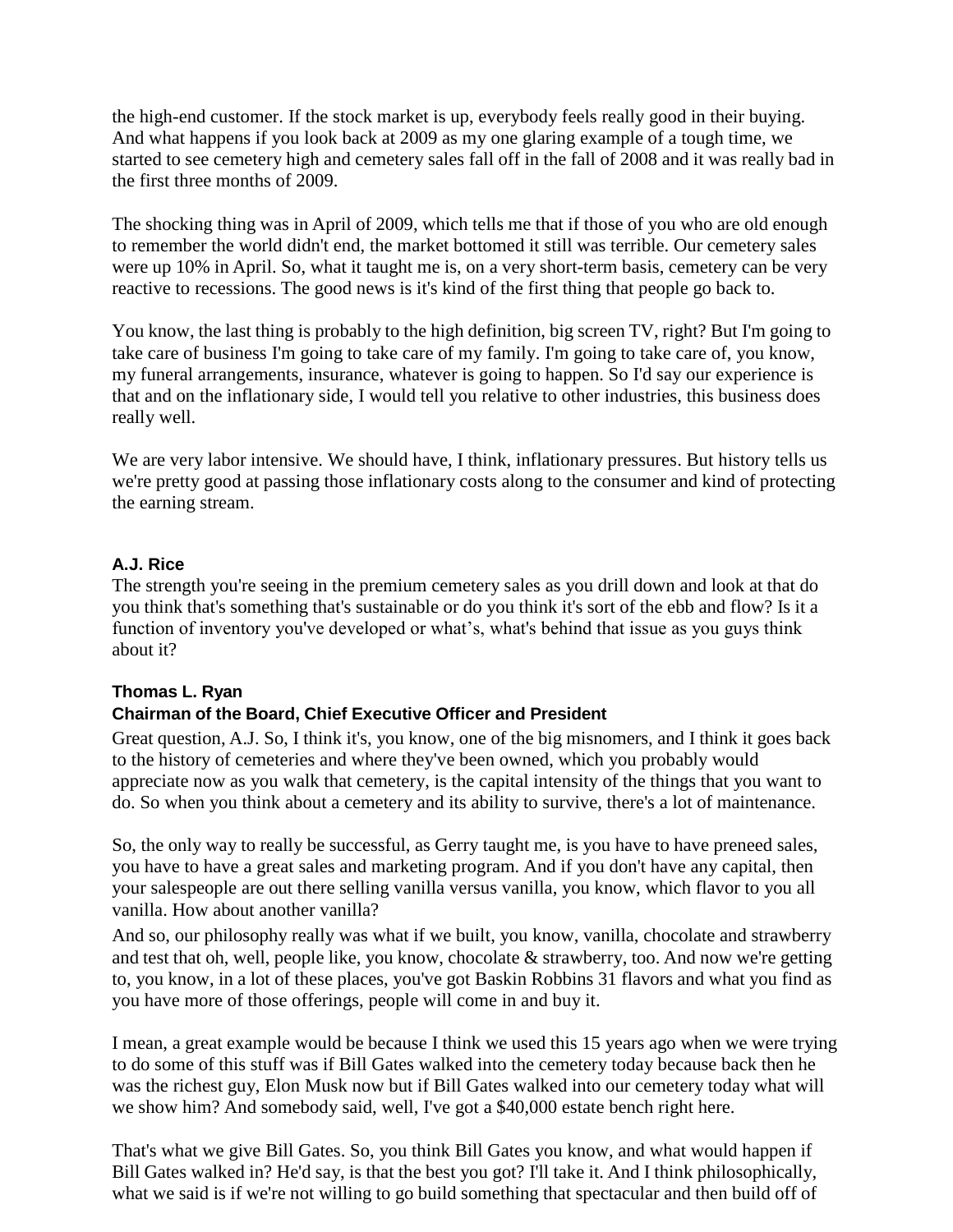that different opportunity for customers to buy what would happen.

And I think we found is they buy it, they buy the top, they buy the middle of everything you want because that's what they really want. It just wasn't available. And I think what we keep finding that gives me, you know, you keep thinking, oh, we figured it out. And then we don't, I mean Michael walked everybody around yesterday.

You know, everybody said cremation customers won't buy in the cemetery. They don't want any of that stuff. You guys saw some pretty, you know, impressive cremation inventory properties that we set out and built. We built one at Memorial Oaks. It opened a year ago. 55% sold. We're almost out of it. We didn't build enough of it. So I'd say we're still learning that we're probably not being aggressive enough.

And so that's what I think gives us the confidence to say we got the cash, we're going to build it. We're going to go into the markets where we think it's justified and the people want it. You can't do that kind of stuff in every market in the United States. But we have the demographic detail to understand where that's going to sell and what are the relative price points that people get excited about.

## **A.J. Rice**

And I know yesterday on the earnings call, you talked about you've got some hedges on the inflation side with respect to your cost for the funeral caskets, etc. When you think about the development opportunities, is there anything about that, that is changing the profile of the returns because of any inflationary pressures or not really?

## **Thomas L. Ryan**

## **Chairman of the Board, Chief Executive Officer and President**

Really not in any material way. I mean, I think, MJ, you'd say we've seen slight increases, but again, because of the volume that we buy, I think AJ, I mean, I'm sorry, MJ Michael showed you an example yesterday we took a high-end custom-built mausoleum and, and it's, it's a spec, right?

We just put it out there in the concept was we want to show people what's possible and then you can sell around it. And one day somebody is going to come in and buy the spec property well in that example, you know, not too long ago we would have said, let's buy that one spec and put it in Houston and you'd be paying full cost for it.

We go to our vendors and say What if we did that 50 times and put it in 50 of our cemeteries? What kind of costs can we get? And I don't know, MJ what do we get? Half price I mean, I think being big affords you the ability to say we can manage some of that cost because people really want to tap into our 500 cemeteries or 1500 funeral homes.

And that gives us again a competitive advantage to say we can manage around some of this. I think our big issue is not price, it's just like Jay was talking about. It's getting our hands on things. The supply chain problem is real and it shows up in some weird spots but for the most part, we manage our costs relatively well to other industries and surely within our competitive space.

## **A.J. Rice**

Maybe one last one. You're below your target leverage at this point, 2.6 times versus three to three and a half. How quick do you think you'll see that? Go back to that, you said you could step up on buybacks. You got some acquisition and development opportunities. What's sort of the